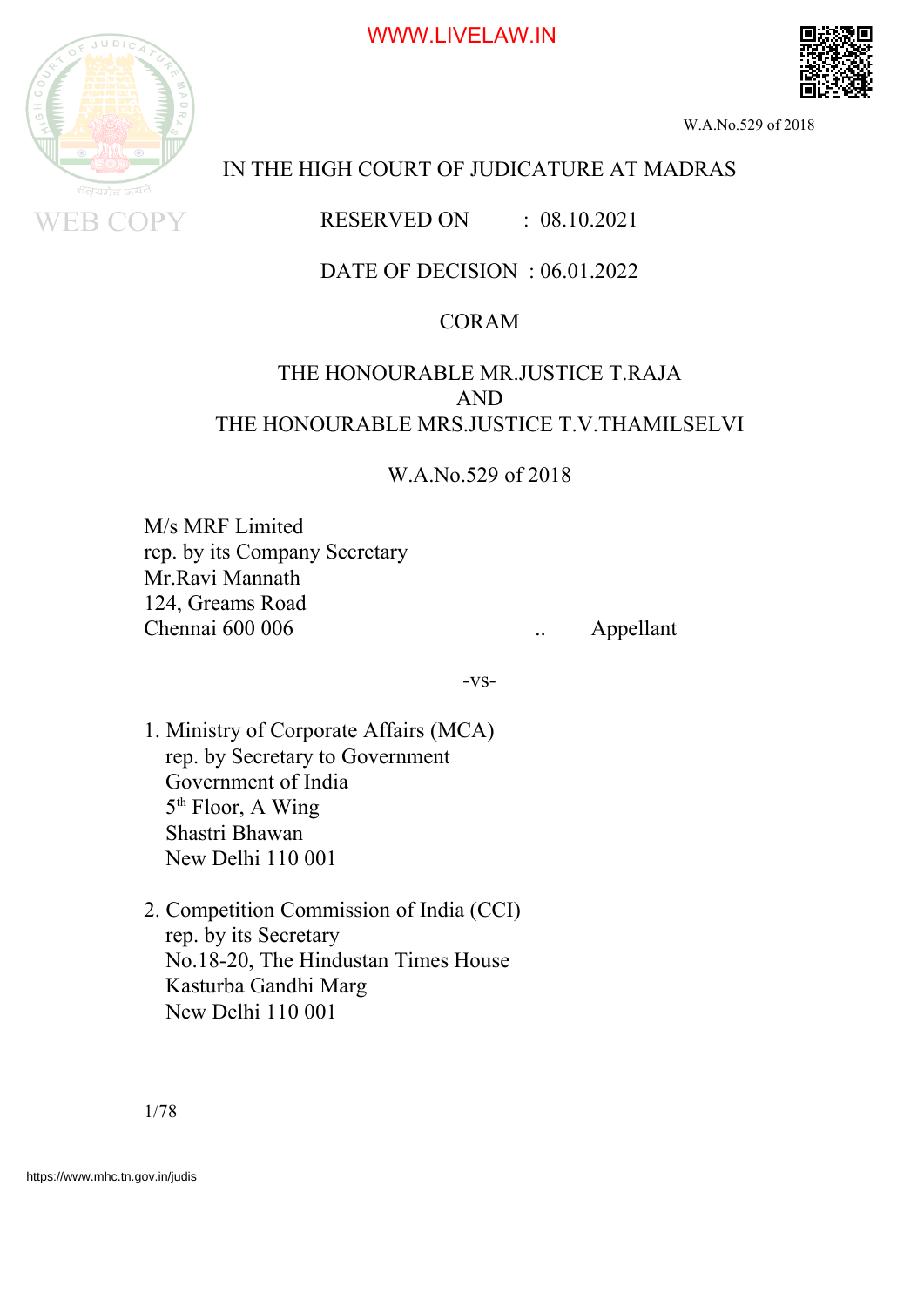



W.A.No.529 of 2018

3. Additional Director General (DG) **The state of Lines Competition Commission of India** WEB COPB Wing, HUDCO Vishala 14, Bhikaji Cama Place New Delhi 110 066 4. All India Tyre Dealers' Federation (AITDF) 865/32, Guru Nanak House S.P.Mukherjee Marg

New Delhi 110 006

5. M/s Apollo Tyres Ltd., 6 th Floor, Cherupushpam Building Shanmugam Road Kochi 682 031

6. M/s CEAT Ltd., No.463, Dr.Annie Besant Road Worli Mumbai 400 030

7. M/s J.K.Tyres and Industries Ltd., Jaykaygram, P.O Tyre Factory Kankroli Rajasthan 313 342

8. M/s Birla Tyres Ltd., Birla Building, 8<sup>th</sup> Floor No.9/1, R.N.Mukherjee Road Kolkata 700 001

9. Automotive Tyre Manufacturers' Association (ATMA) PHD House (4<sup>th</sup> Floor), Opp.Asian Games Village Siri Fort Institutional Area New Delhi 110 016 ... Respondents

2/78

https://www.mhc.tn.gov.in/judis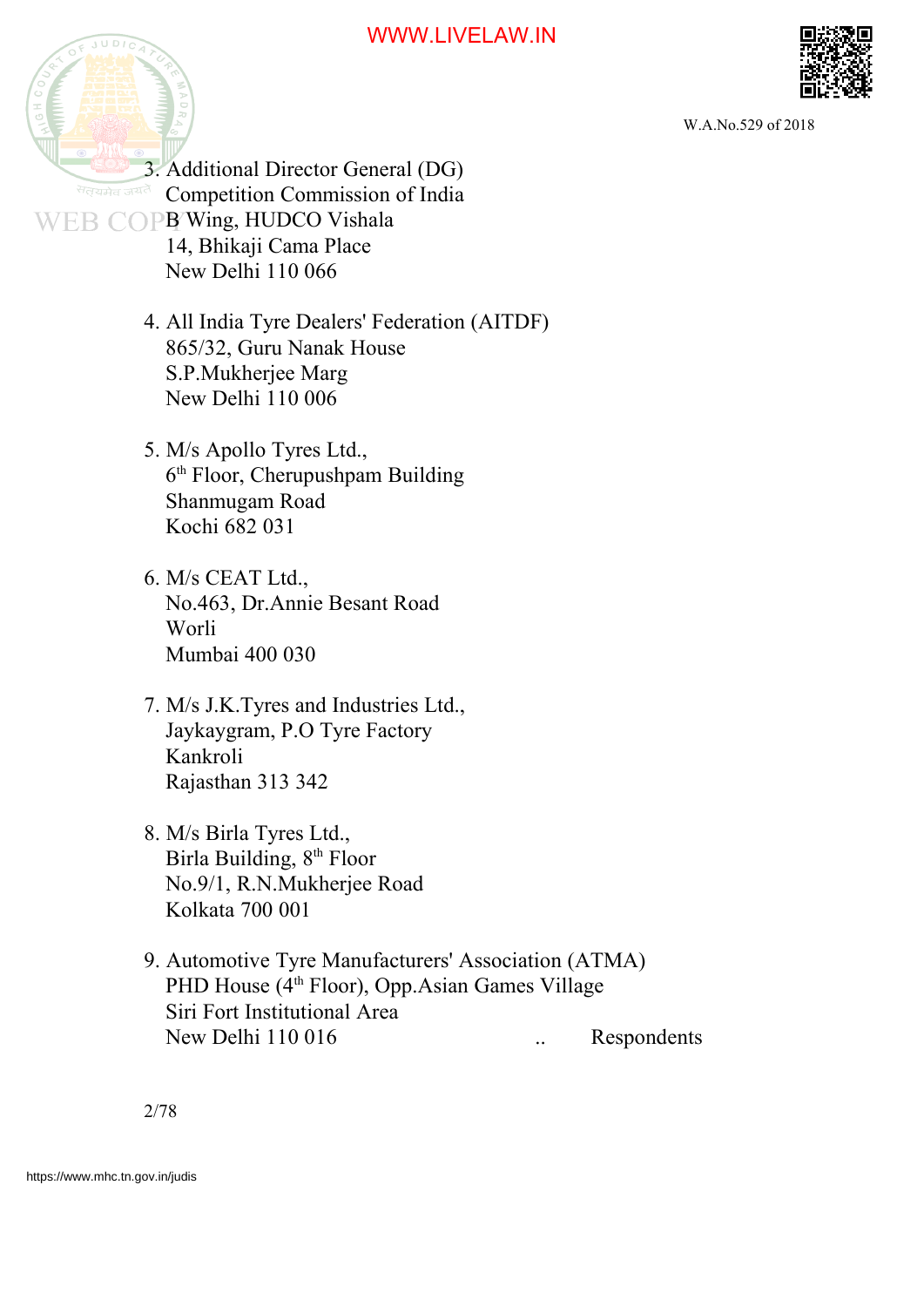



W.A.No.529 of 2018

Appeal filed under Clause 15 of the Letters Patent against the order dated 06.03.2018 made in W.P.No.35255 of 2015.

| For Appellant   | Shri.G.Masilamani<br>Senior Counsel for<br>M/s Mani Sundargopal                                                                                                                                                                                                                                                                                                                                                                                 |
|-----------------|-------------------------------------------------------------------------------------------------------------------------------------------------------------------------------------------------------------------------------------------------------------------------------------------------------------------------------------------------------------------------------------------------------------------------------------------------|
| For Respondents | Mr.V.Chandrasekaran<br><b>Central Government</b><br>Panel Counsel for R1<br>Shri N.Venkataraman<br><b>Additional Solicitor General</b><br>assisted by Mr.P.J.Rishikesh<br>for $R2 & R3$<br>Mr.Ragavendra Ross Divakar<br>for $R4$<br>Shri P.S.Raman<br>Senior Counsel for<br>M/s Abishek Jenasenan for R6<br>Shri AR.L.Sundaresan<br>Senior Counsel for<br>Mr.P.V.Balasubramanian for<br>M/s BFS Legal for R9<br>No appearance for RR 5,7 $& 8$ |

#### JUDGMENT

## T.RAJA, J.

Having suffered an order of dismissal of its writ petition, M/s MRF Limited has brought this writ appeal, challenging the correctness of the impugned order passed by the learned single Judge.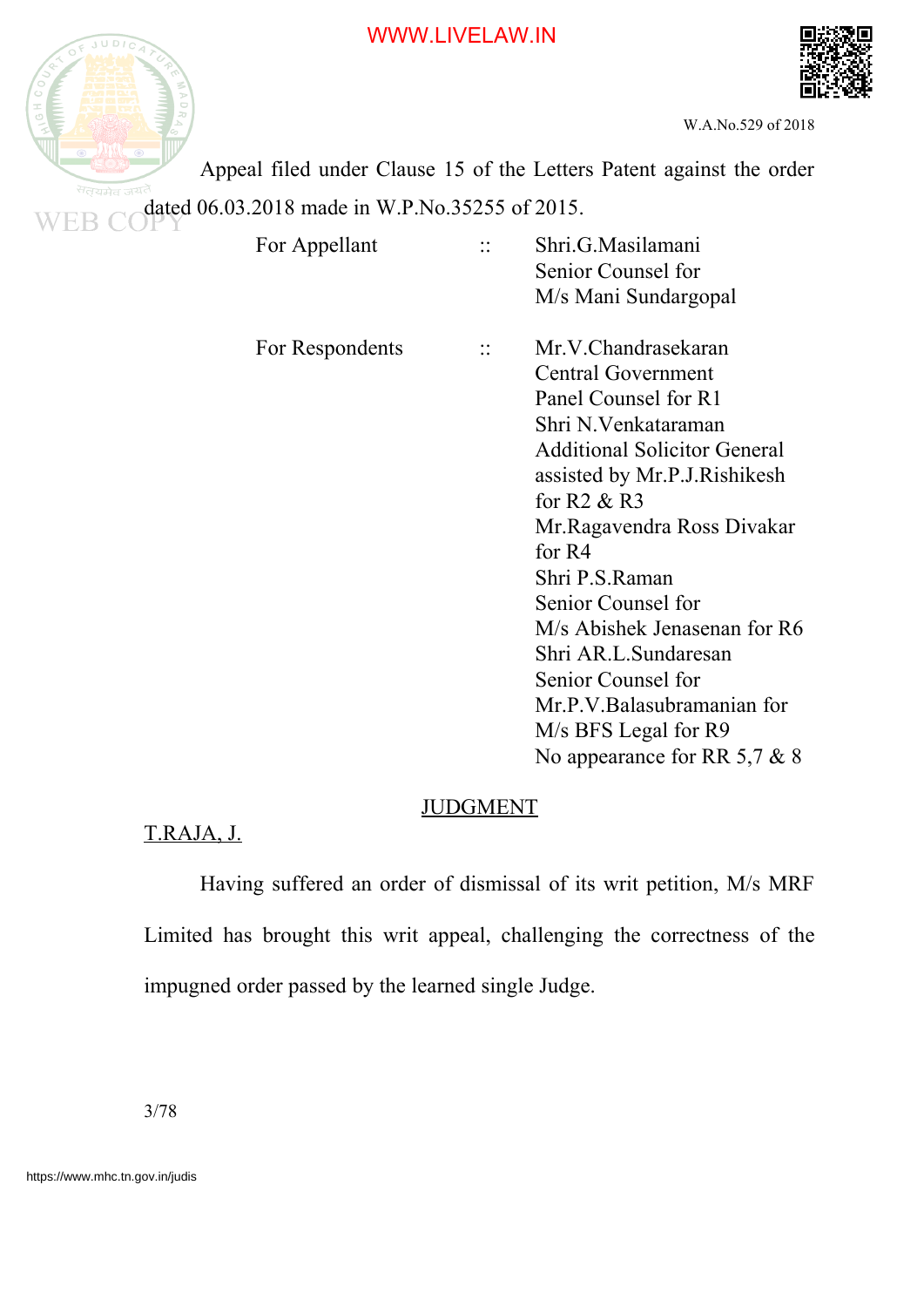



2. Shri G.Masilamani, learned Senior Counsel appearing for the appellant pleaded that the fourth respondent-All India Tyre Dealers' ER CO Federation, hereinafter referred to as "the AITDF" sent a representation dated 28.11.2013 to the first respondent-Ministry of Corporate Affairs, hereinafter referred to as "the MCA" and the said representation was forwarded by the MCA to the second respondent-Competition Commission of India, hereinafter referred to as "the CCI" on 16.12.2013. The representation alleged that when natural rubber price increased, the tyre prices were increased in a concerted manner by the domestic major tyre manufacturers, however, when the price of natural rubber decreased, the tyre prices were not reduced by the domestic major tyre manufacturers and as such, they indulged in price parallelism and cartelization. In order to support the said allegations, the AITDF mentioned some unauthenticated natural rubber prices for certain years, instead of showing the rubber board price. Neither the actual tyre price nor the year or the name of the company were mentioned in the said representation. Without even showing any proof of price parallelism, the allegation of cartelization under Section 3 of the Competition Act, 2002 cannot stand up.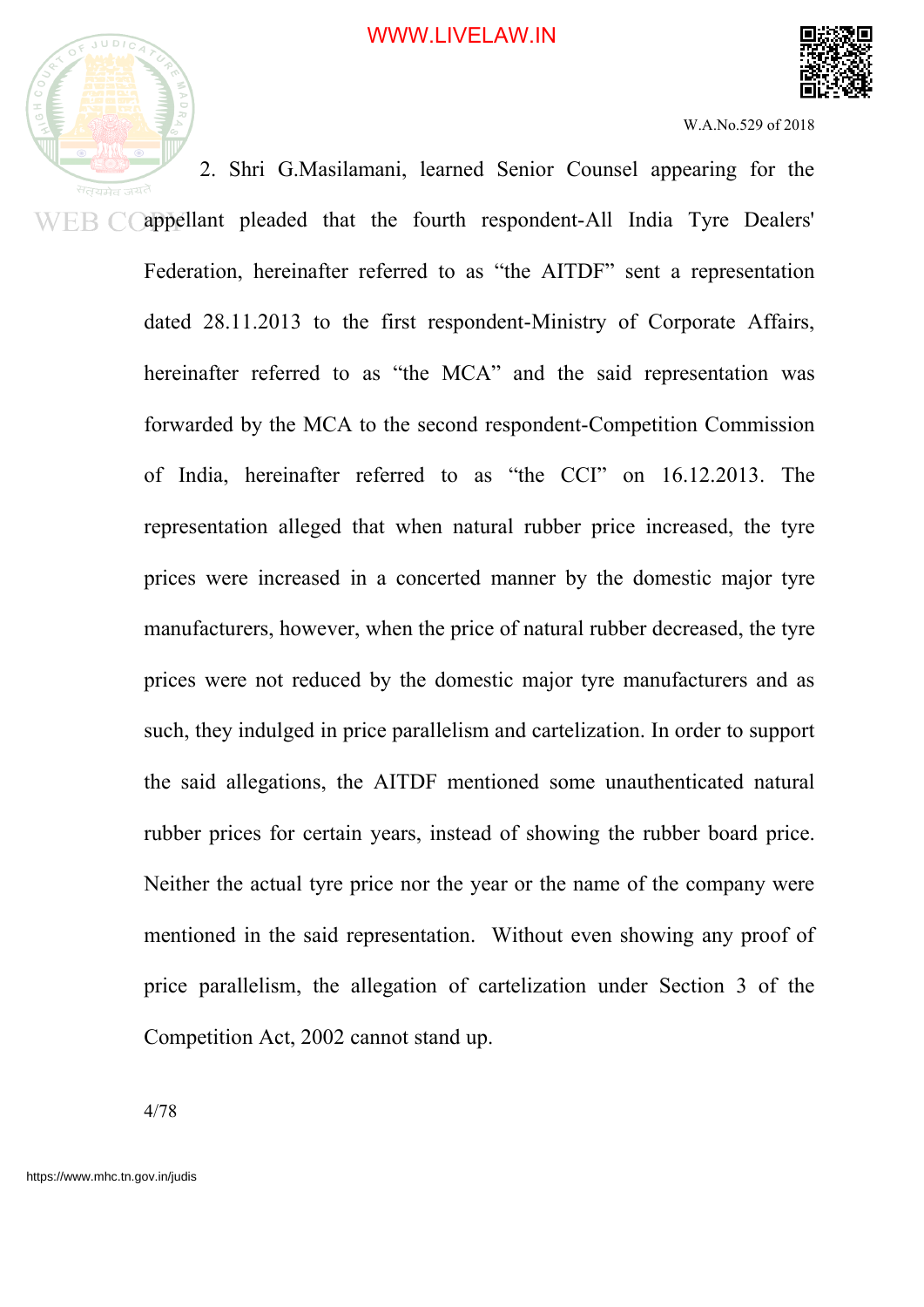

W.A.No.529 of 2018

3. Shri G.Masilamani, continuing his arguments, contended that it is common knowledge that to make a comparison, there must be minimum two ER C parameters. While arriving at the price parallelism between the opposite parties, who are 5 in number, the tyre prices of each of the opposite parties are necessary. Similarly, for price comparison, inter se tyres of inter se tyre producers are also necessary. In the representation given by AITDF, only one parameter, namely, rubber prices increase and decrease alone were given, but the actual tyre prices of none of the opposite parties were stated. Therefore, without the actual tyre prices of opposite parties, the allegation of AITDF, namely, concerted increase of tyre prices, price parallelism and cartelization were not at all made out even prima facie. With only one parameter, namely, the rubber prices for certain years, no comparison can be made without the actual prices of tyres of opposite parties. Learned Senior Counsel further contended that the above representation failed to qualify to be a reference under Section 19(1)(b) of the Competition Act, as it does not conform to Regulation  $2(i)$  read with Regulation 10(2), 11(2) and 15 of the Competition Commission of India (General) Regulations, 2009. The CCI, by order dated 7.1.2014, asked the MCA and the AITDF to address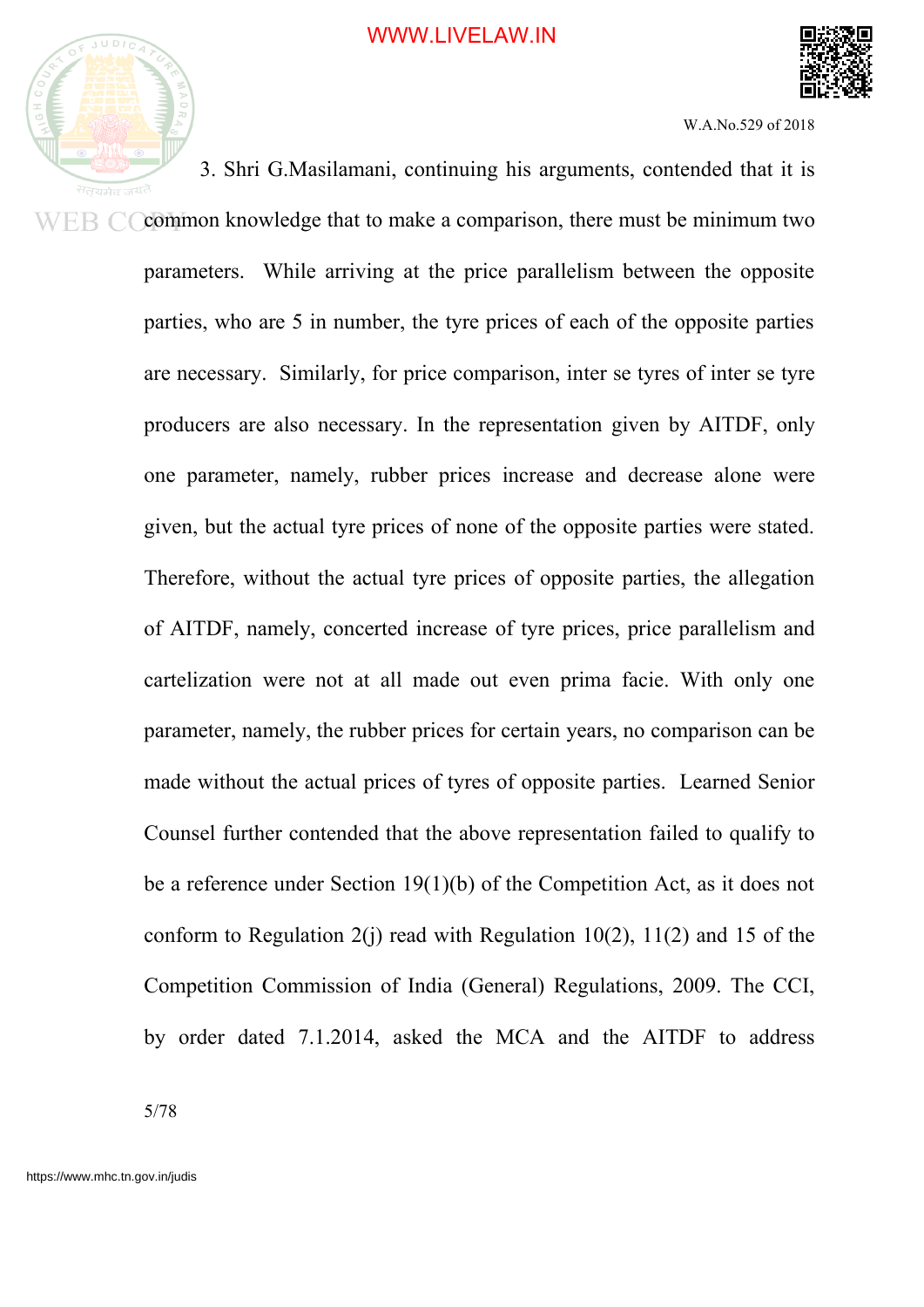

preliminary arguments. The CCI, noticing the statement made by the representative of the MCA that they have no further submission to make in WEB CO this regard, allowed the prayer of the MCA for exemption from further proceedings. Thereafter, the CCI, having heard the fourth respondent-AITDF and the ninth respondent-Automotive Tyre Manufacturers' Association, passed the order dated 24.6.2014 impugned in the writ petition under Section 26(1) of the Competition Act directing the Additional Director General, the third respondent herein to conduct an investigation in the matter.

> 4. Questioning the action of the MCA in forwarding the letter dated 16.12.2013 to the CCI as a sheer non application of mind, it has been argued that it was not a valid reference, for the simple reason that the said reference failed to contain even the basic minimum requirement of the allegedly offending actual tyre prices. Shri G.Masilamani, finding fault with the MCA for forwarding the representation of the AITDF dated 28.11.2013 to the CCI to take suo motu action against the major tyre manufacturers for not reducing the prices of tyres, also contended that a mere mentioning of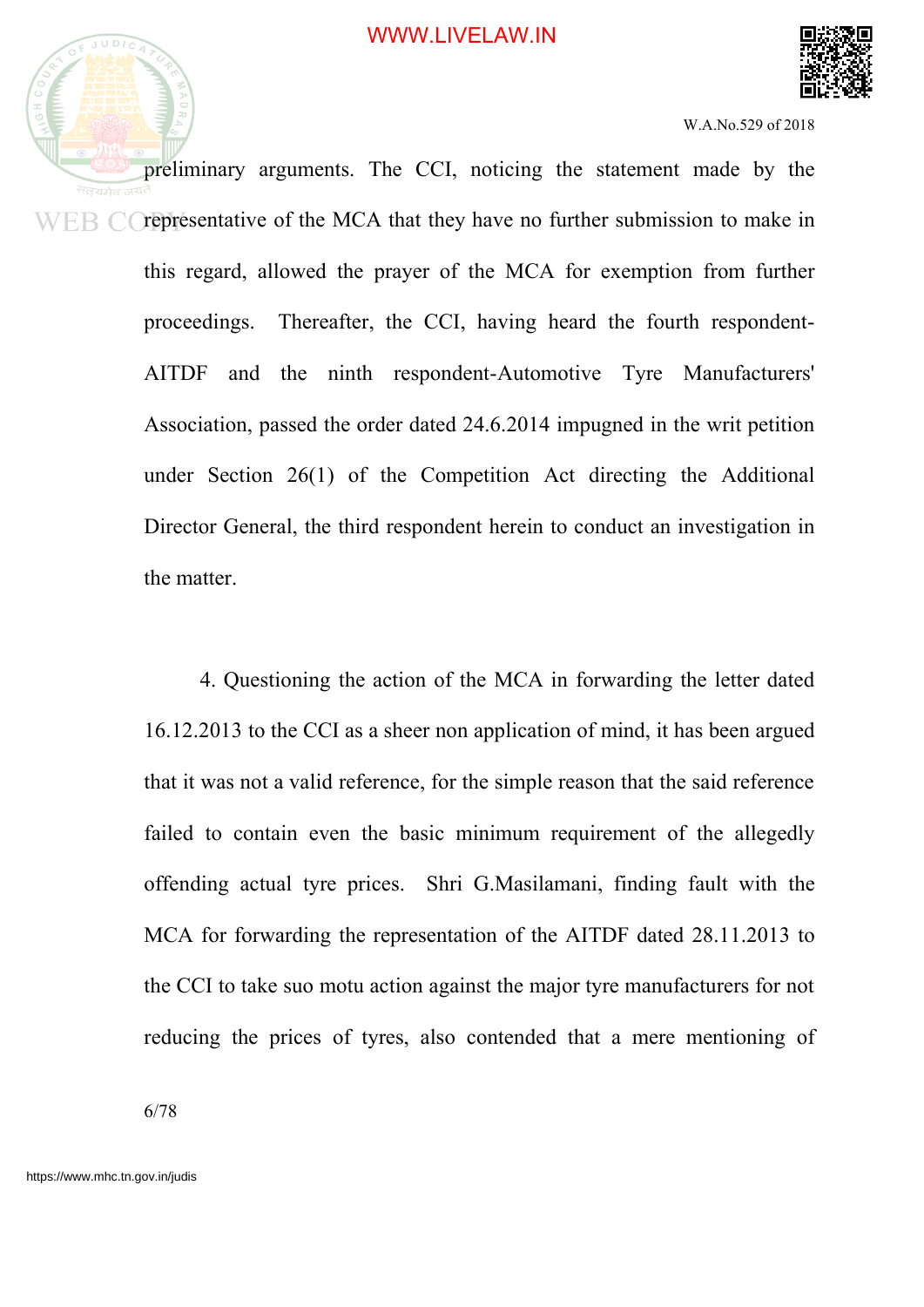



Section 19(1)(b) shall not satisfy the requirement of law relating to सतयमेव reference, because the MCA has acted like a post office mechanically, ER CO therefore, the letter dated 16.12.2013 cannot be considered as a reference, muchless, a valid reference within the meaning of Section 19(1)(b) of the Competition Act read with Regulations 10 and 11 of the Competition Commission of India (General) Regulations. Moreover, the word 'reference' is defined under Regulation 2(j). Therefore, it shall comply with the mandatory regulations framed under this Act. Further, not even one word is written about the violation of Section 3 of the Competition Act while forwarding the letter. Besides, no names of the tyre producers were mentioned against whom action was to be taken. When the forwarding letter failed to contain the word 'reference', the forwarding of the letter by MCA, being an executive action, to set in motion a reference under the Competition Act, the MCA ought to have recorded some reasons in support of the purported reference. But the MCA not only failed to give any reason, but also equally failed to refer to any fact or situation to implicate the opposite parties for violation of Section 3 of the Act. When Regulations 11 and 12 have not been complied with by the MCA, the MCA ought to have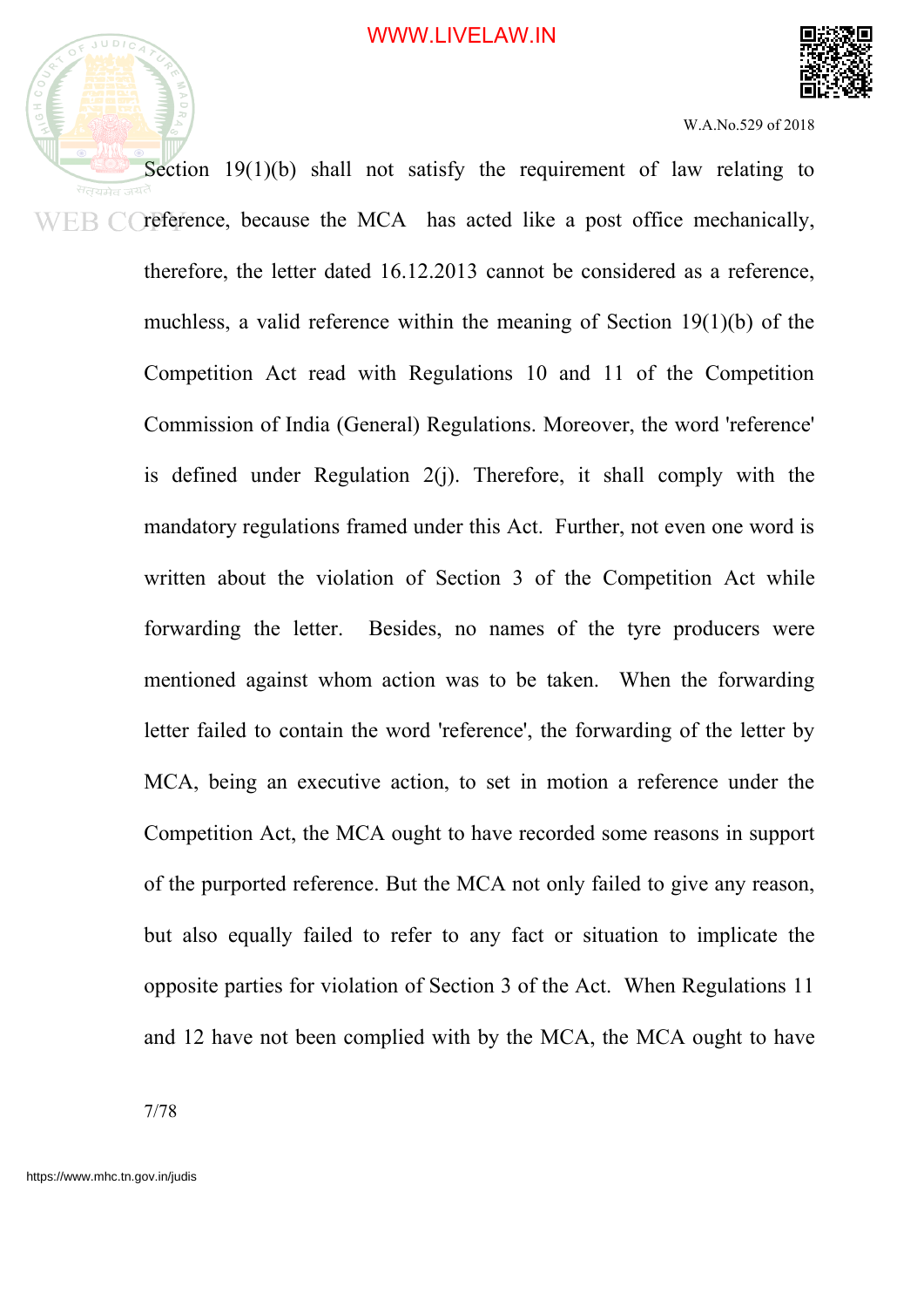

seen and followed the earlier reference made by the Central Government under the Monopolies and Restrictive Trade Practices Act in respect of the EB C same subject matter for the earlier period of years, which ultimately shows that the proper manner of making reference was not made. When the statutory procedures for making reference both under the Monopolies and Restrictive Trade Practices Act and the Competition Act are similar in nature, the failure to make a proper reference, as per the procedure prescribed in the Regulations by law, had rendered the reference invalid as per Regulation 15(3). In support of his submission, he has also relied upon the judgments of the Apex Court in *Narayan Dass Indurakhya v. Sate of Madhya Pradesh, (1972) 3 SCC 676* and in *K.K.Ahuja v. V.K.Vora and another, (2009) 10 SCC 48*.

> 5. Continuing his arguments, Shri G.Masilamani argued that it is not a case where minor/inconsequential procedural requirements had been omitted to be complied with inadvertently, while substantial procedural requirements had been complied with, but the entire procedural Regulations 10, 11, 12, 14, 16 and 23 had been ignored by the MCA, CCI and the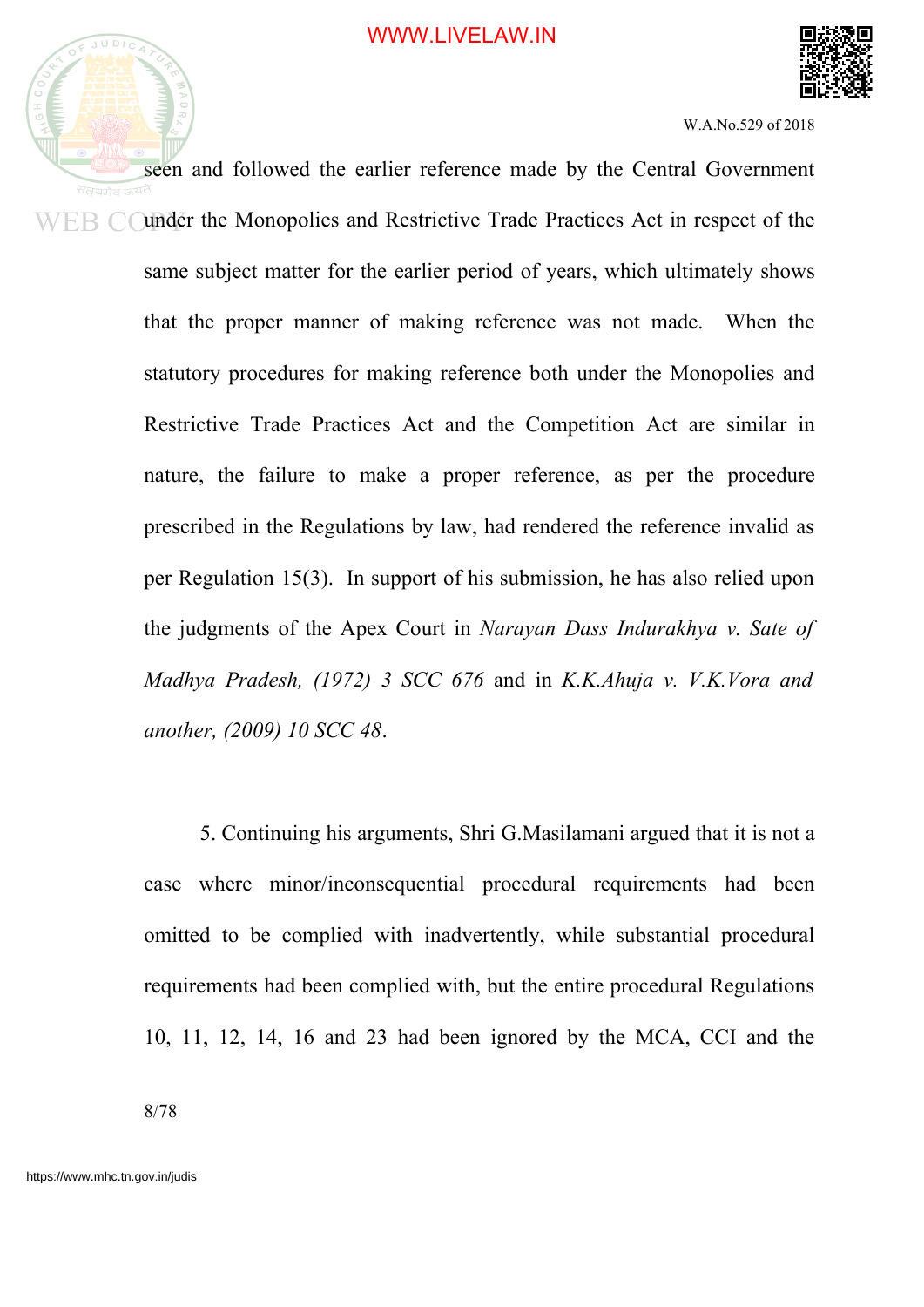



Secretary to CCI, as a result they acted like persons above the law, when the CCI being the creature of the same statute cannot ignore the statutory Regulations framed by it and finally approved by Parliament. Learned Senior Counsel further argued that when the reference itself is totally invalid, non est in the eye of law, all actions done on the non-existing reference shall be without jurisdiction, for the simple reason that if a particular thing is to be done in a particular way, it shall be done in that way or not at all. In support of his submission, he has referred to a judgment of the Apex Court in *A.R.Antulay v. R.S.Nayak and another, (1988) 2 SCC 602*. Again finding fault with the CCI, Shri G.Masilamani contended that the allegation of AITDF that the opposite parties abnormally increased the prices and failed to decrease the prices of their tyres are not at all made out, failure to furnish the actual tyre prices of the opposite parties which were material fact and furnishing of wrong facts to their knowledge was a punishable violation of Section 44(a) and (b) of the Competition Act, as a matter of fact, the CCI ought to have directed the AITDF to furnish the actual tyre prices and verify the same before passing the order under Section 26(1). Without doing so, the CCI had formed a prima facie opinion without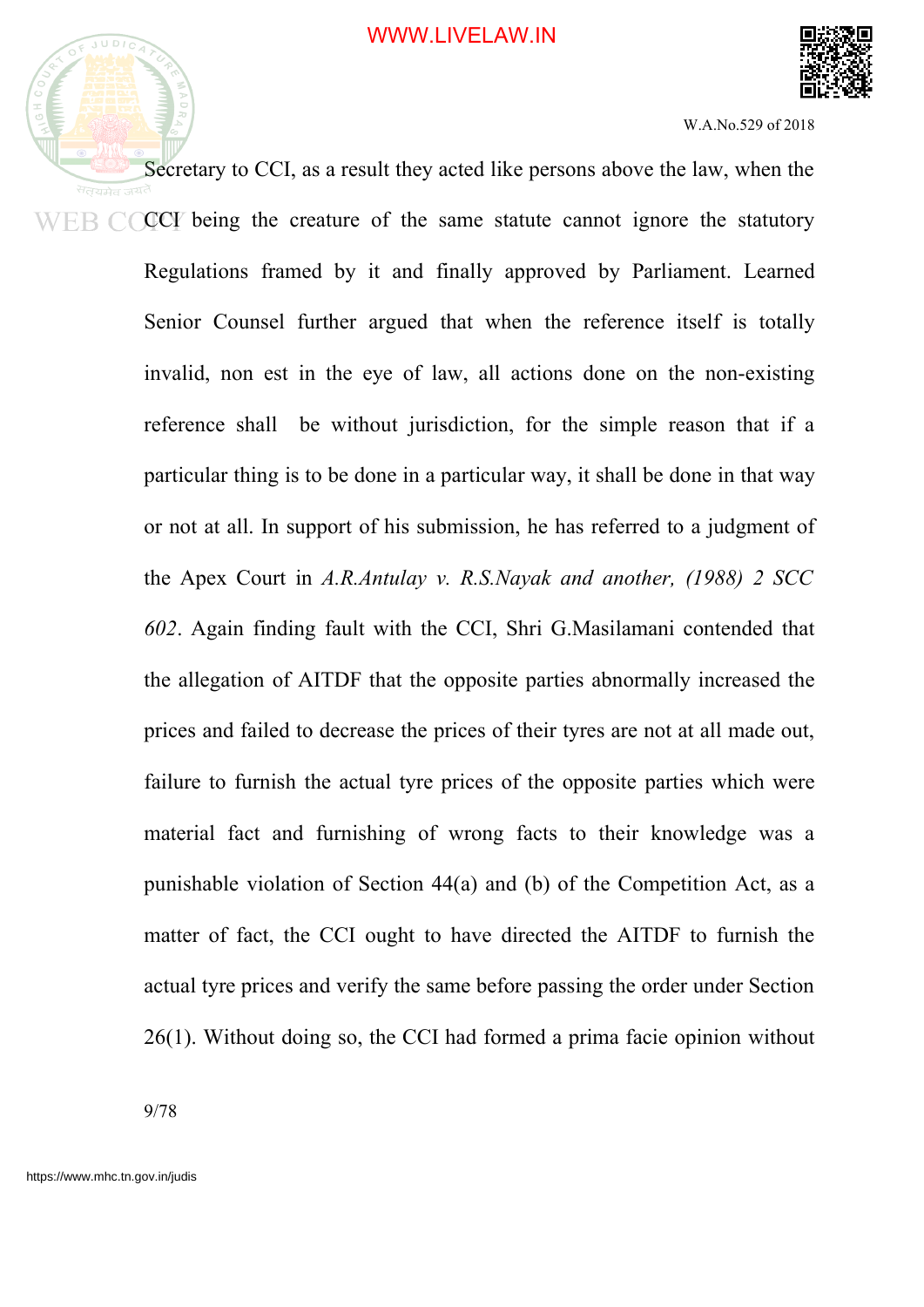



the most essential and fundamental fact, namely, actual tyre prices of opposite parties and wrongly arrived at the price parallelism and WER CO cartelization. Again emphasising that it was impossible to make a comparison of the prices of tyres without the actual prices of tyres, he has argued that the AITDF and the CCI had boiled empty vessels to cook the opposite parties. Again to bring his case under Regulation 15(3), it has been argued that the reference was not even signed by the Joint Secretary as required in Regulation 11(2), as it was signed by the Director. Therefore, when the statutory regulation prescribes a particular thing to be done in a particular way, it shall be done in that way or not at all. When no person other than the Joint Secretary can sign the reference, it cannot be delegated to anyone by the Joint Secretary, because even such a delegation is not found in the note sheet. Even the forwarding note does not contain anything, therefore, this would not constitute a valid reference. Moreover, the said reference does not comply with the Regulations  $10(1)$  and  $11(2)$ , hence, it should be rejected as invalid under Regulation 15(3). Giving an illustration, it has been argued that generally when the Court makes a reference to the larger Bench or higher Court, always it involves application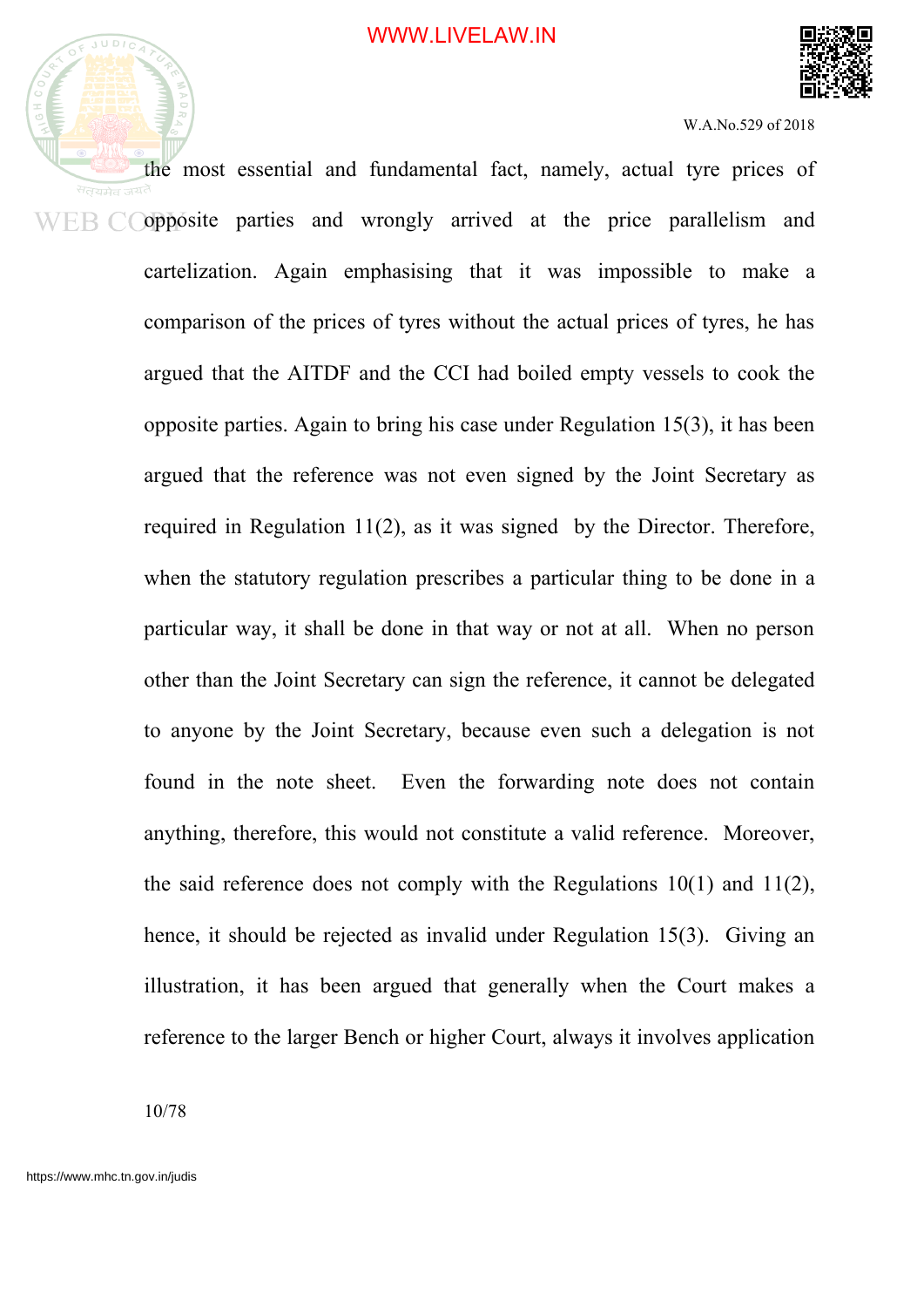

of mind indicating clearly what is required to be done. Even when the सतयमेव जय Government makes a reference under the Industrial Disputes Act to the WER CO Labour Court, a clear issue is framed for adjudication. Whereas, in the present case, without the reference being signed by the competent officer, the reference made without any statement of fact suffers from incurable defect and therefore is hit by Regulation 15(3).

> 6. Coming to the order passed under Section 26(1), Shri G.Masilamani submitted that when there was no valid reference in law, the order dated 24.6.2014 passed by the CCI invoking Section 26(1) of the Competition Act is without any legal sanctity. The reasons given in the order impugned are also totally arbitrary and perverse, hence, the same is liable to be interfered with. Taking support from the judgment of the Apex Court in *Competition Commission of India v. Steel Authority of India Limited and another, (2010) 1 SCC 744*, it was contended that the Apex Court has held that the order under Section 26(1) shall contain reasons, whereas the reasons given by the CCI under Section 26(1) are fundamentally wrong, therefore, the same cannot stand to the scrutiny of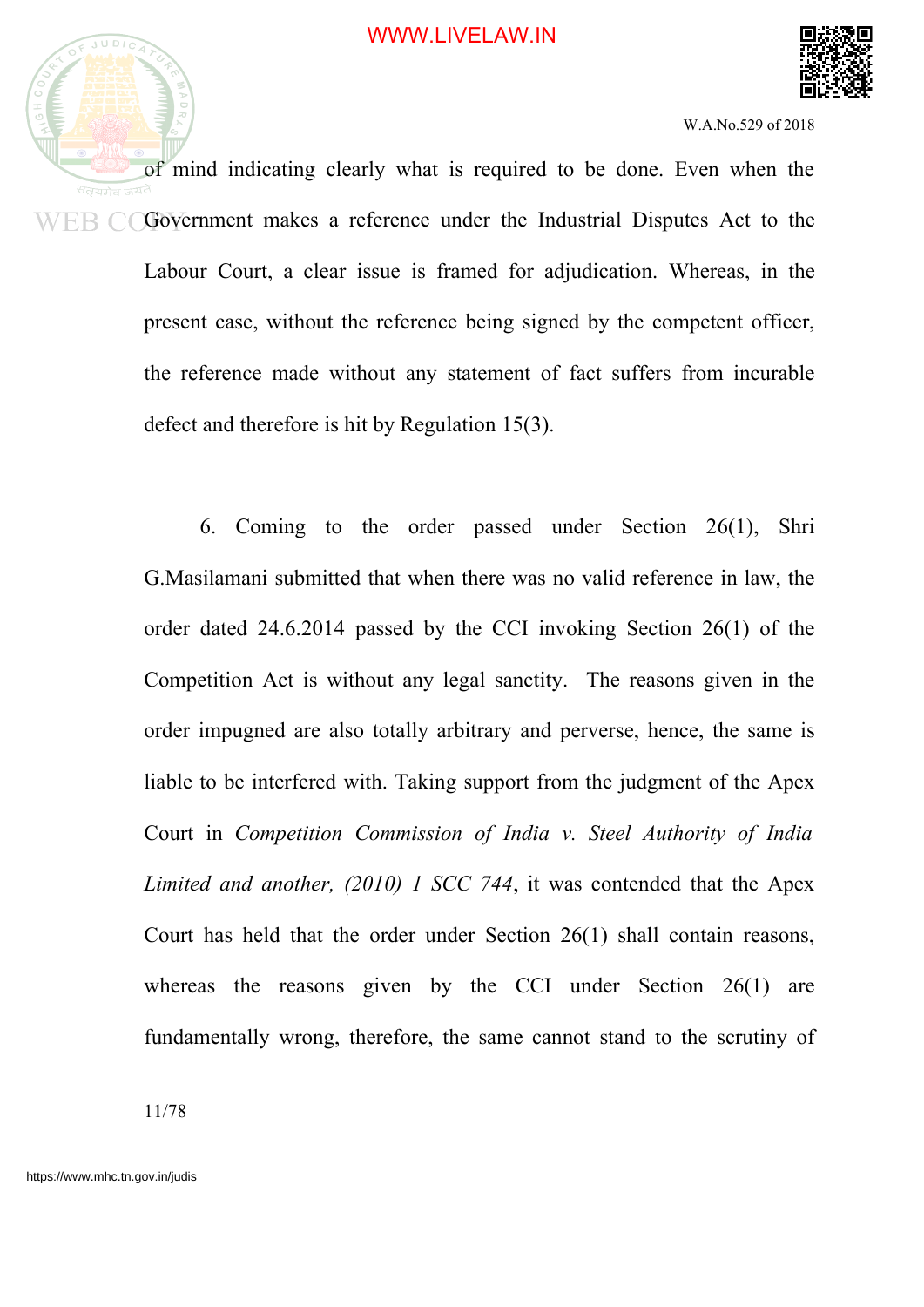

this Court. Again it was contended that the order under Section 26(1) सतयमेव जय<sup>2</sup> cannot be supported by a counter affidavit of the CCI. Raising objection to ER CO the production of Director General's report, Shri G.Masilamani argued that when the writ petition was admitted on 30.10.2015, investigation by the Director General and the CCI enquiry were permitted to go on, however, passing of final order alone was stayed. In March/April 2016, investigation by the Director General was completed and the final report was submitted to the CCI. However, on 6.3.2018, the writ petition was dismissed. Consequently, on 7.3.2018, writ appeal was filed. On 8.3.2018, this Court passed an interim order directing the CCI to keep the report in a sealed cover in the event of passing final order pending disposal of the writ appeal. Thereafter, on 1.9.2021, when the appeal was taken up for final hearing, arguments were completed on 9.9.2021. Only on 11.9.2021, the Director General's non confidential version of full investigation report was served by way of paper book on the counsel for the appellant, without the leave of the Court, as an additional document. Therefore, no reference to the contents of the Director General's report can be made, for the simple reason that any finding or observation by this Court on the report of the Director

12/78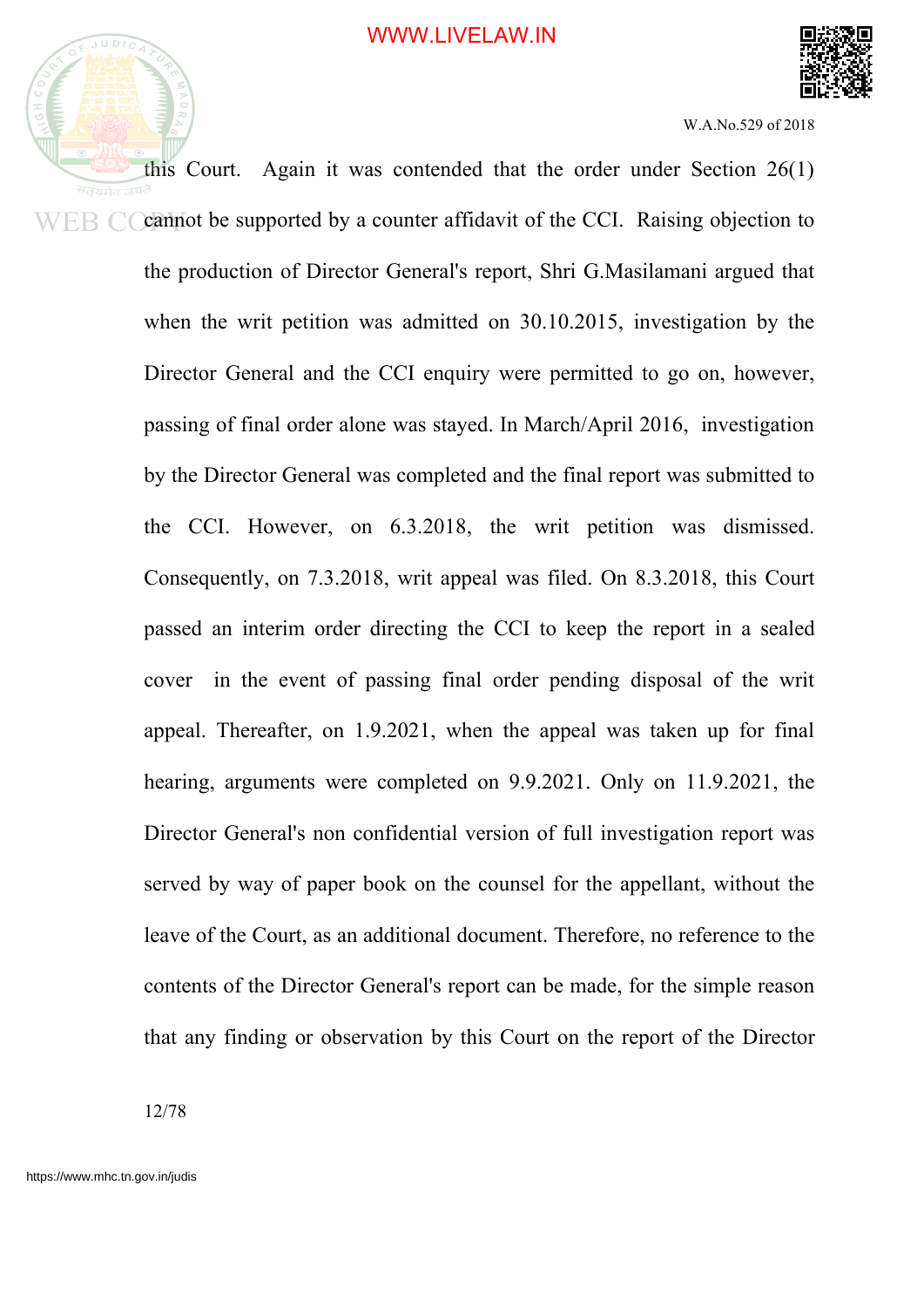



General would jeopardize the prospect of statutory appeal under Section 53-B of the Competition Act to be filed before the National Company Law Appellate Tribunal. Learned Senior Counsel also requested this Court not to refer to the report or place reliance on the contents of the Director General's report while disposing of this writ appeal, as it is subsequent to the order passed by the learned single Judge. Moreover, it was not even placed before the learned single Judge, therefore, what was not part of the pleadings before the learned single Judge, cannot be taken up for consideration by this Appeal Court, that too, without the leave of this Court.

> 7. Again assailing the approach adopted by the learned single Judge, Shri G.Masilamani submitted that the findings of the learned single Judge that the CCI had suo motu power, therefore, the order impugned can be upheld, were not correct, inasmuch as the CCI had referred in the order that it was exercising the power of MCA's reference under Section 19(1)(b) and not the suo motu power. Besides, in the counter affidavit to the writ petition also, the CCI had specifically stated that the order was passed on the MCA's reference. When in the counter affidavit the exercise of suo motu power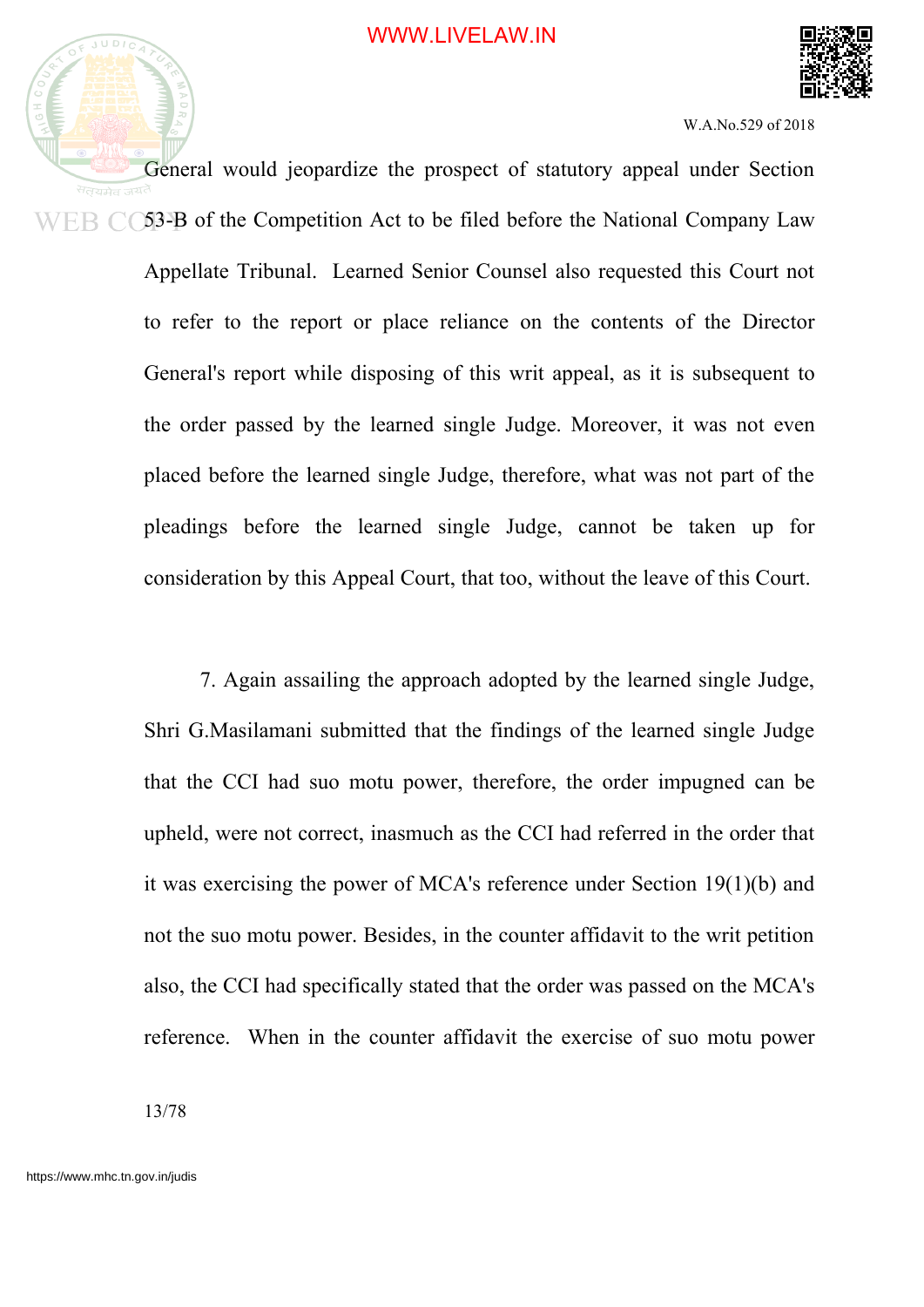

was not taken, the question of the CCI taking suo motu action is untenable. सतयमेव जयं EB COWhen the MCA's reference failed to contain the details required under the Regulation 10(1) and 10(2), these details are mandatorily required to be furnished in a reference so as to enable the CCI to arrive at a prima facie opinion and also to enable the opposite parties to understand the accusation made against them so that they can fairly defend their case effectively. Again, as contended earlier, learned Senior Counsel pleaded that due to non-compliance of the Regulations 10, 12, 14 and 15, the reference has become invalid under Regulation 15(3) by operation of law, therefore, when there is no reference at all, the CCI cannot exercise the jurisdiction on the non-existing reference under Section 26(1). Again pinpointing to the alleged error committed by the learned single Judge, learned Senior Counsel contended that the observation of the learned single Judge that defective reference or improper reference is not on jurisdictional issue, may not be the correct approach. Referring to Regulation 40 and Section 15(c), it was contended that when these provisions cannot override the invalidity stipulated under Regulation 15(3), the learned single Judge, it is contended, failed to consider whether the Regulations are mandatory or directory,

14/78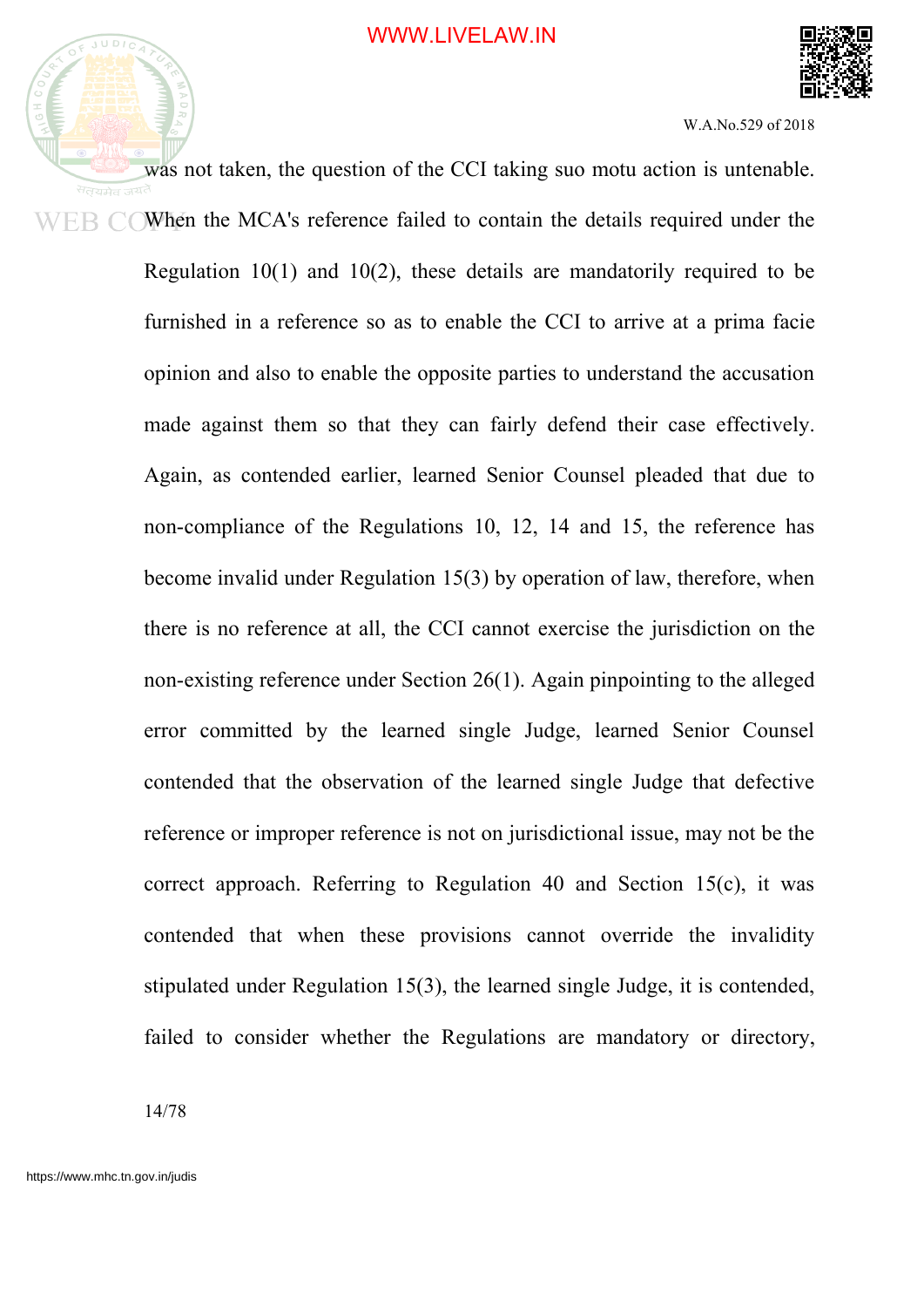



although this issue was specifically raised. When Regulation 15(3) सतयमेव जय stipulates penal consequence for non-compliance of Regulations 10, 11 and ER C 13, Section 15(c) cannot be considered out of context, as, in the present case, Section 15(c) is inapplicable, he added. Again assailing the impugned order passed by the learned single Judge, it was contended that the reasoning given by the learned single Judge that no prejudice would be caused to the parties by a mere direction to investigate and their rights are not affected, is unjustifiable. When the prejudice caused by the order to investigate cannot be called in question till the final order is passed by CCI under Section 27 of the Competition Act and when the punishment is also imposed, the observation of the learned single Judge that the parties are at liberty to raise all their objections before the Director General and before the Commission at the time of inquiry before passing final order, is legally not permissible in law. A compendious reading of Sections 26(1) and 41(2) read with Regulation 21(7) and (8) shall disclose all opportunities to object are subject to the pure discretion of the Commission and the Director General. Assailing one of the impugned observations made by the learned single Judge that no prejudice is caused on account of the order under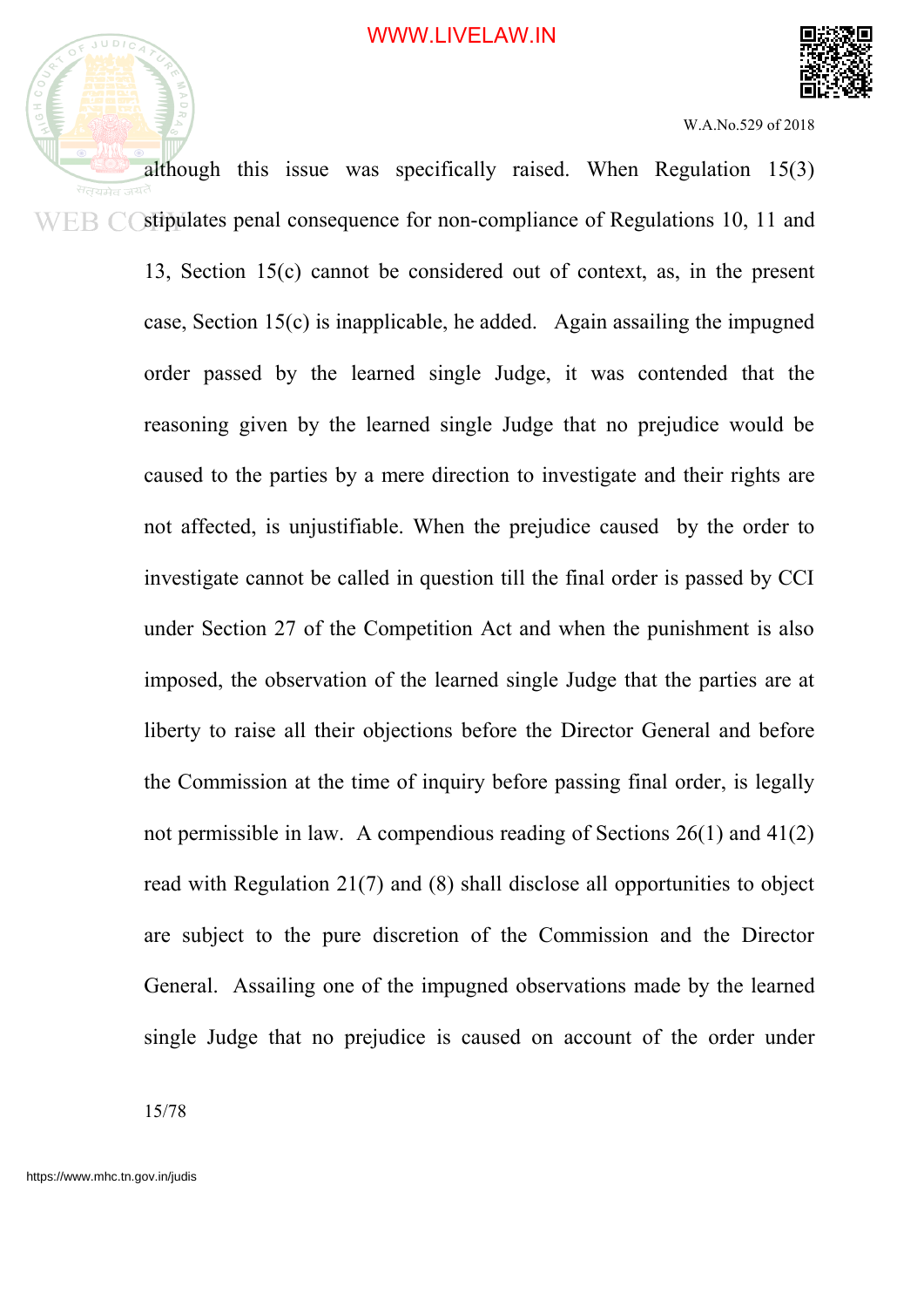



Section 26(1) on the reference, since it is only at the investigation stage, it has been contended that the entire process of investigation by the Director ER CO General and the inquiry by the CCI are the same procedure which may result in punishment, therefore, in the absence of reasonable opportunity for the person likely to be affected by the finding of the Director General, the learned single Judge ought not to have come to the conclusion that no prejudice is caused on account of the investigation being proceeded against them. Finally, highlighting on the principles of res judicata, it has been argued that when a similar issue relating to June-July, 2011 was already adjudicated by the CCI and dismissed by the order dated 30.10.2012, the very same issue now raised in the defective reference cannot be once again adjudicated. This aspect has been overlooked by the learned single Judge. Hence, for all these reasons, learned Senior Counsel pleaded that the impugned order passed by the learned single Judge is unsustainable in law and calls for interference in this appeal.

> 8. Shri P.S.Raman, learned Senior Counsel appearing for the sixth respondent-M/s CEAT Limited, supporting the appellant, argued that on an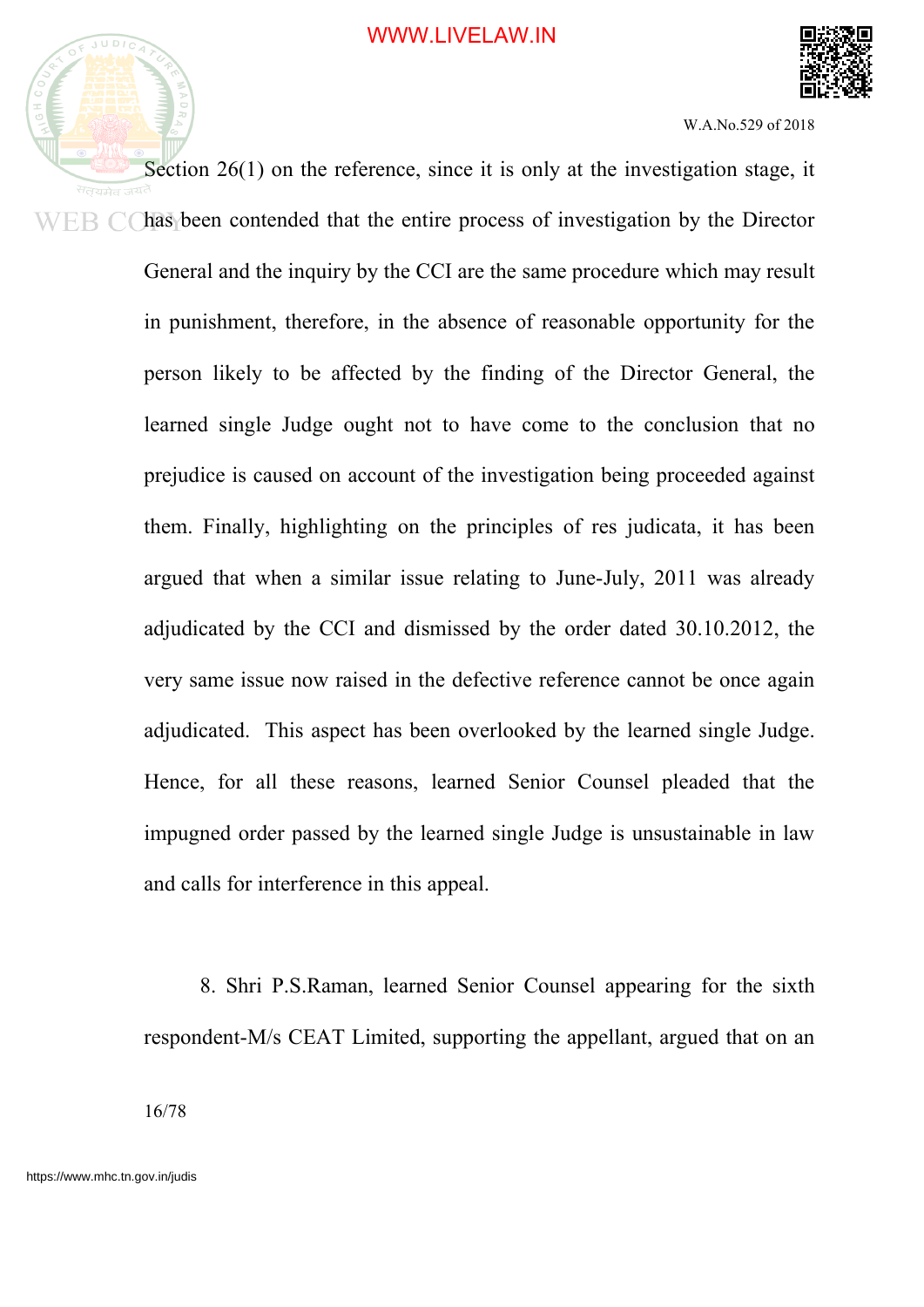



earlier occasion, when the same complaint was made, the CCI, considering  $WEB$   $\dot{\bigcirc}$  merits therein, dismissed the same. When the very same AITDF made a complaint against the tyre manufacturers before the MCA, the same was forwarded by the Ministry to the Monopolies and Restrictive Trade Practices Commission. However, consequent upon the repeal of the Monopolies and Restrictive Trade Practices Act, the matter stood transferred to the CCI under Section 66(6) of the Competition Act. In the said complaint dated 28.12.2007, the AITDF alleged that the tyre manufacturers were indulging in anti-competitive activities. Yet another allegation was that since the behaviour of domestic tyre manufacturers has been anti-competitive/anti-consumer and they have been indulging in various trade malpractices which had a direct bearing on the revenue of the State exchequer, on receipt of information, the erstwhile Monopolies and Restrictive Trade Practices Commission ordered an investigation into the same and subsequently, when the matter was transferred to the CCI, after giving its thoughtful consideration to all the facts and circumstances of the case, an order was passed on 22.6.2010 under Section 26(1) of the Competition Act holding that there is no sufficient evidence to hold the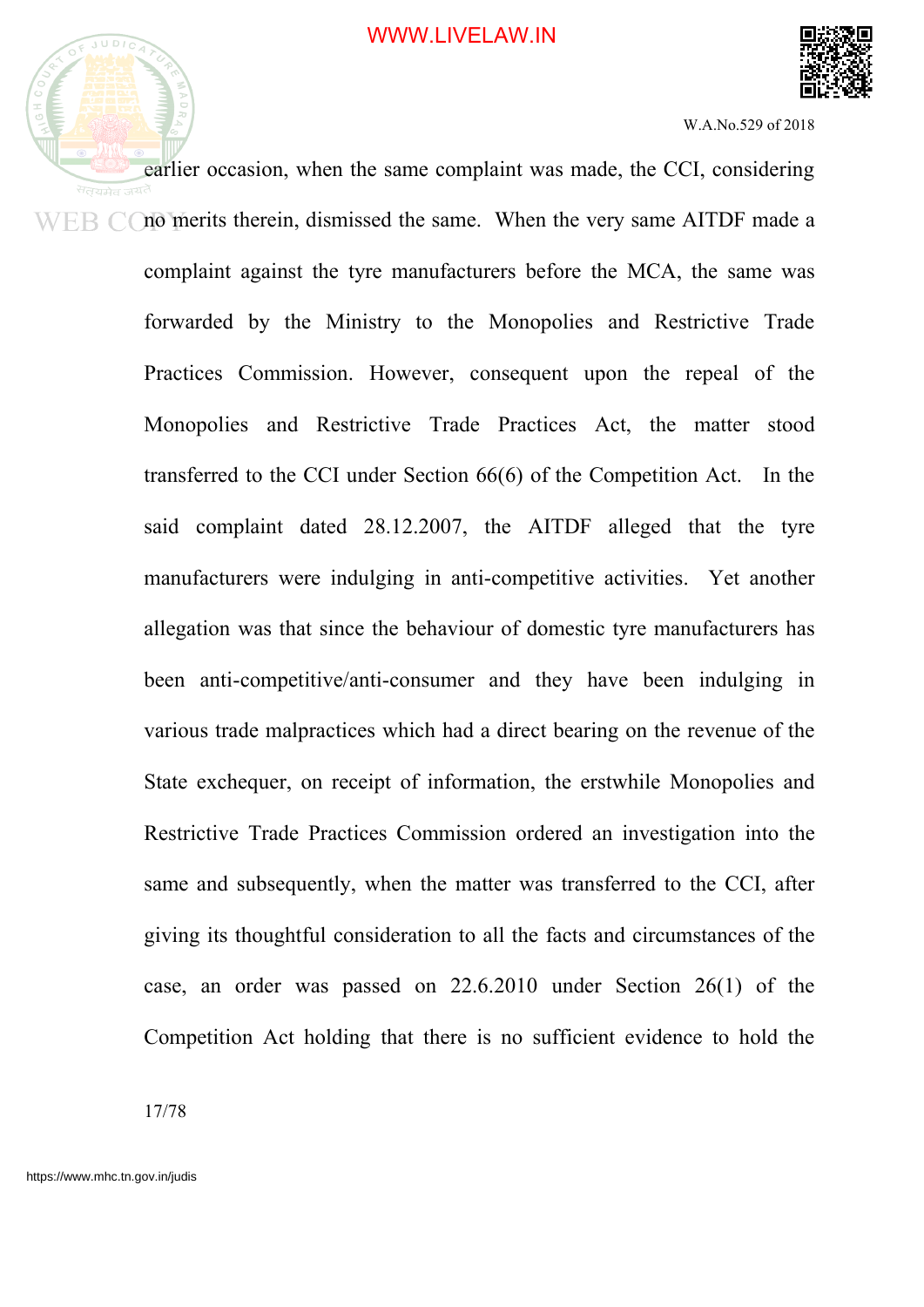

violation by the tyre companies viz., Apollo, MRF, JK, Birla, CEAT tyres. When the CCI has already dismissed a similar complaint, the AITDF once ER C again cannot repeat the same false complaint, based on which the MCA cannot make a reference under Section 19(1)(b) without complying with Regulations 10(2), 10(3) and 11(2). When Regulation 11(2) says that it shall be signed by the Joint Secretary, it gives more importance to the reference going to be made. When Regulation 10(2) makes it mandatory that the information or reference referred to in sub-regulation (1) shall contain the statement of facts, the details of the alleged contravention of the Act, together with a list enlisting all documents, affidavits and evidence, as the case may be, in support of each of the alleged contraventions, and the same shall be duly verified by the person submitting it, placing reliance on the judgment of the Apex Court in *Bijay Kumar Singh v. Amit Kumar Chamariya, (2019) 10 SCC 660* to say that if an act is required to be performed by a private person within a stipulated time, the same would ordinarily be mandated. But when a public functionary is required to perform a public function within a time frame, the same will be held to be jurisdictional unless the consequences thereof are specified. Again referring

18/78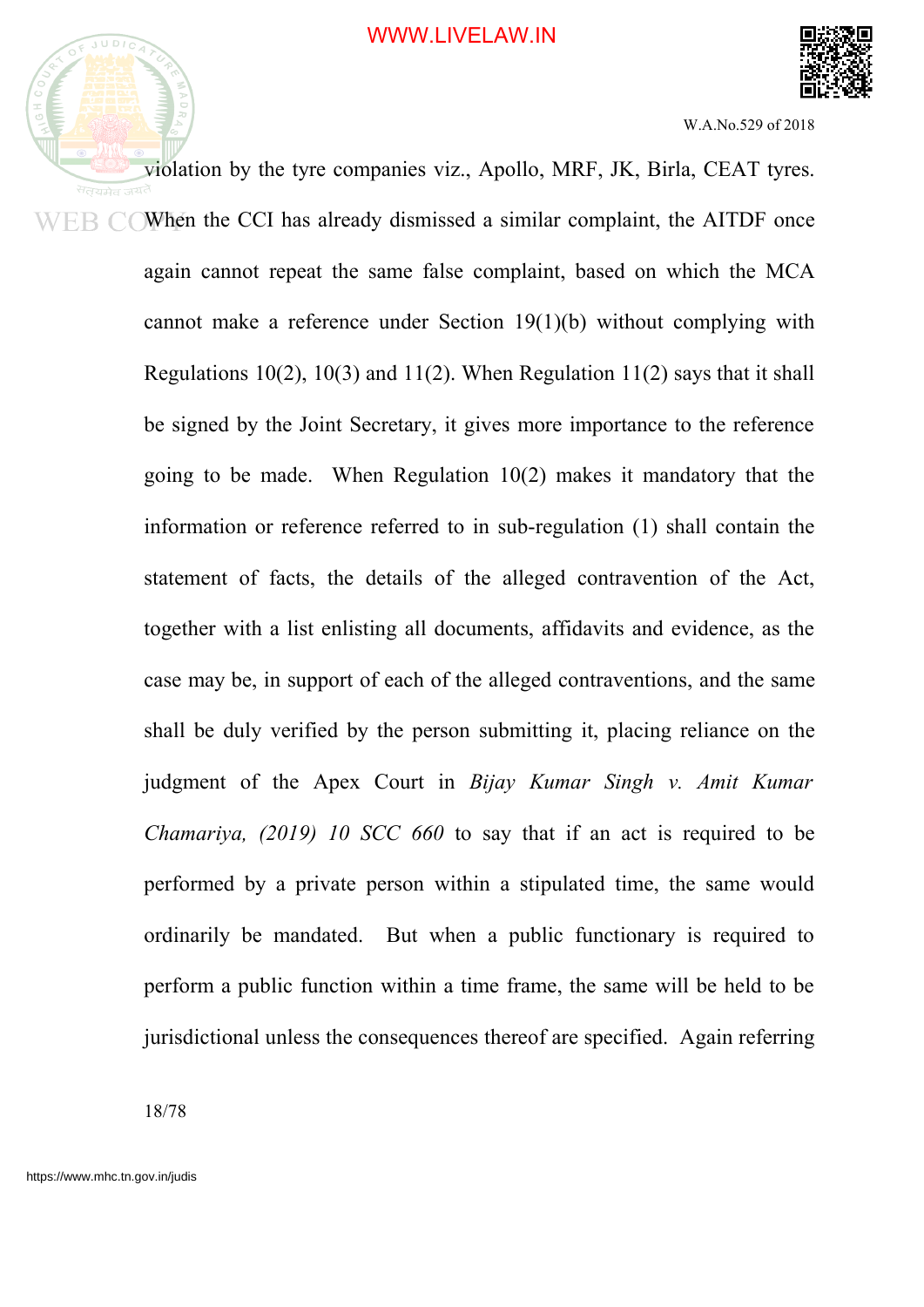

to the judgment of the Apex Court in *Annamalai University represented by its Registrar v. Secretary to Government, Information and Tourism Department and others, (2009) 4 SCC 590*, Shri P.S.Raman pleaded that the Apex Court held in the said judgment that a subordinate legislation when validly made becomes a part of the Act. Similarly, in the present case, the Competition Commission of India (General) Regulations, 2009 were framed in exercise of powers conferred under Section 64 of the Competition Act, therefore, Section 15(c) or Regulation 40 may not operate in cases covered by Regulation 15(3). When Section 15(c) states that no proceedings of the Commission shall be invalidated by reason of any irregularity and Regulation 40 states that failure to comply with any requirement of these regulations shall not invalidate any proceedings, cannot operate in cases covered by Regulation 15(3), which states that the defective investigation shall be treated as invalid. Therefore, if Section 15(c) or Regulation 40 is applied to all cases, then, it will render Regulation 15(3) redundant, otiose and useless. Referring to the judgment of the Apex Court in *Ravindra Ramachandra Waghmare v. Indore Municipal Corporation and others, (2017) 1 SCC 667*, Shri P.S.Raman argued that the Apex Court in that case

19/78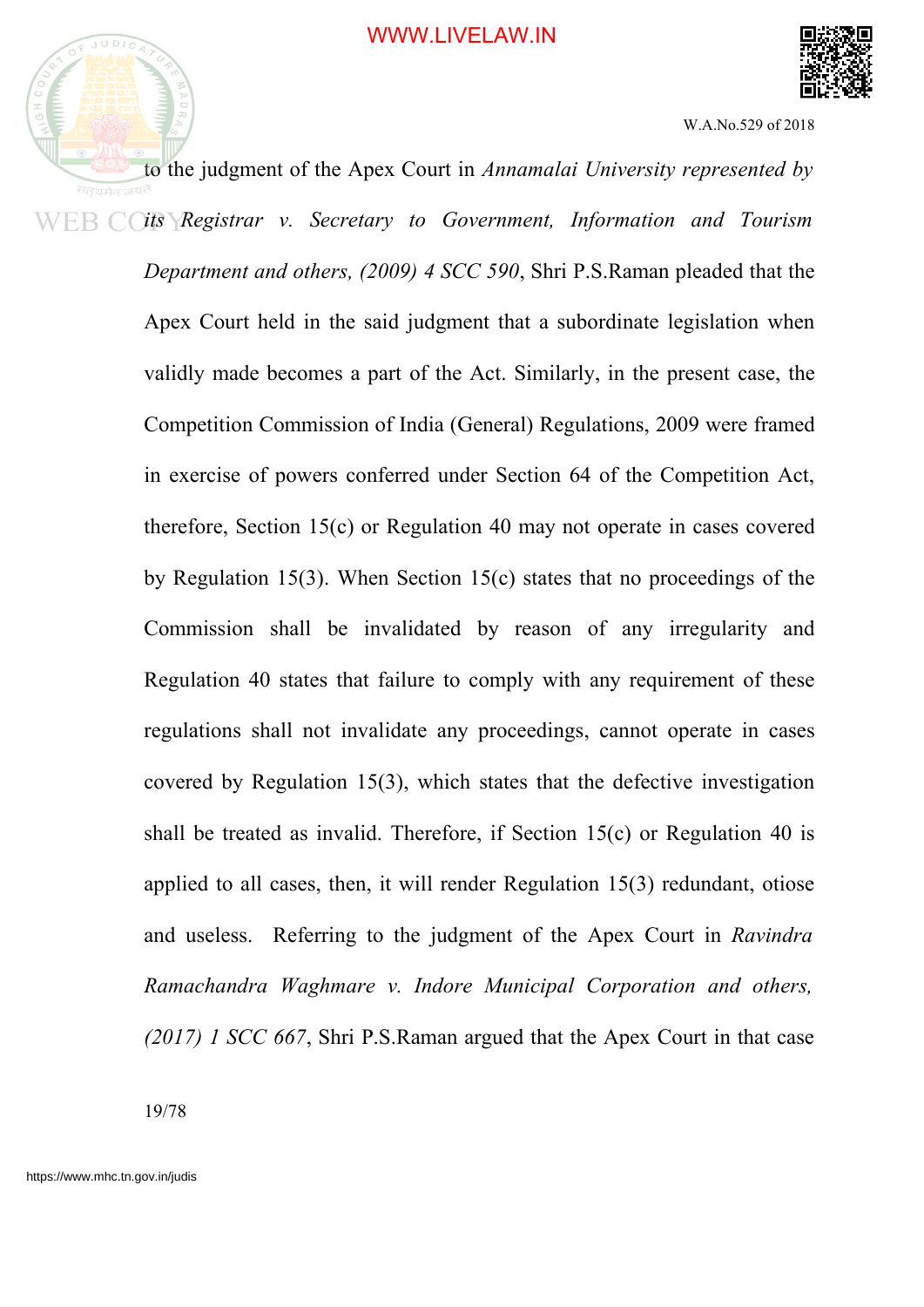



has held that in case of two apparently conflicting provisions, the सतयमेव  $E\rightarrow$   $E\rightarrow$   $C\rightarrow$  fundamental approach is to find out which of the two apparently conflicting provisions is more general and which is more specific. In the present case, it is apparent that Regulation 15(3) is a more specific provision providing for specific outcome. In cases of violation of specific procedure and that Section 15(c) and Regulation 40 are both general provisions, that must be held to deal with the case of violation of other regulations, where no consequence is provided. Coming to the reference made by the Central Government, Shri P.S.Raman argued that the reference made by the Central Government is an invalid one, because the Central Government has merely forwarded a letter received from the AITDF without applying its mind to the facts of the case. Secondly, the Central Government has merely acted as a post office and the reference has been signed by the Director, which is a clear violation of the mandatory Regulation 11. A perusal of Regulation 11 shows that the reference sent by the Government of India to the CCI has not been signed and authenticated by an officer not below the rank of Joint Secretary, but instead by a Director. On receipt of the alleged reference from the Central Government, the Secretary has not scrutinized the same.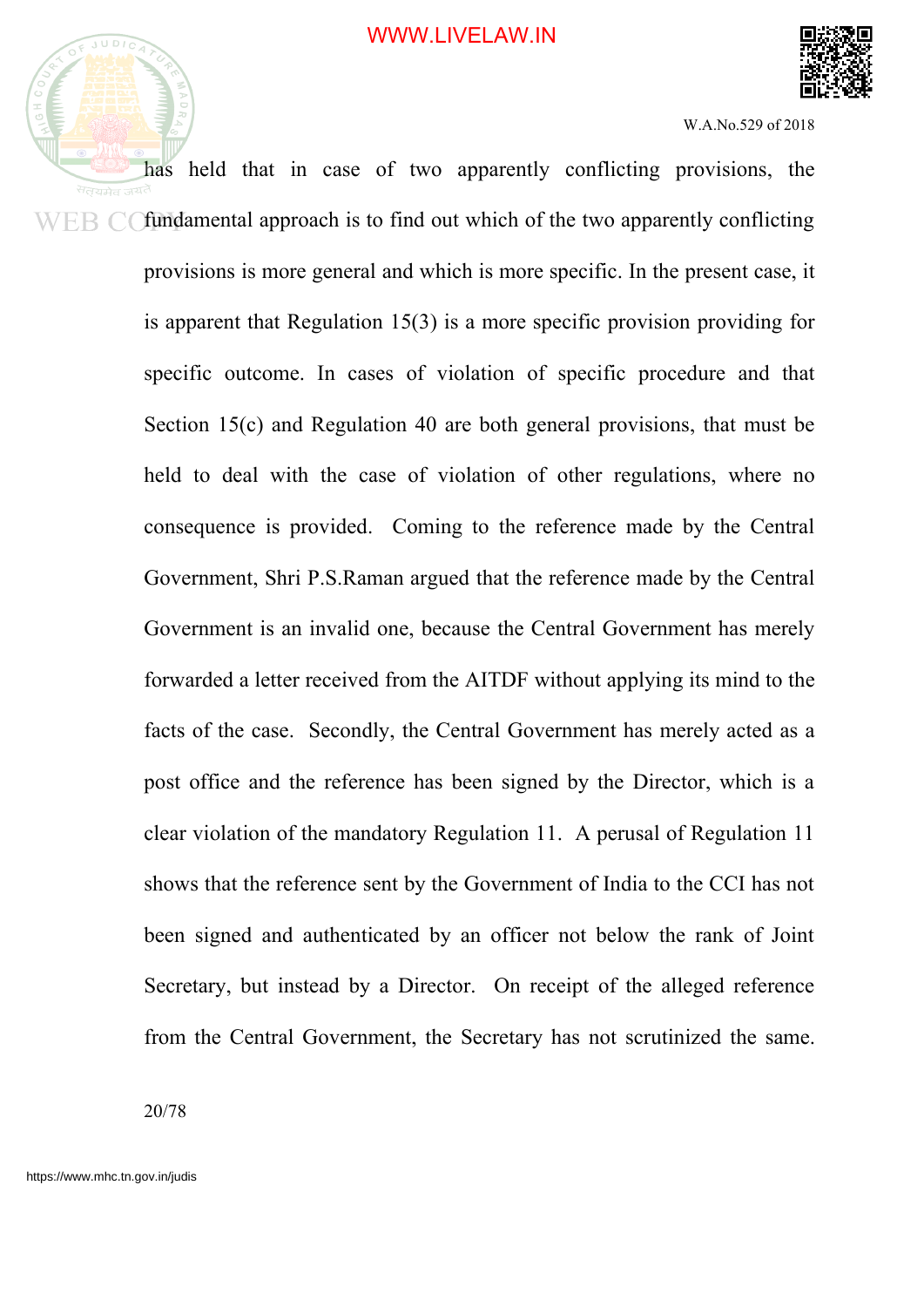



Since it has not been signed by the competent officer, the reference ought to सतयमेव **HR** C have been returned back to the Central Government for rectification of the defects, as per Regulation 15(2), which has not been done. Therefore, Regulation 15(3) will come into effect and the reference will necessarily have to be declared as invalid. Moreover, the consequential order dated 24.6.2014 passed by the CCI under Section 26(1) is illegal and this has been overlooked by the learned single Judge. Hence, the appeal deserves to be allowed, he pleaded.

> 9. Shri AR.L.Sundaresan, learned Senior Counsel appearing for the ninth respondent-Automotive Tyre Manufacturers' Association (ATMA) argued that the ninth respondent is a non profit company registered under Section 25 of the Companies Act and it has not been involved in the conduct or management of the affairs or day to day operation of any of its members. Learned Senior Counsel also stated that the ninth respondent has always conducted all its affairs within the parameters of all applicable rules, regulations and laws. On behalf of the tyre industries in India, the ninth respondent carries on legitimate and positive functions including conducting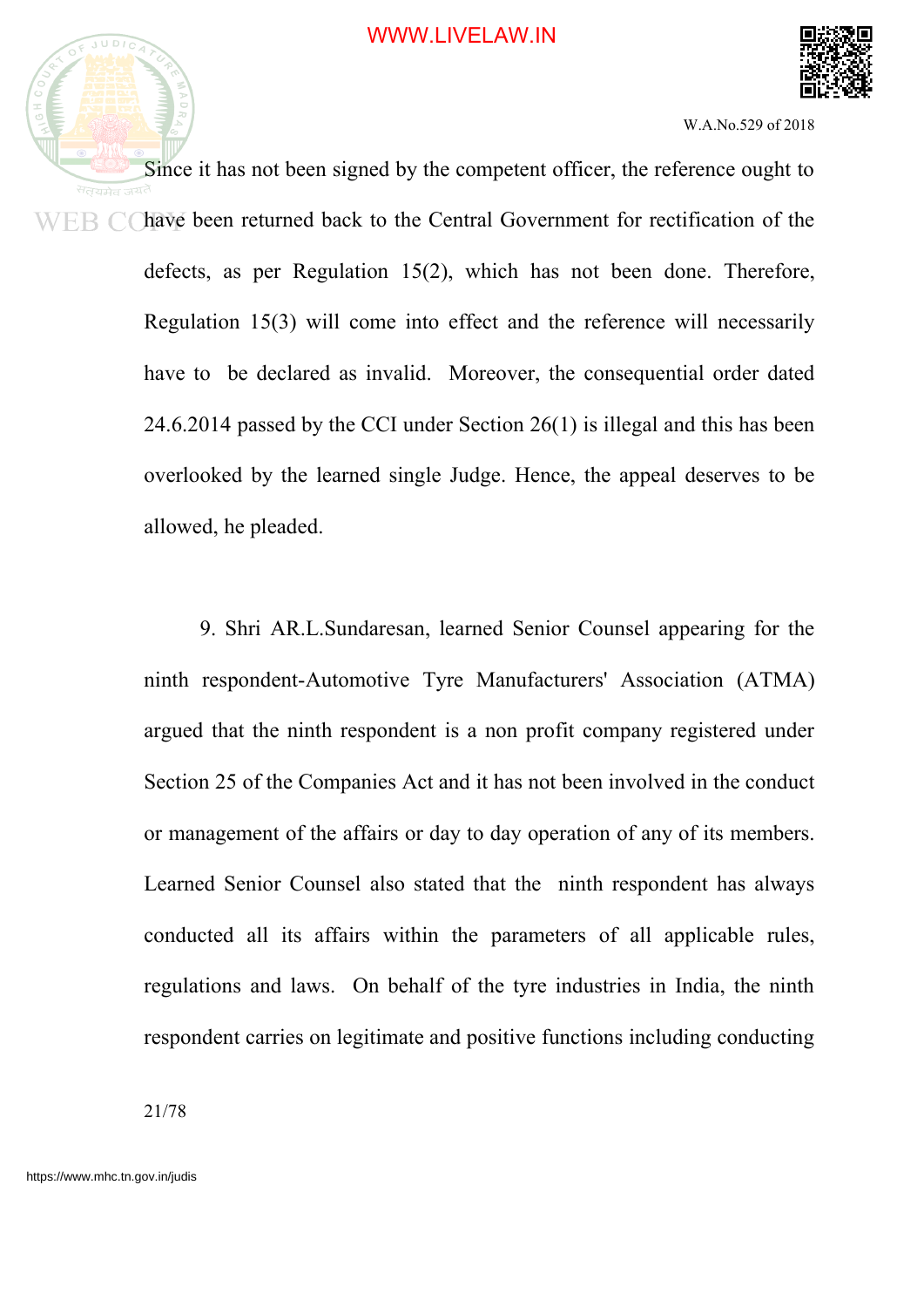

seminars about technical and other advances in industry identifying competition problem with products facilitating therein all legal and other ER C administrative issues, etc. Referring to Regulation 10, ShriAR.L.Sundaresan argued that the said regulation mandates that any information or reference under Section 19 of the Act shall categorically state the name of the person giving information or reference with the postal address in India for delivery of summons or notice by the Commission, telephone number, fax number, email address, if available, legal name and address of the enterprise alleged to have contravened the provisions of the Act. The information or reference shall also contain the statement of facts, details of the alleged contravention of the Act together with a list enlisting all documents, affidavits and evidence, as the case may be, succinct narrative in support of the alleged contraventions, relief sought for. When these are all the requirements as mandated by the Regulations, when the MCA forwarded the letter dated 16.12.2013 to the CCI without adhering to the requisites under Regulation 10, it goes without saying that the first respondent failed to provide the legal name and address of the enterprise alleged to have contravened the provisions of the Act. When the MCA did not provide the details of the

22/78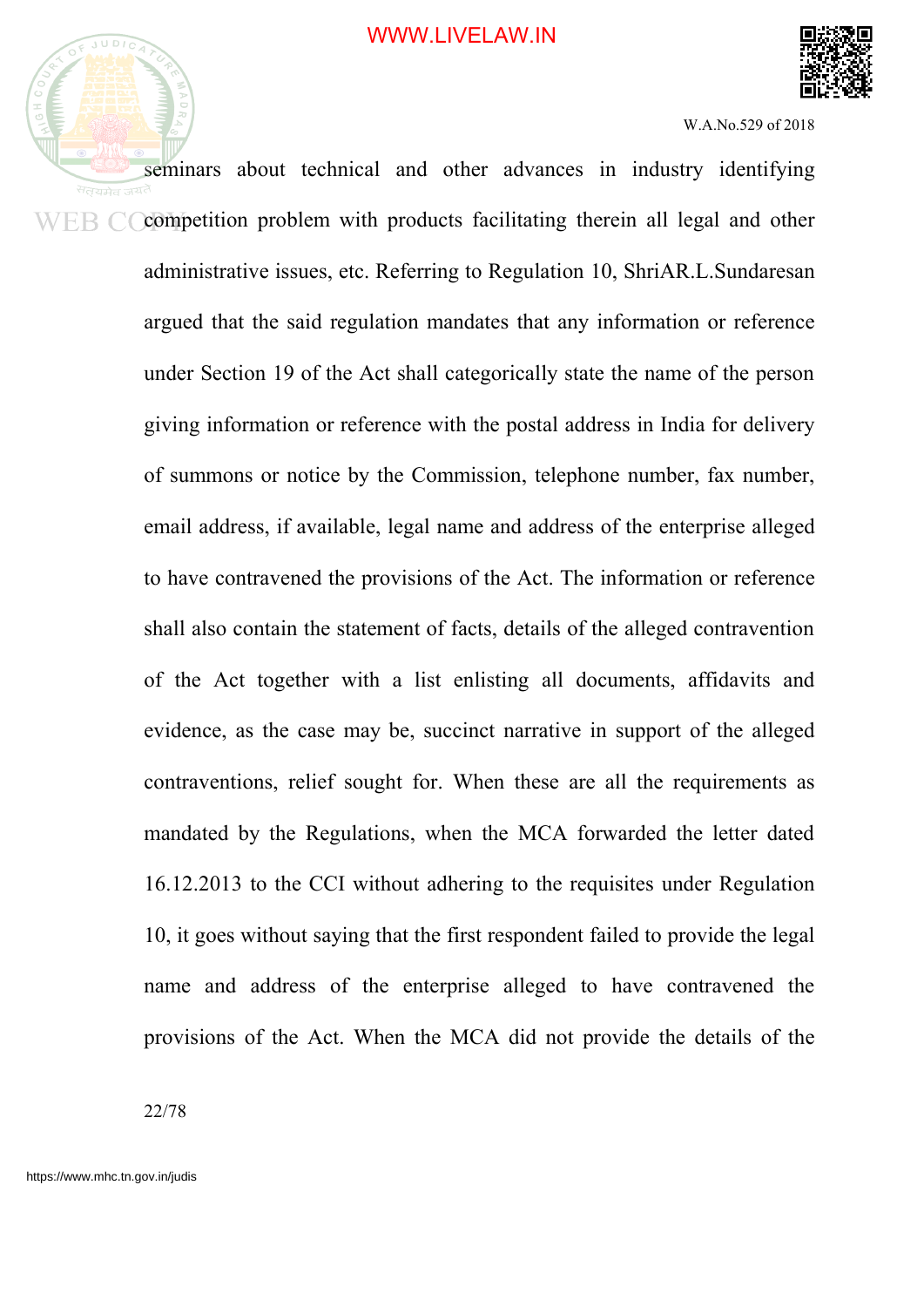

alleged contravention of the Act, list of documents, affidavits and evidence, in support of each of the alleged contraventions during the hearing before WER CO the CCI and also sought exemption from the future proceedings, the MCA has acted in gross violation of Regulation 10. Besides, Regulation 11(2) mandates that the reference shall be signed and authenticated by an officer not below the rank of Joint Secretary to the Government of India or an equivalent officer. In the present case, reference was signed by the Director under the approval from the Joint Secretary, that would not suffice the requirement of Regulation 11(2), therefore, it is not a valid reference under Section 19(1)(b) of the Competition Act. Even as per the note sheet, approval has been accorded for forwarding the letter and not for making of the reference. Moreover, the CCI failed to appreciate that there was no/enough material under the reference to form a prima facie opinion.

> 10. Again referring to Regulation 15, Shri AR.L.Sundaresan argued that as per Regulation 15, each reference or information received is to be scrutinized by the Secretary to the CCI to check whether it conforms to general regulations and in case there are any defects, the same ought to be

23/78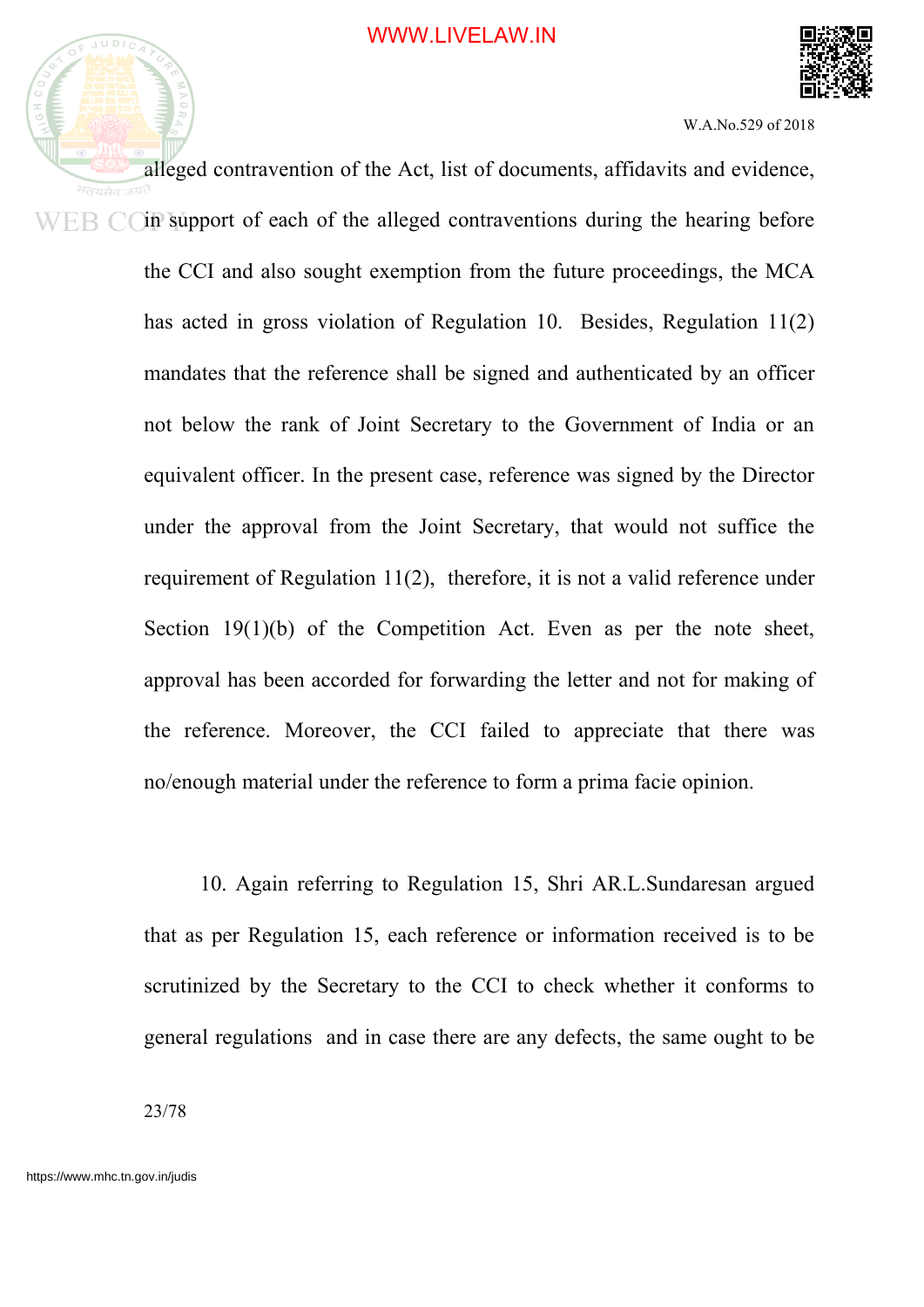

communicated to the parties within a reasonable period of time and the parties are granted a specific time period to clear the defects. As per ER C Regulation 15(3), if the said defects are not cleared within the stipulated time period, the reference or information shall be treated as invalid. In the present case, he pleaded that the Secretary to the CCI failed to adhere to Regulation 15 and did not inform the MCA of the defects in the reference. Instead, the Secretary erroneously placed the reference before the CCI. Therefore, placing the invalid reference in front of the CCI without curing the defects, is a violation of Regulation 15(3), which is mandatory in nature. When a specific effect or consequence is provided in a particular provision, the same must be given effect to. Therefore, the order passed by the CCI is liable to be set aside on the ground of non-compliance of Regulation 15(3). On the other hand, the reliance placed by the CCI on Regulation 40 is fully misplaced and cannot apply in respect of specific consequences set out in Regulation 15(3). Any other interpretation would render the procedural provisions otiose and meaningless. Similarly, the reliance placed on Section 15(c) is also untenable, because Section 15(c) deals with the procedure of the Commission itself and the Commission begins its procedure with the

24/78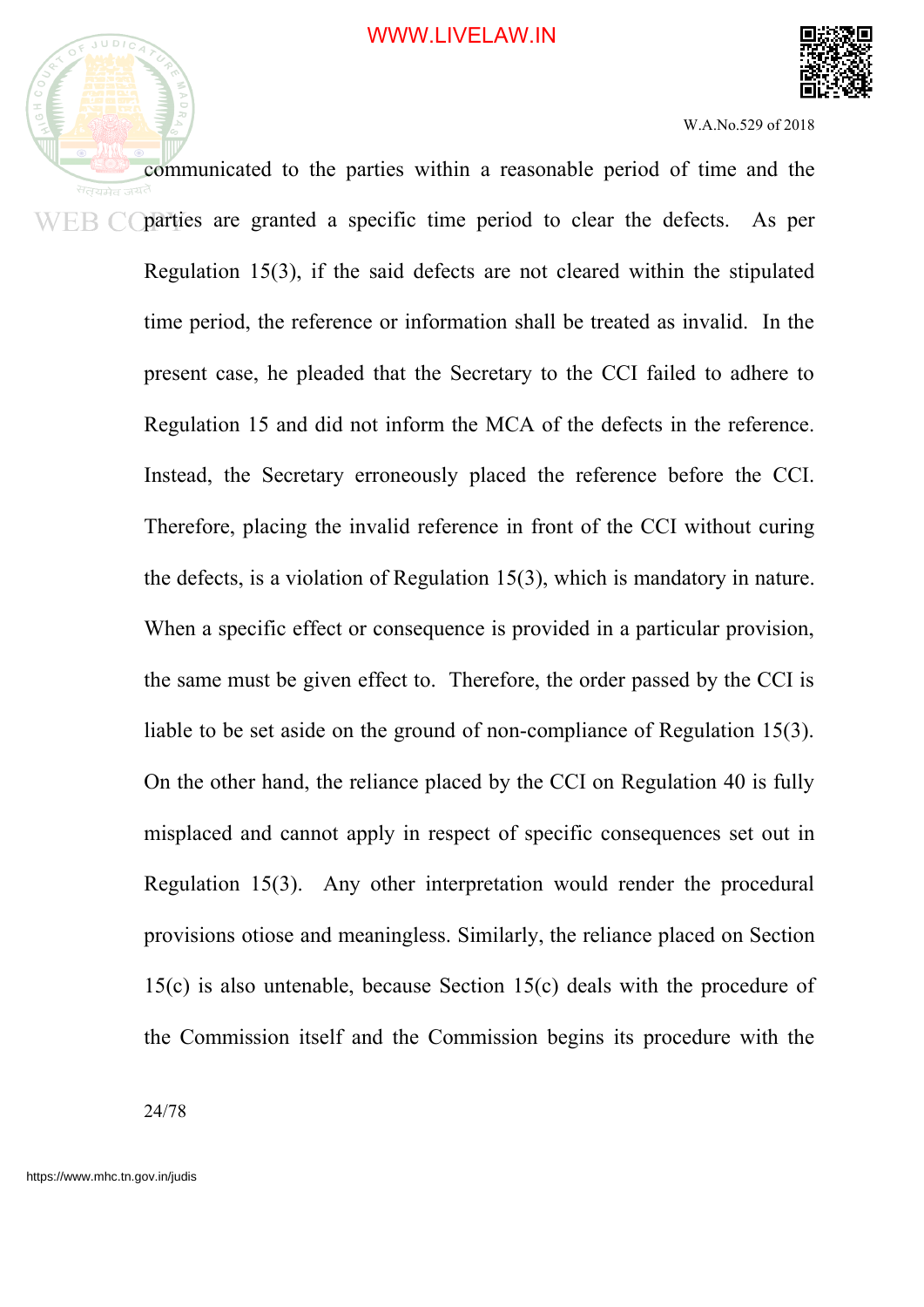

order under Section 26(1) and not before that stage. The issues raised in the सतयमेव ज<sup>यत</sup> writ petition and in the present writ appeal pertain to non-compliance of the WER CO procedures to be followed by the appropriate authority while making a reference. Therefore, Section 15(c) had no nexus to the procedure for making a valid reference. Hence, the pre-Section 26(1) stage has no applicability and has to be disregarded. When there is no specific tyre manufacturer's name in the letters dated 11.9.2013 and 28.11.2013, the CCI has selectively chosen five domestic tyre manufacturers when they were not even named in the letters/reference. Therefore, directing the Director General to investigate into the complaint is arbitrary and biased one, which is hit by Article 14 of the Constitution of India.

> 11. Again assailing the complaint made by the AITDF, Shri AR.L.Sundaresan pleaded that the AITDF had written letters to the MCA that were forwarded to the CCI with unsubstantiated statements and allegations. The present litigation undertaken by the AITDF is nothing but retaliation of the closure of the earlier matter before the CCI. The AITDF, he pleaded, for the past few decades had made numerous unsubstantiated

25/78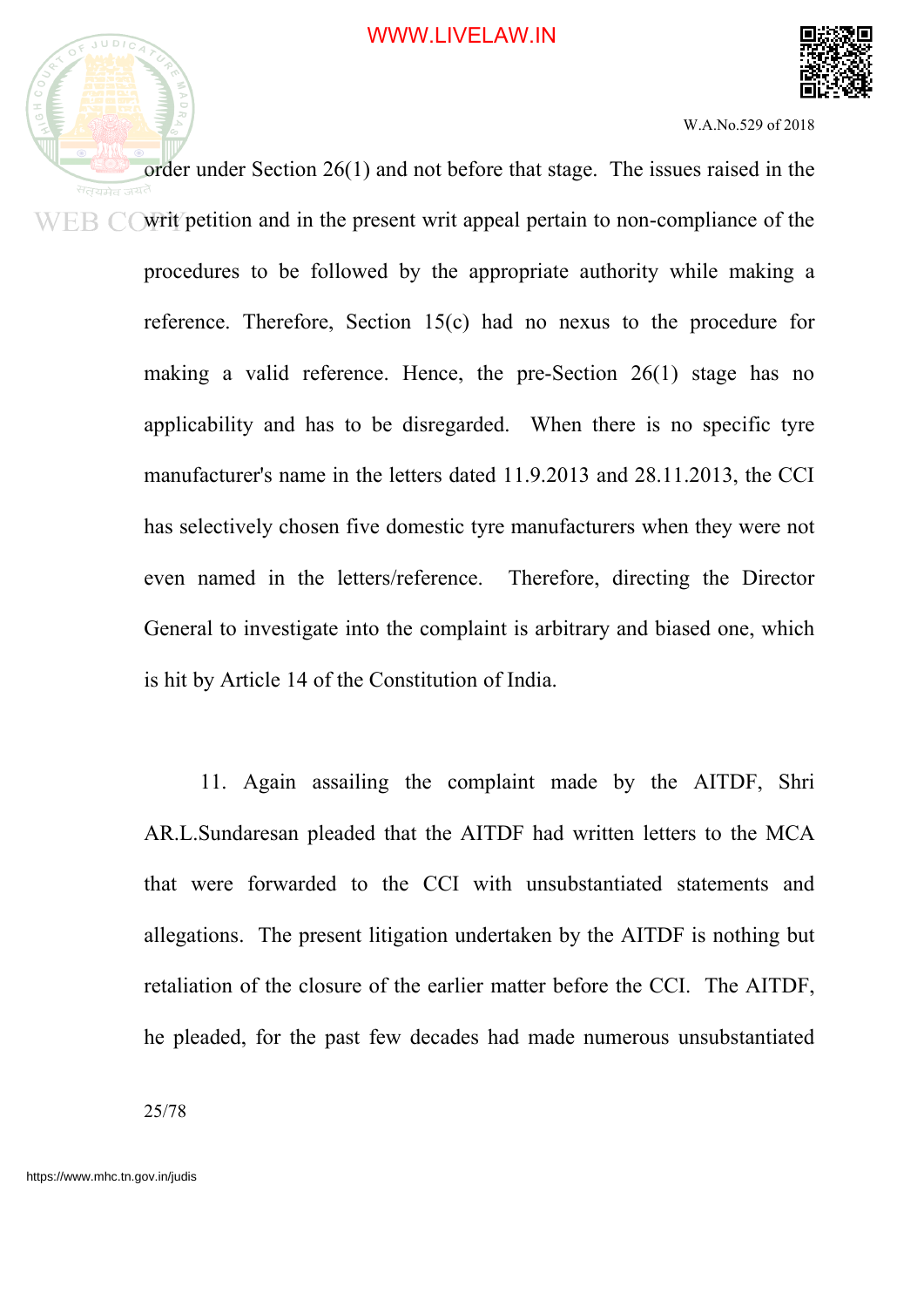

representations to various Ministries against tyre manufacturers on baseless सतयमेव  $F \to C$  (reasons. The instant information is also without any substantial evidence, therefore, there is no merit in the reference.

> 12. Shri N.Venkataraman, learned Additional Solicitor General appearing for the respondents  $2 \& 3$ , heavily urging this Court to dismiss the writ appeal on the ground that the appellant has not come to this Court with clean hands and also for abusing the process of the Court, inasmuch as they have committed an act of forum shopping, explained that when this Court listed the appeal on 1.9.2021 and started hearing the case on a day to day basis regularly, the ninth respondent-ATMA, while participating in the proceedings before this Court, surreptitiously filed the Writ Petition No.9903 of 2021 before the Delhi High Court on 6.9.2021 with a specific prayer, among others, to furnish the copies of the reports of the Tariff Commission for the financial years 2015-16 and 2019-20 before releasing the final order in Reference Case No.8 of 2013, which is kept in a sealed cover as per the directions of this Court dated 8.3.2018. Earlier, when the ninth respondent-ATMA approached the CCI with an application dated

26/78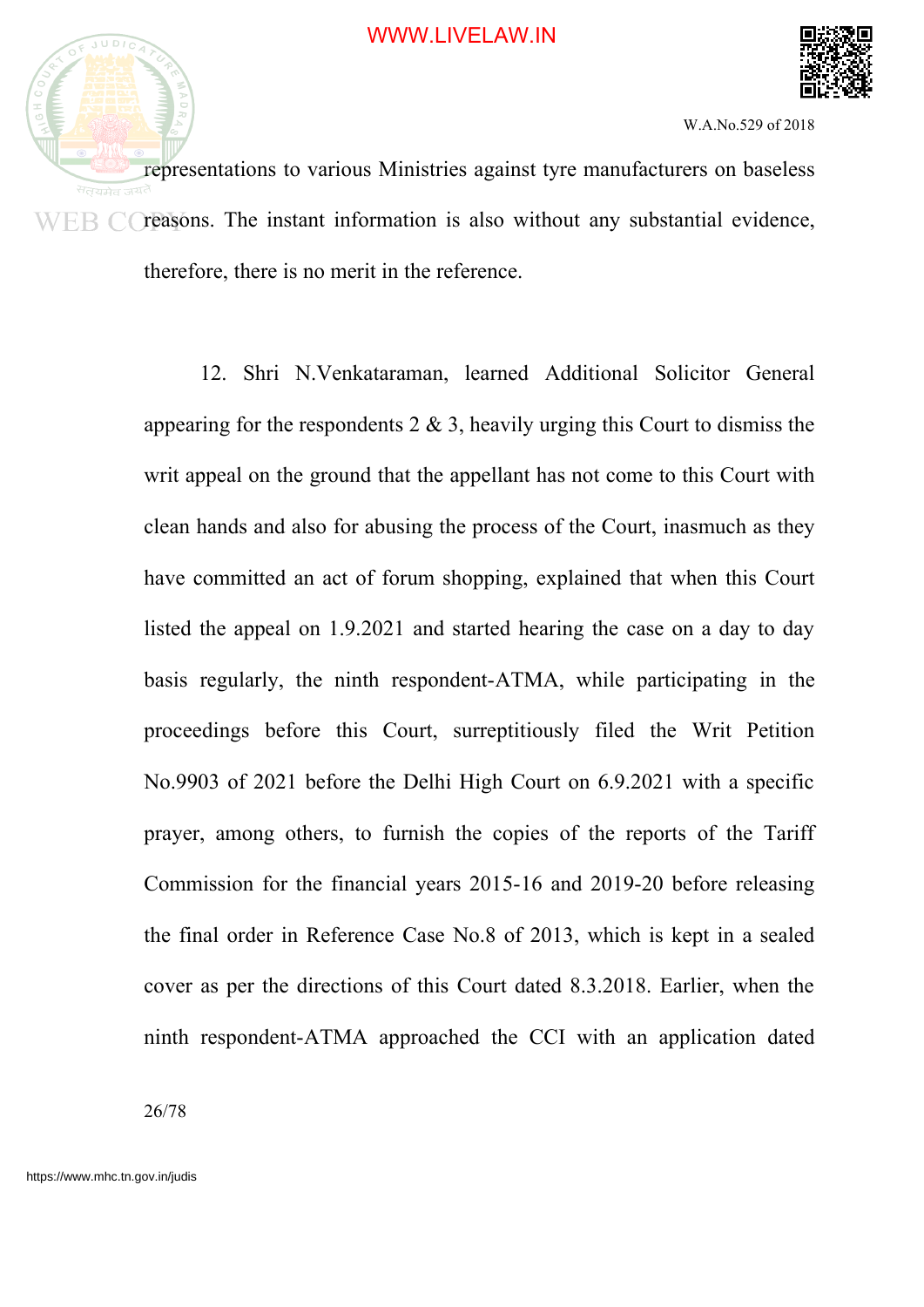

21.7.2021 praying for furnishing of the aforementioned two reports, the said request was rejected by the CCI on 3.8.2021 on the ground that the WER CO Reference Case No.8 of 2013 was closed since a final adjudication order has been passed in the matter and thereupon the same has been kept in a sealed cover, as per the direction issued by this Court on 8.3.2018. Having been aggrieved by the said order, the ninth respondent-ATMA filed the above writ petition before the Delhi High Court and when the Court, finding no merits, sought to dismiss the writ petition, the ninth respondent withdrew the same.

> 13. Learned Additional Solicitor General, continuing his arguments, further stated that the MCA forwarded the letter dated 16.12.2013 to the CCI along with a copy of the representation dated 28.11.2013 received from the AITDF for appropriate action. As per Regulation 11(2) of the Competition Commission of India (General) Regulations, 2009, a reference shall be signed and authenticated by an officer not below the rank of a Joint Secretary to the Government of India. As per the prevailing practice, the letter is issued by the Central Government under the signature of the Under

27/78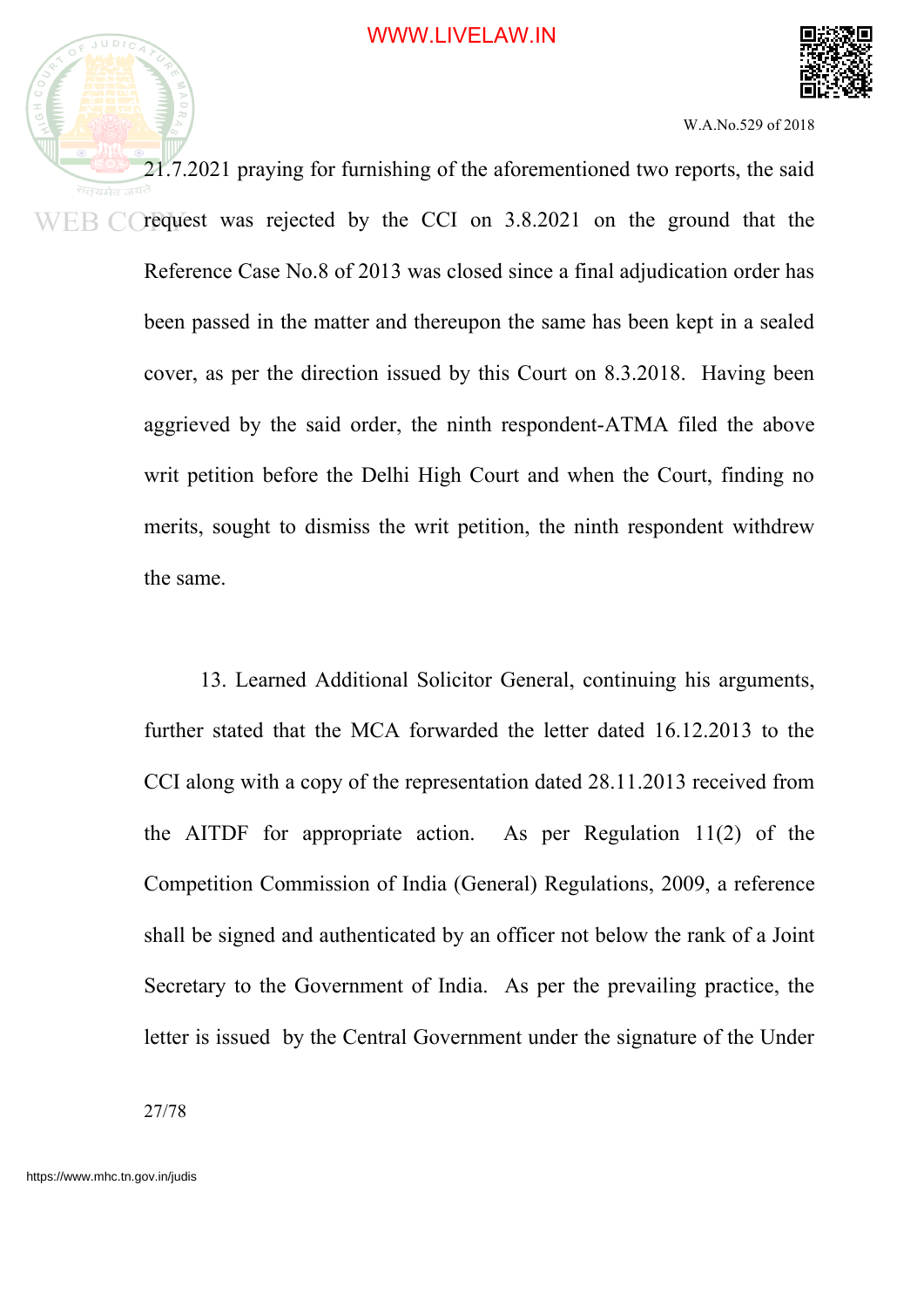



Secretary/Director after approval of the competent authority. In the present case, the reference has been properly issued to the CCI with the prior ER CO approval of the Joint Secretary to MCA, therefore, the reference signed has duly complied with Regulation 11(2).

> 14. Again replying to the contention of defective and invalid reference, the learned Additional Solicitor General stated that after receipt of the reference from the MCA, the same was registered as Reference Case No.8 of 2013. On 7.1.2014, the CCI permitted the MCA, AITDF and the ATMA to address preliminary arguments. On the request made by the ninth respondent-ATMA, on 11.2.2014, the CCI permitted them to inspect the documents filed in the matter. Thereafter, they were heard at length and granted time to file written submissions on 5.3.2014. Again the CCI sought the response of the ATMA on 8.5.2014 and again on 12.6.2014, the CCI considering the reply of the ninth respondent, passed an order on 24.6.2014 under Section 26(1) holding that the CCI is of the prima facie opinion that the case required investigation by the Director General to find out the presence of any agreement or understanding within the meaning of Section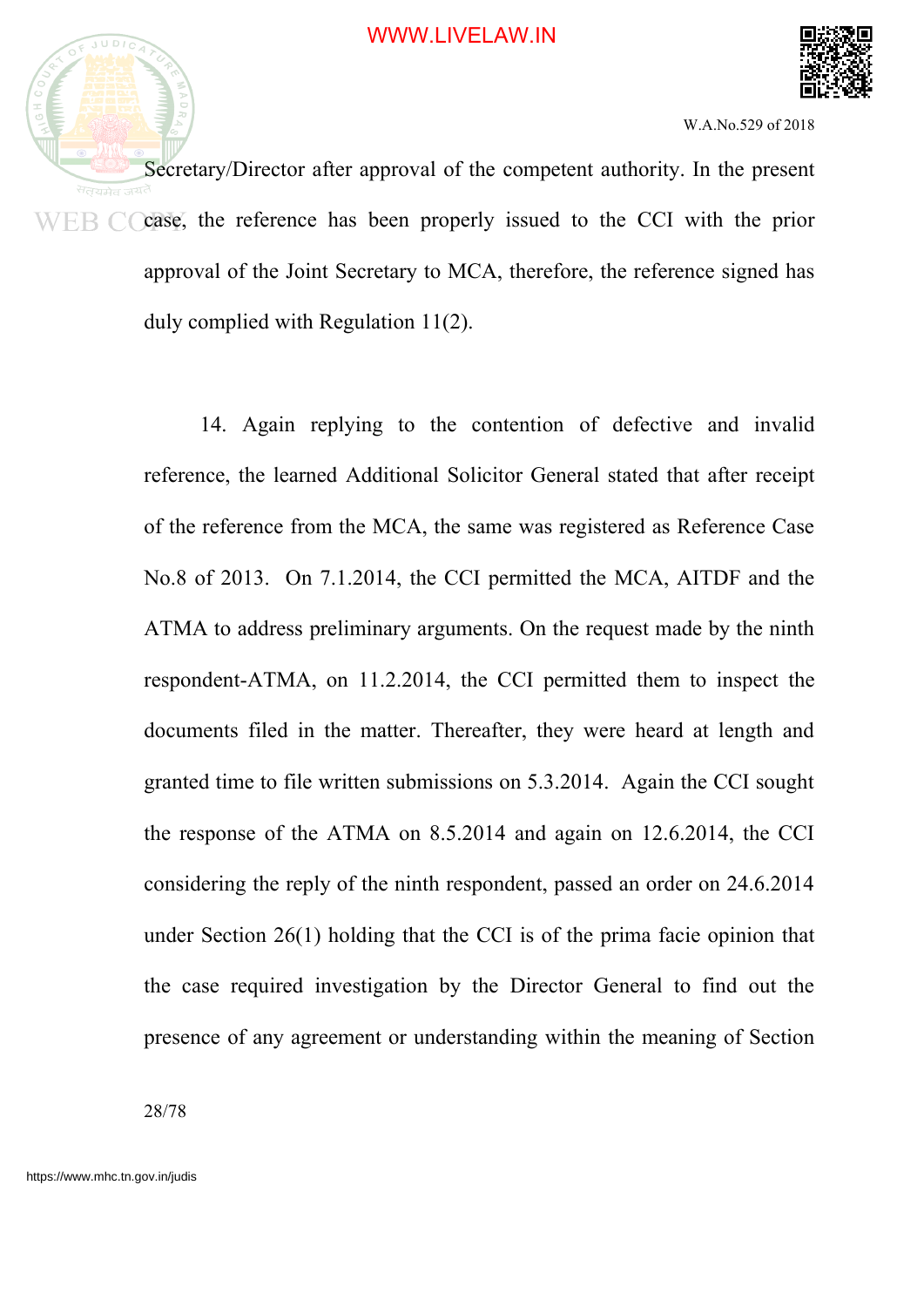

3 of the Competition Act within the market players and the role of the Association to maintain/increase the tyre prices.

> 15. Arguing further on the reference, the learned Additional Solicitor General contended that the allegation that the reference has not complied with the conditions mentioned in Regulations 10, 11, 12, 14, 16 cannot be pressed into service without reading sub-regulation (5) of Regulation 15. The arguments of the appellant that in case the defects are not removed by the party concerned, as per the provision of sub-regulation (2) of Regulation 15, the reference shall be treated as invalid, has been rightly answered by sub-regulation (5) of Regulation 15 stating that nothing contained herein above shall preclude the Commission from using the reference in any manner as may be deemed fit for inquiring into any possible contravention of any provision of the Act. Again referring to Section 15(c) of the Competition Act, the learned Additional Solicitor General contended that no act or proceeding of the Commission shall be invalid merely by reason of any irregularity in the procedure of the Commission not affecting the merits of the case. Again as per Regulation 40, the failure to comply with any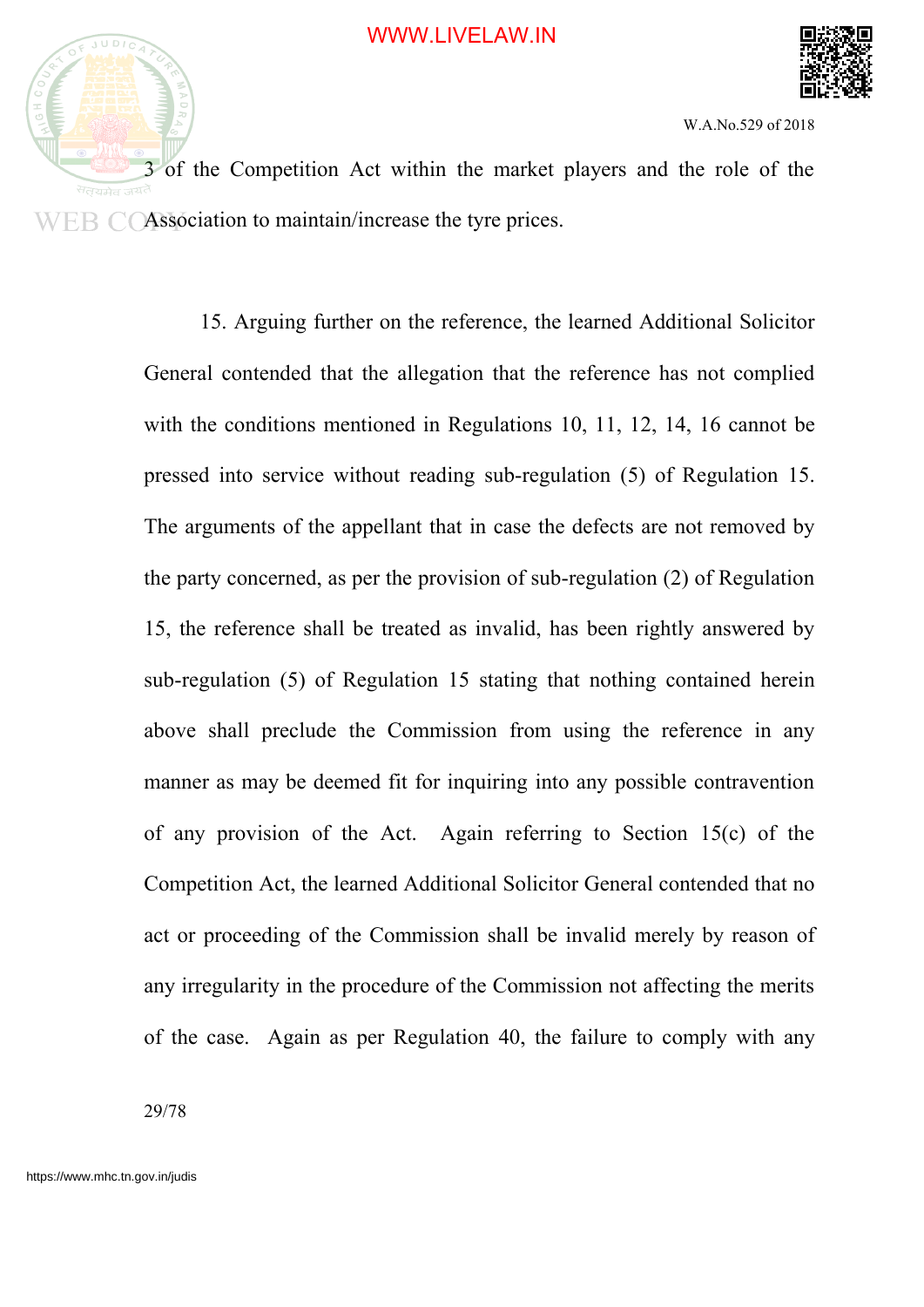

requirement of these regulations shall not invalidate any proceeding merely WEB COby reason of such failure, unless the failure has resulted in miscarriage of justice. In the present case, a conjoint reading of Section 15(c) read with Regulations 15(5) and 40 would indicate that the reference cannot be held as invalid.

> 16. Moving to the order passed under Section 26(1) by the CCI, it has been heavily contended that the Hon'ble three-Judge Bench of the Apex Court in *Competition Commission of India v. Steel Authority of India Limited and another, (2010) 10 SCC 744* has held clearly that the direction under Section 26(1) after formation of a prima facie opinion is a direction simpliciter to cause an investigation into the matter and it does not effectively determine any right or obligation of the parties to the lis and it would not affect the rights of the parties and therefore is not appealable. Concluding his arguments, the learned Additional Solicitor General submitted that the issue to be adjudicated in the representation of the AITDF dated 28.11.2013 to the MCA was that when the natural rubber price increased, the tyre prices were increased in a concerted manner by the

30/78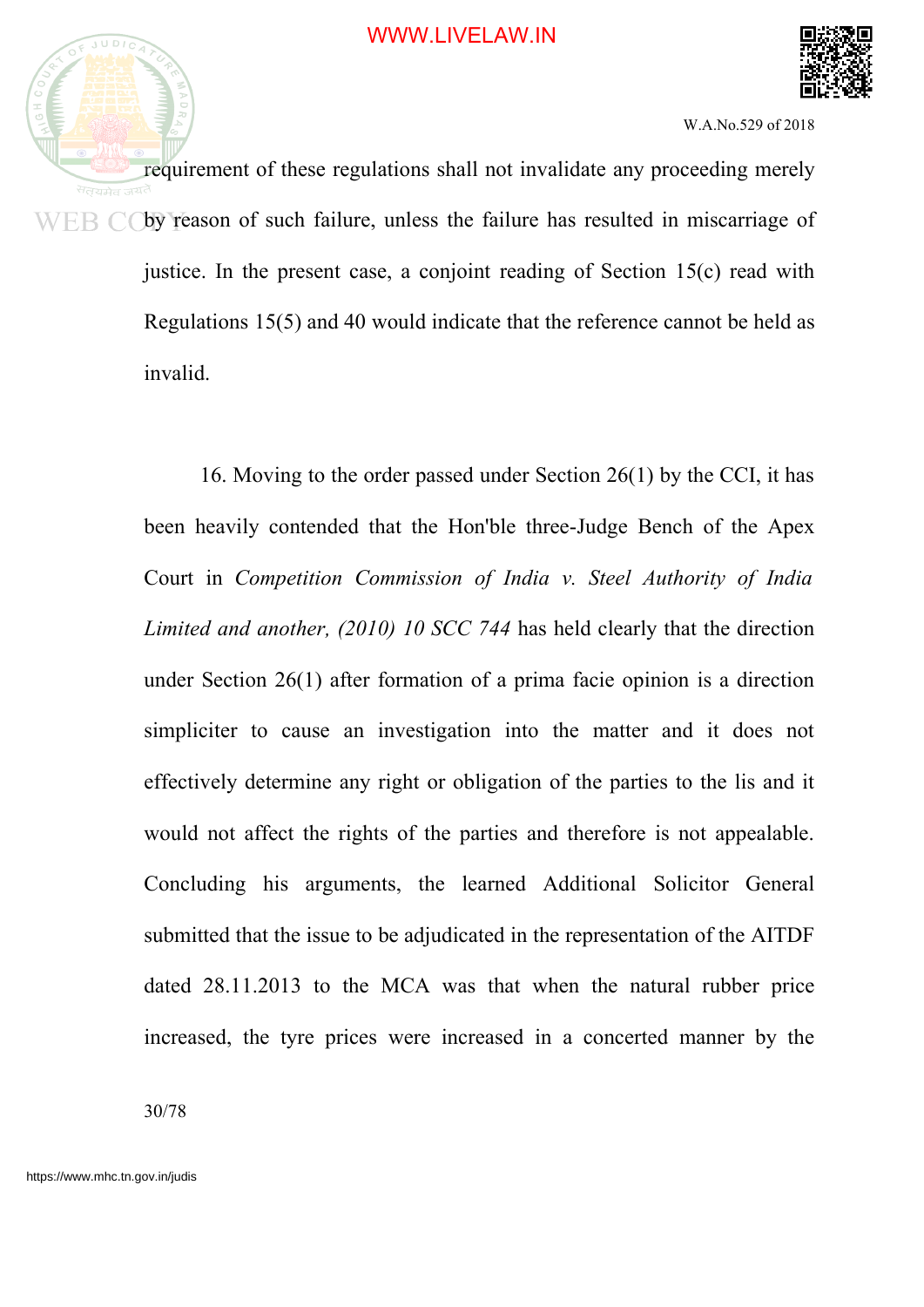

domestic tyre manufacturers, however, when the price of natural rubber decreased, the tyre prices were not reduced by the domestic major tyre ER CO manufacturers and as a result, they are indulging in price parallelism and cartelization. That issue has to be decided not by this Court, but by the CCI after receiving the report on completion of the investigation to be made from the Director General. When admittedly, during the pendency of the writ petition before the learned single Judge, investigation was already completed and thereupon the report of the investigating officer was submitted before the Commission and thereafter all the parties have also taken part in the proceedings before the Commission and had advanced their arguments and thereafter, final order alone is to be passed by the Commission, in the event of passing the final order, the party going to be aggrieved, can work out their remedy in the manner known to law before the Appellate Tribunal under Section 53-A of the Act. Therefore, when the investigation was over and the report had already been submitted, the question going to be gone into by this Court whether the reference is valid and the order passed by the CCI under Section 26(1) is valid or not, has become only academic. Therefore, the writ appeal shall be dismissed by

31/78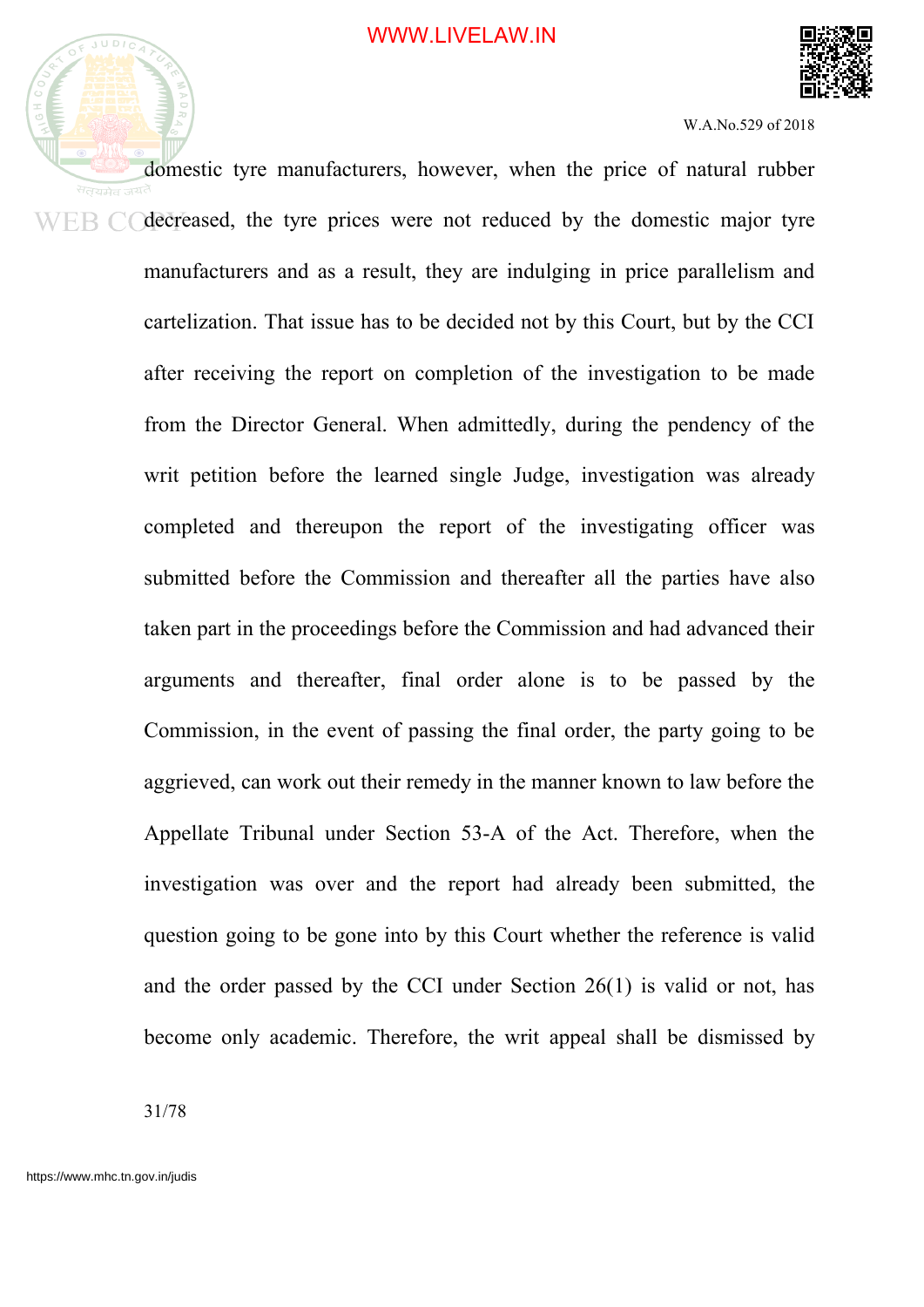

directing the CCI to pronounce the order that has already been submitted  $E\{F\}$   $\bigcap$  before this Court in a sealed cover.

> 17. Based on the arguments advanced by Shri G.Masilamani, learned Senior Counsel appearing for the appellant, Shri N.Venkataraman, learned Additional Solicitor General appearing for the respondents  $1 \& 2$ , Shri P.S.Raman, learned Senior Counsel appearing for the sixth respondent, Mr.AR.L.Sundaresan, learned Senior Counsel appearing for the ninth respondent, this Court frames the following issues for adjudication:-

- (i) Whether the reference made under Section 19(1)(b) of the Competition Act is invalid and non est in law?
- (ii)Whether the order dated 24.6.2014 passed by the Commission under Section 26(1) of the Competition Act, shall be liable to be quashed?
- (iii)Whether the complaint/reference made by the fourth respondent-AITDF is hit by the principles of res judicata?
- (iv)Whether Regulation 15(3) is mandatory or directory?
- (v) Whether the conduct of the ninth respondent-ATMA in approaching the Delhi High Court for the relief would amount to forum shopping?

18.1. Issue Nos.(i) & (iv): This writ appeal has been brought before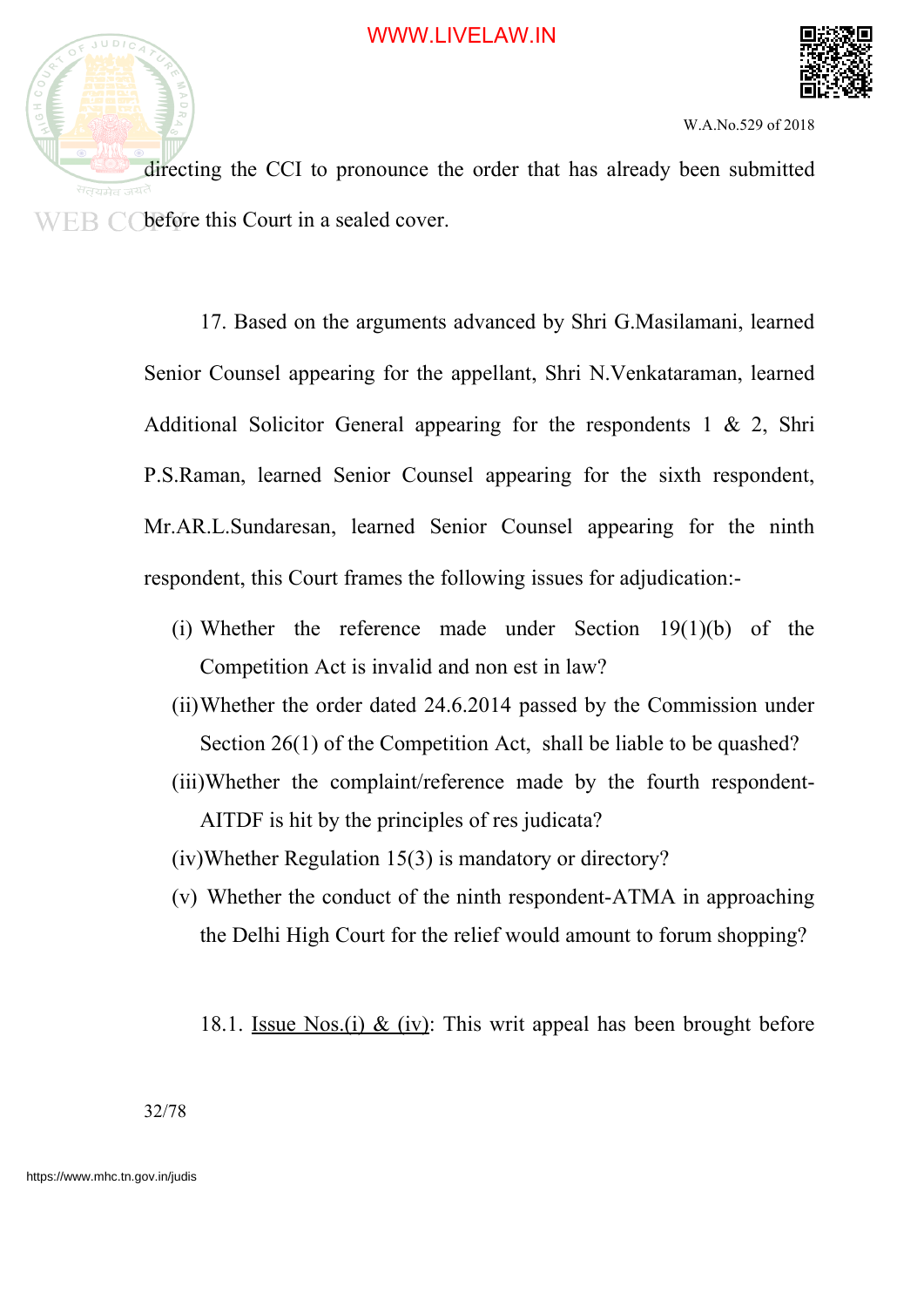

this Court by the unsuccessful writ petitioner-M/s MRF Limited praying to सतयमेव set aside the order passed by the learned single Judge, dismissing the writ ER CO petition on the following three counts:-

> 18.2. Firstly, the power of the Competition Commission of India (CCI) to go into the merits of the allegations in the reference as well as the information is within its domain as the original adjudicating authority, with which the writ Court is not expected to interfere at the preliminary stage, because the CCI being the fact finding authority shall be left free to find out the truth of the allegations after conducting a proper inquiry. Therefore, the interference at the stage of investigation would certainly amount to usurping the original jurisdiction of such authority, unless the interference is so warranted for want of jurisdiction.

> 18.3. Secondly, the impugned order directing a mere investigation will not cause any prejudice to the parties, as their rights are not affected or finally determined in the said order.

> 18.4. Thirdly, the Competition Commission of India owes a public duty to protect the interest of the consumers, more particularly, when there was a serious allegation that the writ petitioner and the supporting parties

33/78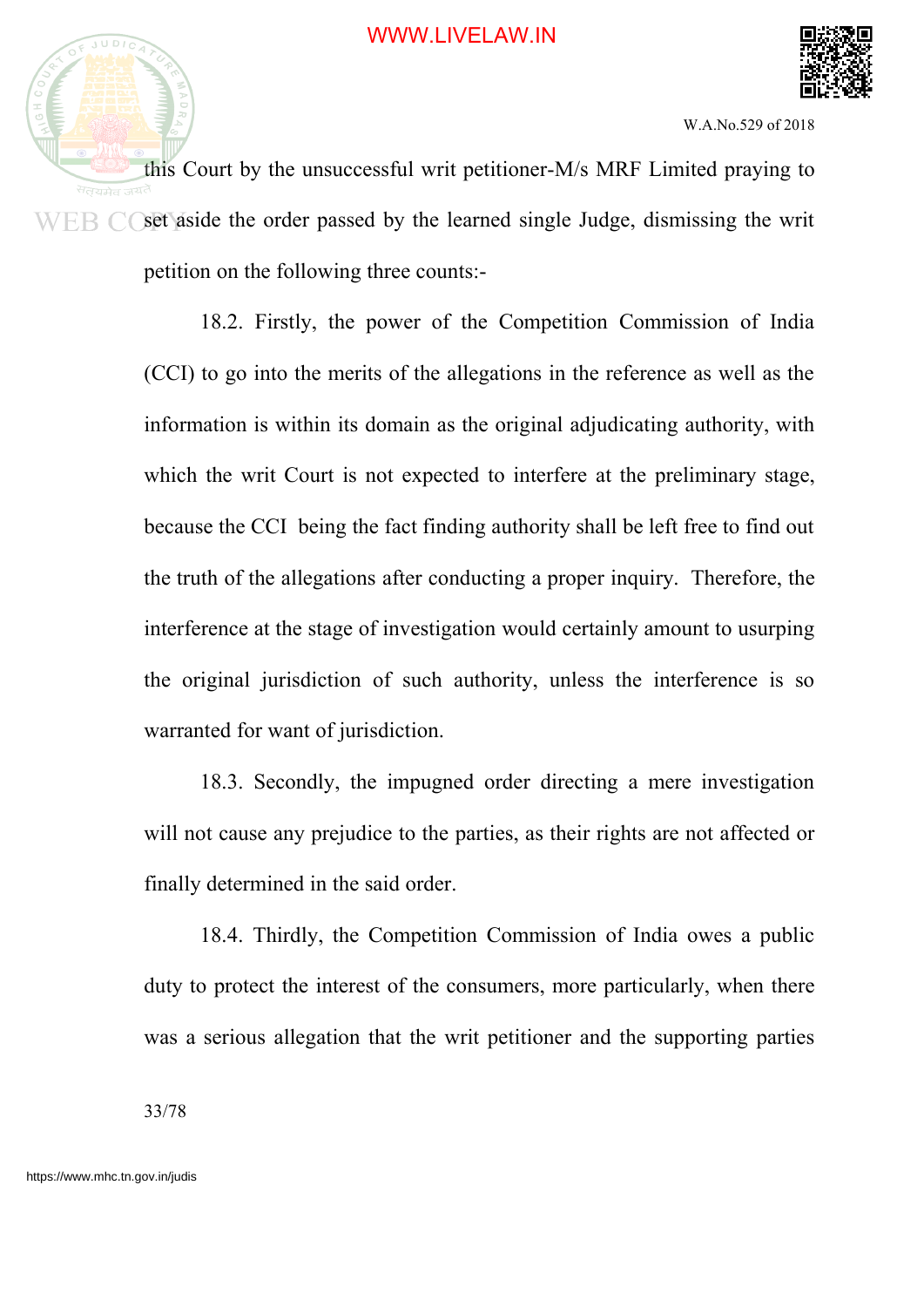

forming a cartel, increase the prices of tyres whenever the price of natural  $WER$  C rubber goes up, but when there is a corresponding reduction in the price of rubber, they did not reduce the prices of tyres.

> 19. Shri.G.Masilamani, learned Senior Counsel appearing for the appellant, assailing both the orders passed by the Commission and the learned single Judge, emphatically appealed to this Court that no valid reference was made under Section 19(1)(b) of the Competition Act, because the MCA, while forwarding the letter dated 16.12.2013 to the CCI, has miserably failed to adhere to the mandatory requirements under Regulations 10, 11, 12, 14, 16 & 23, therefore, the reference violates the basic requisites of the General Regulations, as a result, the consequence emerging from Regulation 15(3) making the defective reference is void, has not been appreciated by the Competition Commission and the learned single Judge, therefore, the impugned order is liable to be set aside by allowing this appeal.

20. At the outset, it may be mentioned that Regulation 15(3) cannot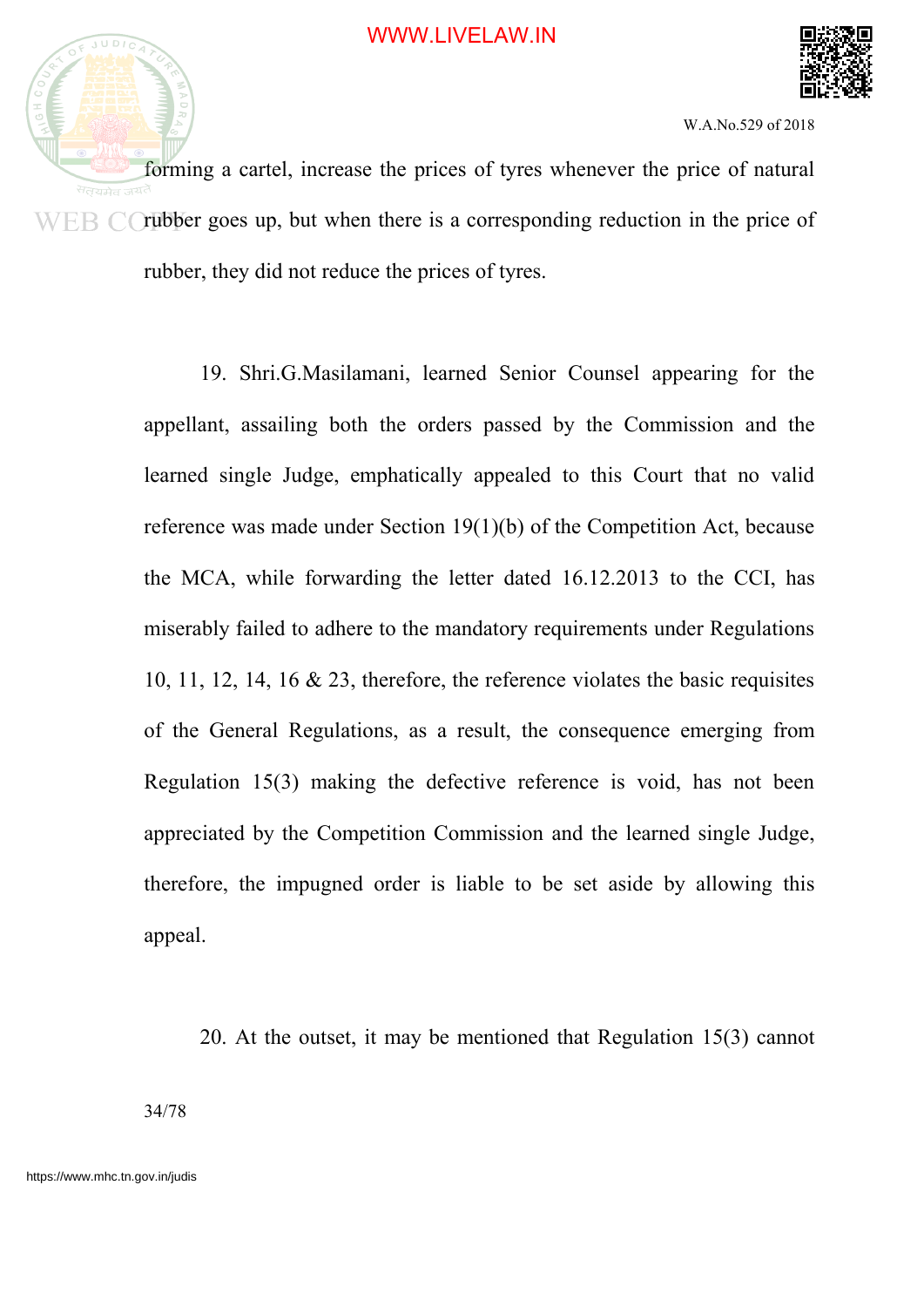

be read in isolation keeping aside Regulation 15(5), Regulation 40, Section  $WEB$   $CO15(c)$  and Section 19. For better appreciation, Regulation 15 of the Competition Commission of India (General) Regulations is extracted

hereunder:-

"R.15. Procedure for scrutiny of information or reference.–(1) Each information or reference received in the Commission shall be scrutinized by the Secretary to check whether it conforms to these regulations and the defects, if any, shall be communicated to the party within a reasonable time not exceeding, –

(a) fifteen days in case of an information or reference received under clause (b) of sub-section (1) of section 19 of the Act; or

(b) seven days in case of a reference received under section 21 or subsection (1) of section 49 of the Act.

(2) The information provider referred to in clause (a) of sub-section (1) of section 19 of the Act or the Central Government or the State Government or the statutory authority referred under clause (b) of sub-section (1) of section 19 or in sub-section (1) of section 49 of the Act, as the case may be, shall, on receipt of the communication about the defects under sub-regulation (1), remove the defects within:-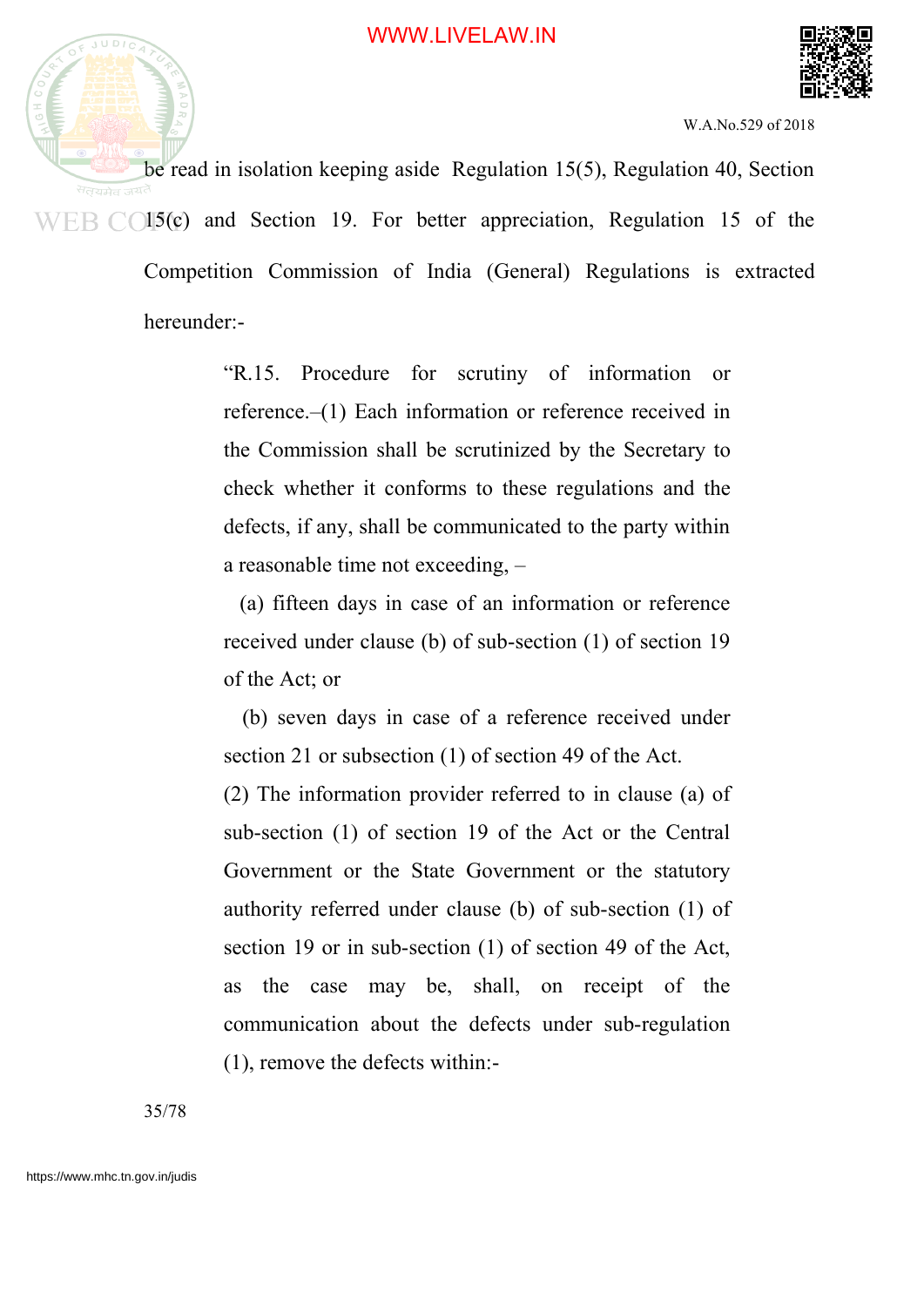



W.A.No.529 of 2018

(a) thirty days of receiving the intimation in case of an information or reference under clause (b) of sub-section (1) of section 19 of the Act; or

(b) fifteen days of receiving the intimation in case of a reference under section 21 or sub-section (1) of section 49 of the Act.

(3) In case the defects are not removed by the Central Government or the State Government or the statutory authority or the concerned party, as the case may be, as per the provision of sub-regulation (2), the information or the reference or the application connected therewith shall be treated as invalid:

Provided that the Central Government or the State Government or the Statutory Authority or the concerned party shall be entitled to file fresh information, reference or application for consideration by the Commission together with applicable fees.

(4) In the event of the information having been treated as invalid under sub-regulation (3), the fee paid on such information shall stand forfeited.

(5) Nothing contained herein above shall preclude the Commission from using the contents of such information or reference in any manner as may be deemed fit, for inquiring into any possible contravention of any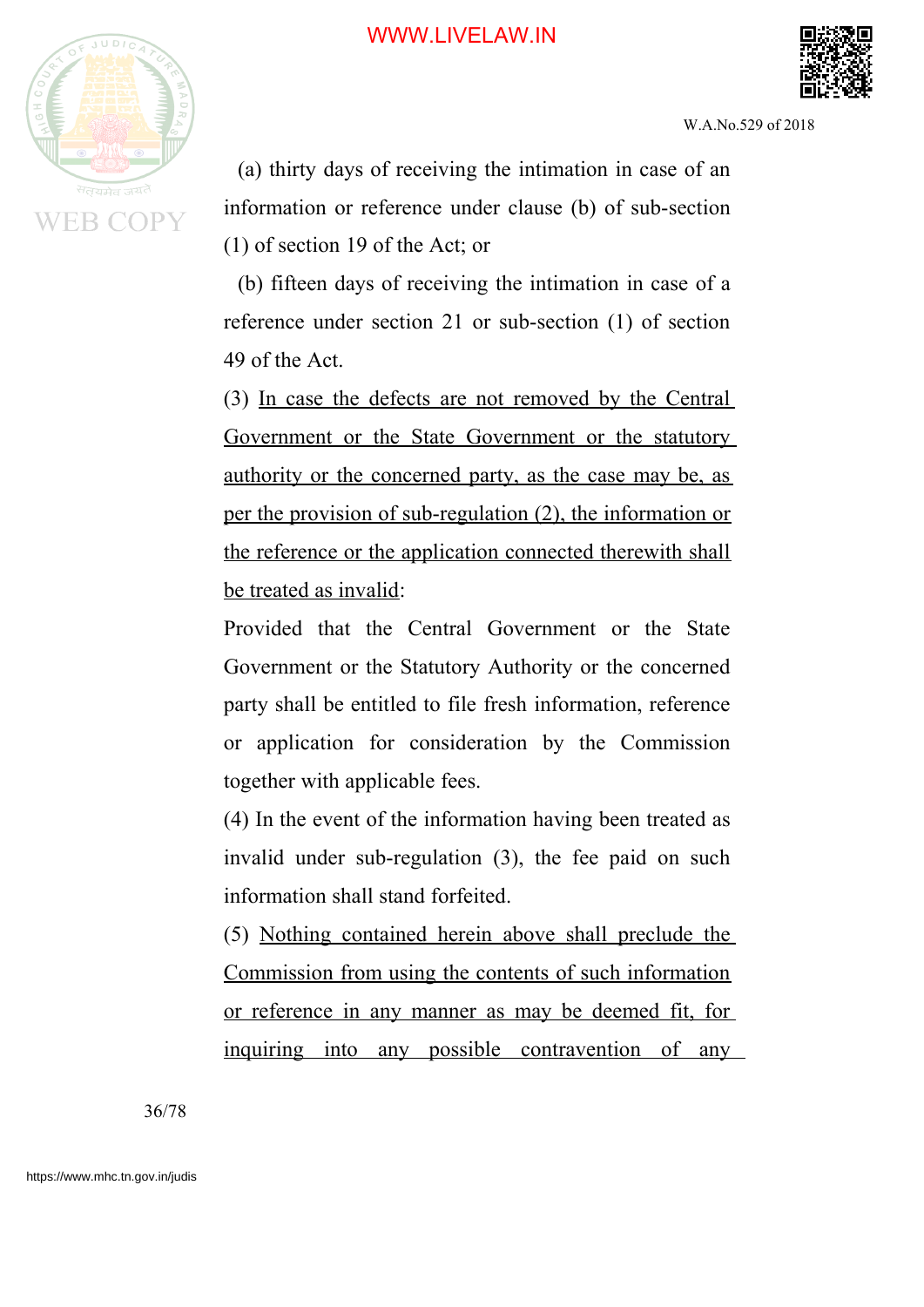

W.A.No.529 of 2018

provision of the Act:

Provided that the time taken in removing the defects in such references shall not count towards the period of sixty days provided for giving of opinion by the Commission in sub-section (2) of section 21 or subsection (1) of section 49 of the Act, as the case may be." (emphasis supplied)

21. A careful reading of Regulation 15 would clearly show that each information or reference received in the Commission shall be scrutinized by the Secretary whether it conforms to the regulations and the defects shall be communicated to the party. In case the defects are not removed by the party, as per sub-regulation (3) of Section 15, the reference or the information or the application shall be treated as invalid. The proviso to the said sub regulation further says that either the State Government or the Central Government or the concerned party shall be entitled to file a fresh information or reference for consideration by the Commission. However, sub-regulation (5) of Regulation 15 says that nothing contained therein above shall preclude the Commission from using the contents of such information or reference in any manner as may be deemed fit, for inquiring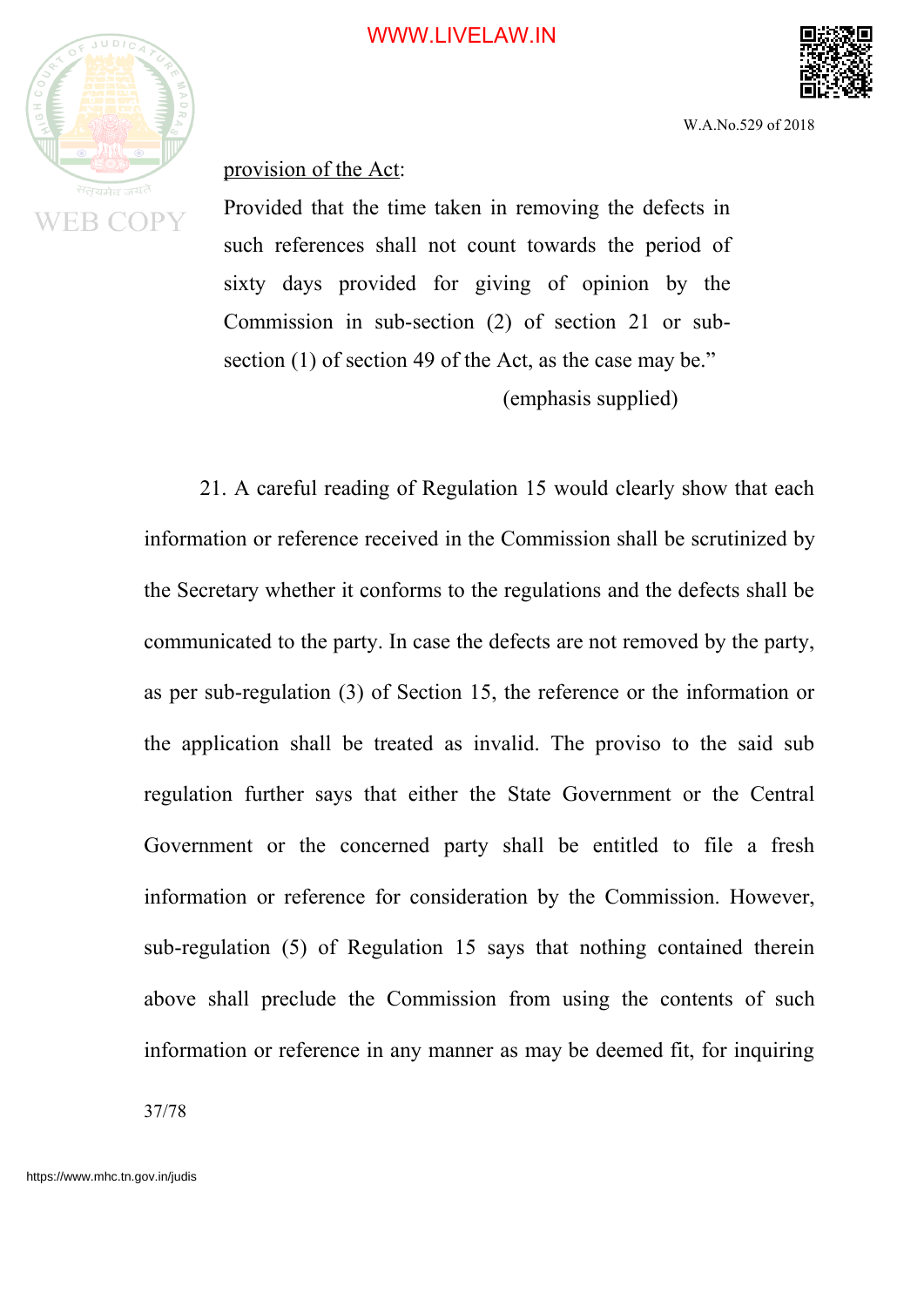

into any possible contravention of any provision of the Act. Since the sub- $WER$   $C$  regulation (5) starts with the expression that nothing contained therein above shall preclude the Commission from using the contents of such information or reference in any manner as may be deemed fit, for inquiring into any possible contravention of any provision of the Act, it shall be meant and understood that the operation of sub-regulation (5) is notwithstanding the impact of sub-regulation (3) of Regulation 15, therefore, the operation of Regulation 15(5) would empower the CCI to consider the contents of the information or reference in any manner as it deems fit to inquire into any possible violation of the provisions of the Act, notwithstanding the operation of Regulation 15(3).

> 22. Besides, this regulation is further fortified by the application of Regulation 40, which is extracted as under:-

> > "R.40. Effect of non-compliance.–Failure to comply with any requirement of these regulations shall not invalidate any proceeding, merely by reason of such failure, unless the Commission is of the view that such failure has resulted in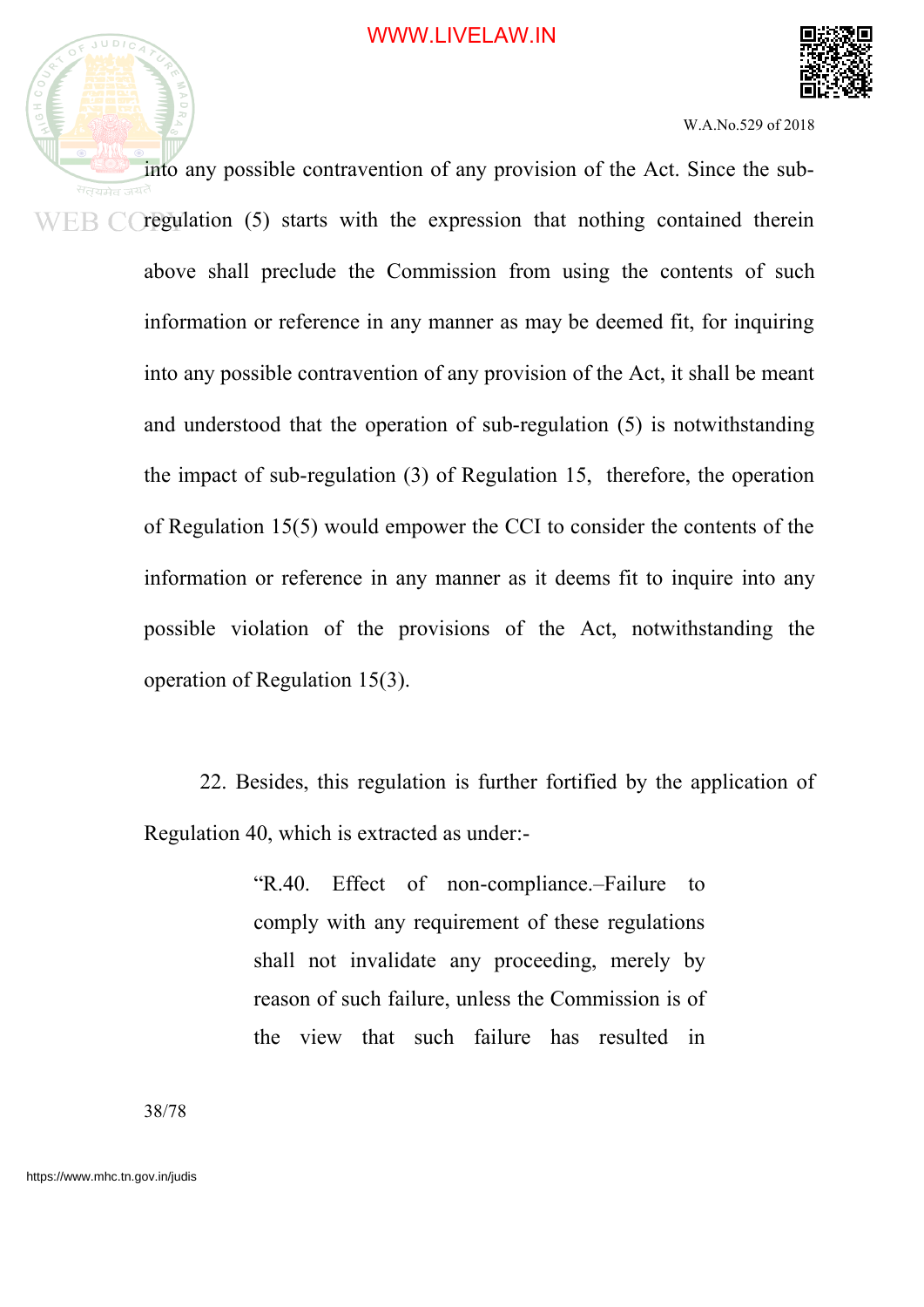

miscarriage of justice."

A mere reading of the above regulation vividly shows that even the failure to comply with any requirement of these regulations shall not invalidate any proceeding unless the Commission is of the view that such failure has resulted in miscarriage of justice. Admittedly, the merits of the case of the appellant has not been shown to have resulted in miscarriage of justice, inasmuch as, when the MCA, on receipt of the representation dated 28.11.2013 from the AITDF, forwarded the same under Section 19(1)(b) of the Act to the Secretary, CCI, who, after taking it as Reference Case No.8 of 2013, permitted the ninth respondent-ATMA to inspect the documents filed in the matter and also heard the AITDF and ATMA at length on 5.3.2014 and granted them liberty to file the written statements, nowhere, any party to the proceeding has complained that any prejudice has been caused to them. Therefore, pressing into service Regulation 15(3) to hold that the reference shall be treated as invalid is far-fetched. Again, for better appreciation, Section 15(c) of the Competition Act is extracted hereunder:-

> "S.15. Vacancy, etc. not to invalidate proceedings of Commission.-- No act or proceeding of the Commission shall be invalid merely by reason of—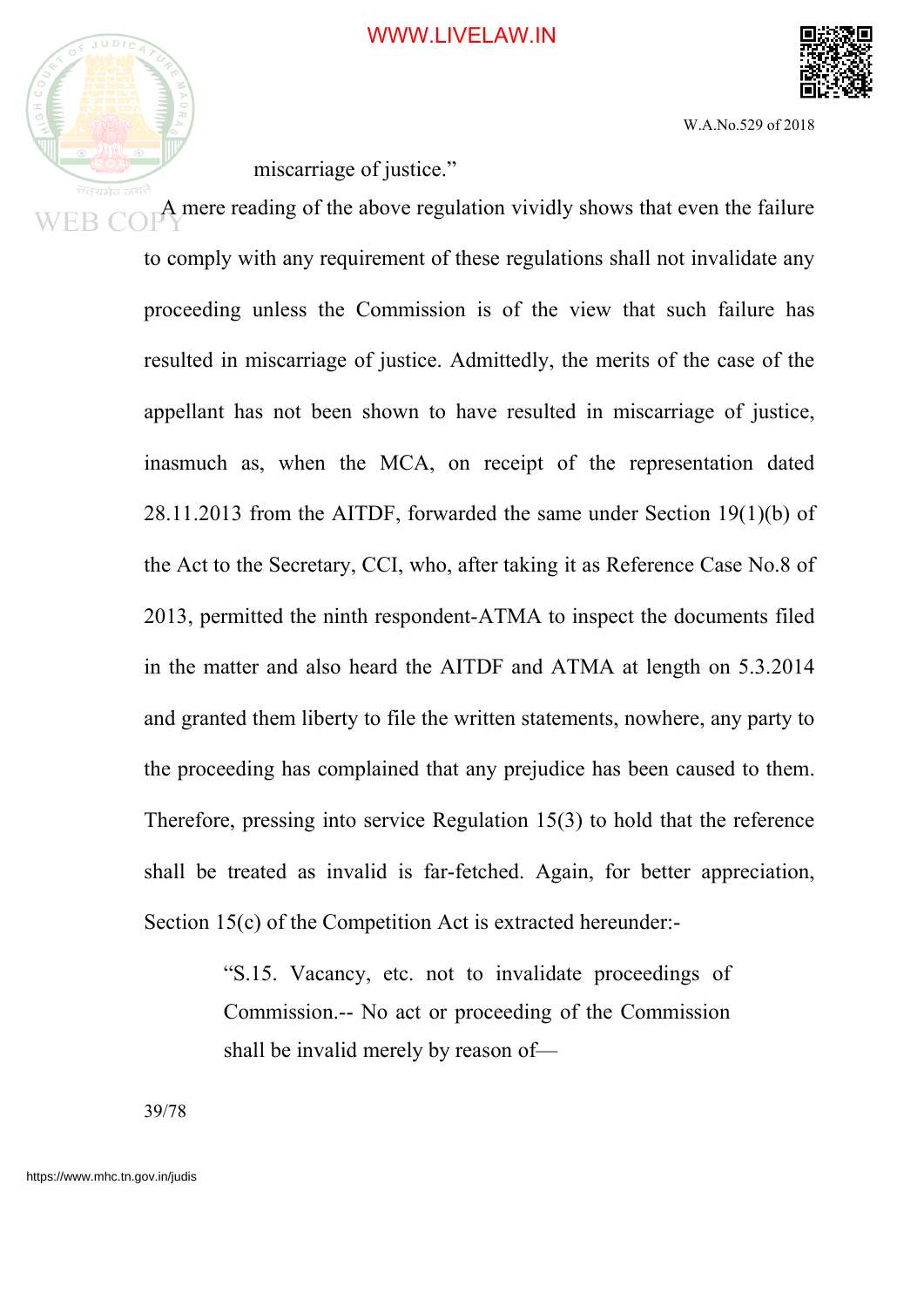

W.A.No.529 of 2018

(c) any irregularity in the procedure of the Commission not affecting the merits of the case."

A cursory reading of the above provision also clearly tells us that any irregularity in following the procedure of the Commission again will not make the proceedings of the Commission invalid, unless such irregularity in the procedure affects the merits of the case.

23. As we have already highlighted above, when the CCI, on 11.2.2014, permitted the ninth respondent-ATMA to inspect the documents filed in the matter and again on 5.3.2014, having heard the AITDF and ATMA at length by granting them further time to file the written statements, rightly considered the documents on record on 8.5.2014, again decided to seek the response of the ninth respondent to the submissions made by AITDF. Moreover, the CCI has considered the rejoinder submissions of ATMA. Finally, the CCI has passed the direction under Section 26(1) of the Act on 24.6.2014, therefore, there is no iota of prejudice said to have been suffered by the appellant or the supporting private respondents. Therefore, in our considered opinion, a conjoint reading of Regulation 15(3), Regulation 15(5), Regulation 40 and Section 15(c) will certainly make the 40/78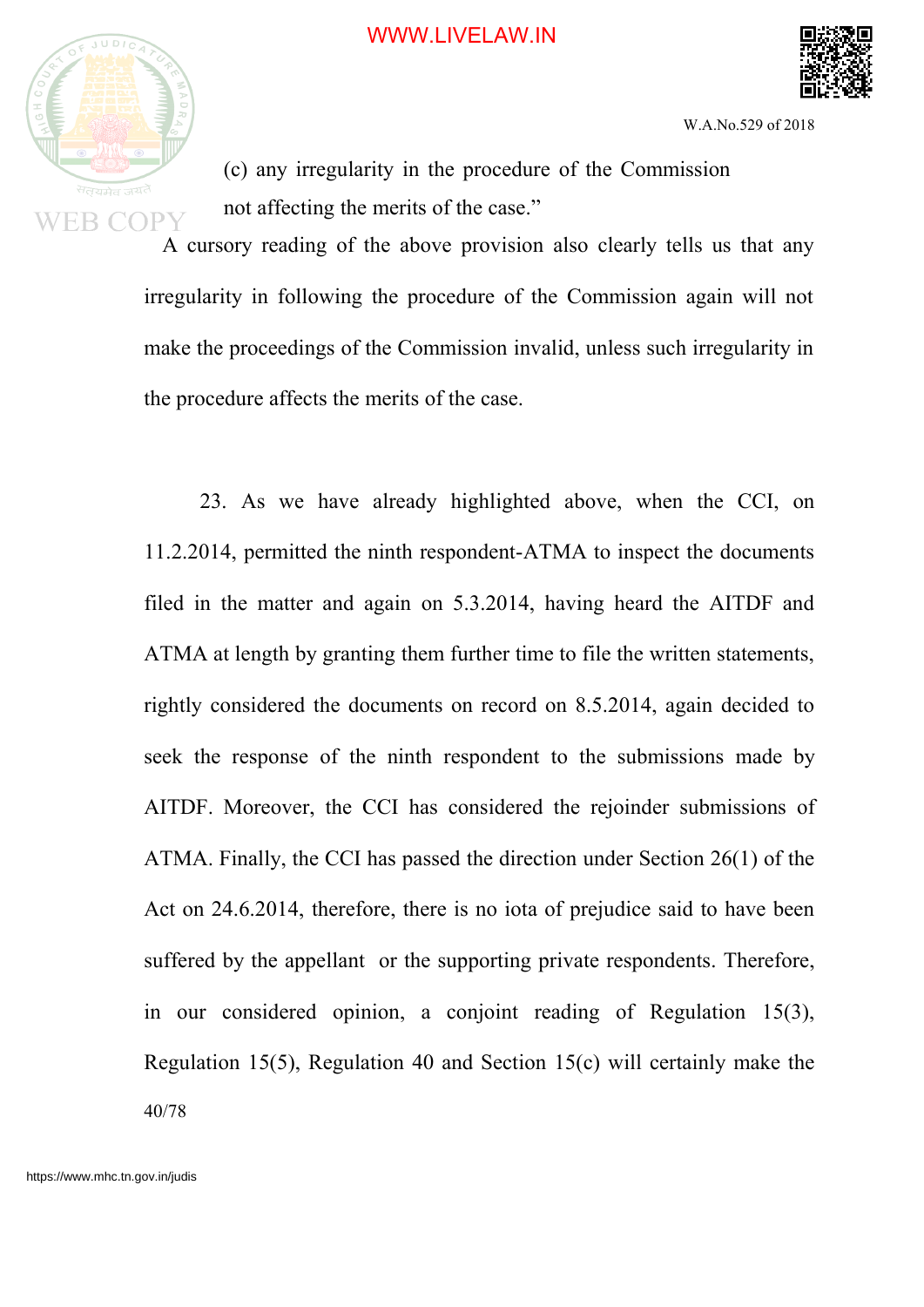



Regulation 15(3) as directory, but not mandatory.

24. If the makers of the law intended to hold that any defective reference is invalid under Regulation 15(3), they would not have brought in Regulation 15(5). Moreover, Section 15(c) of the Competition Act and Regulation 40 of the Competition Commission of India (General) Regulations would not have been made available. Since these three provisions have been added, in our considered opinion, although Regulation 15(5) operates notwithstanding Regulation 15(3), Section 15(c) and Regulation 40 empower the CCI, an expert body, would function as a market regulator, to consider whether the defective reference carries any merit for further adjudication. Therefore, what becomes invalid under Regulation 15(3) is only the form of reference and not what the reference contains in terms of information, because when the AITDF alleged that the appellant along with four other tyre manufacturers control over 90% of the tyre production in India by engaging in dominant position through price parallelism, they raise the prices of tyres and tubes on the pretext of increase in the price of natural rubber, but the subsequent reduction in this raw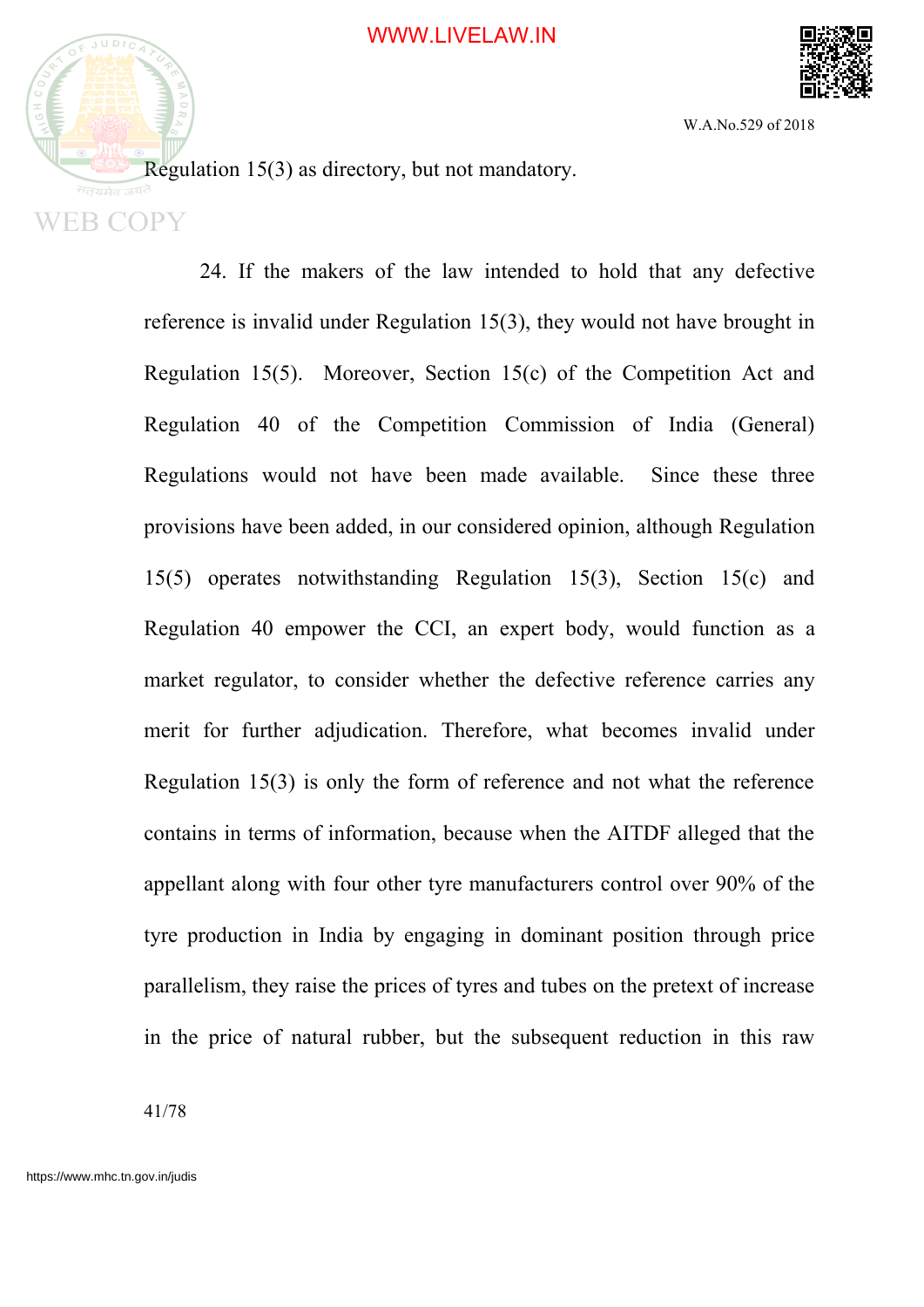

material was not followed by the corresponding decrease in the prices of  $WEB$  C (tyres and tubes, the non-passing of the benefit of reduction in the prices of major raw materials would have a serious impact on the common public, therefore, to find out whether such allegation is true or untrue, the CCI is duty bound to inquire into the said delicate issue irrespective of the argument whether the reference is defective or valid, by virtue of the conjoint reading of Section 15(c) of the Act and Regulations 15(3), 15(5) and 40 of the Regulations.

25. Similarly, a reading of Section 19, which is given as under,

S.19. Inquiry into certain agreements and dominant position of enterprise..-- (1) The Commission may inquire into any alleged contravention of the provisions contained in subsection (1) of section 3 or sub-section (1) of section 4 either on its own motion or on—

(a) receipt of any information, in such manner and accompanied by such fee as may be determined by regulations, from any person, consumer or their association or trade association; or

(b) a reference made to it by the Central Government or a State Government or a statutory authority.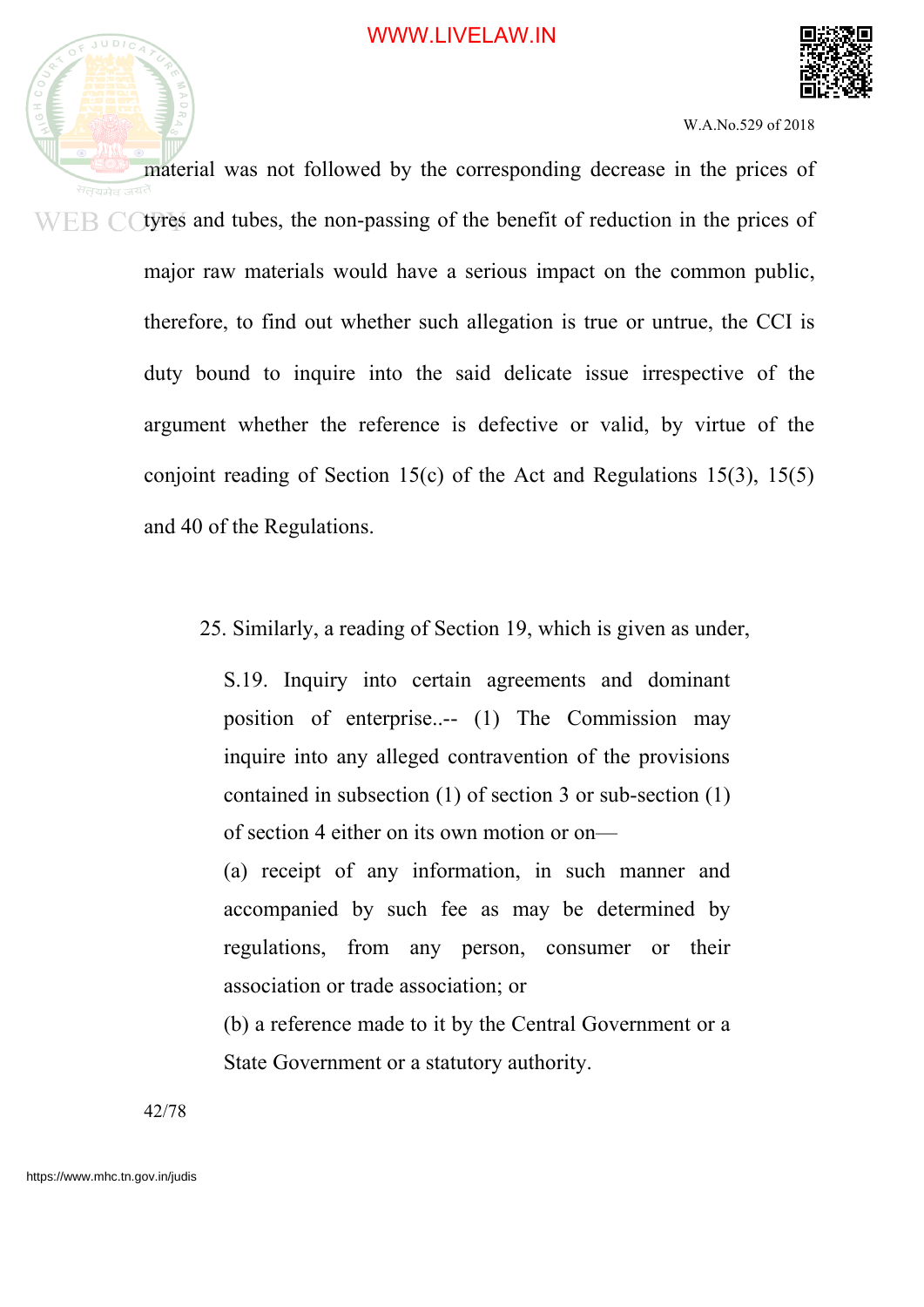

shows that the following three modes are used by the CCI to inquire into सतयमेव ज<sup>यत</sup>  $WEB$   $\dot{\bigcirc}$  (any alleged contravention of the Act, namely,

- (a) by exercising its suo motu power;
- (b) on receipt of information under Section  $19(1)(a)$ ;
- (c) on receipt of reference under Section 19(1)(b).

Prior to 2007, Section 19 contained the expression 'receipt of complaint'. But after 2007, the expression 'complaint' was substituted by the expression 'information' and therefore, what is provided to CCI under Section 19(1)(a) or 19(1)(b) is only an information, but not a complaint. When the CCI is invested with the suo motu power, while exercising the suo motu power, the CCI may receive information from any person and as such, when the CCI received the present reference dated 16.12.2013 under Section 19(1)(b) of the Act, it proceeds further under Section 26(1), which says that if the Commission is of the opinion that there exists a prima facie case, it shall direct the Director General to cause investigation to be made into the matter. Now under Section 26(1), after receiving information under Section 19(1), the CCI is legally duty bound to form a prima facie case. While considering the scope of Section 26(1), the Apex Court in *Competition Commission of*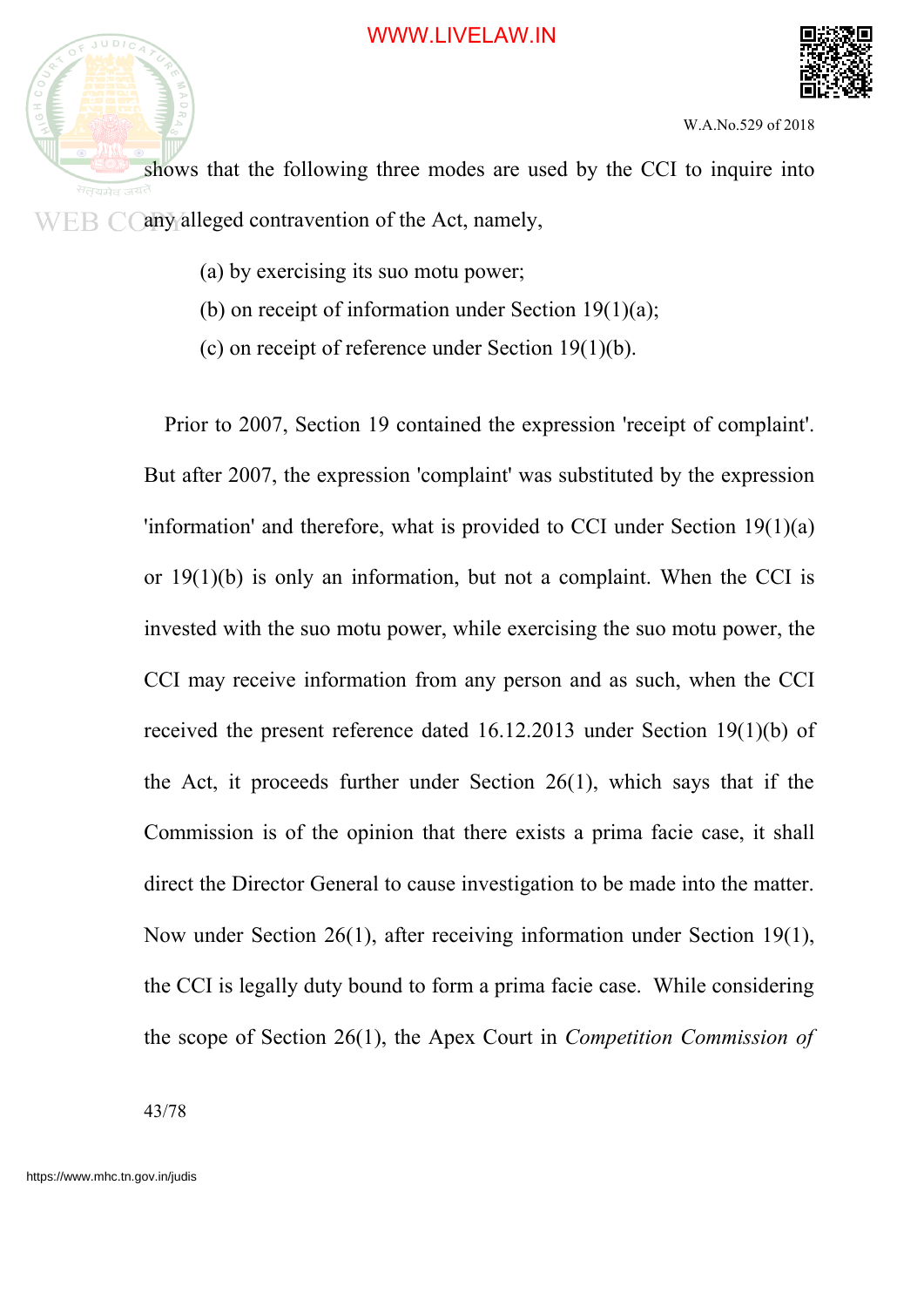

*India v. Steel Authority of India Limited, (2010) 10 SCC 744* has held सतयमेव vividly that the order or direction issued under Section 26(1) after forming a ER ( prima facie opinion is a direction simpliciter to cause an investigation in the matter and it does not effectively determine any right or obligation of the parties to the lis, because it passes the interim order or direction at the preliminary stage without recording a finding which would bind the parties and it would not make the direction as an order which affects the rights of the parties and therefore, is not appealable.

> 26. When it is the allegation made by the AITDF that the appellant/writ petitioner, joining hands with his cartel group, unfairly decides the price fixation of tyres and tubes, as a result, the common men at large are put to immense prejudice, whether such allegation is correct or incorrect, the CCI constituted for the exclusive purpose alone can go into this issue, for which the investigation has been ordered and that investigation for some procedural lapses cannot be interdicted. In this context, we may refer to the judgment of the Apex Court in *Maharashtra State Board of Secondary and Higher Secondary Education and another v.*

44/78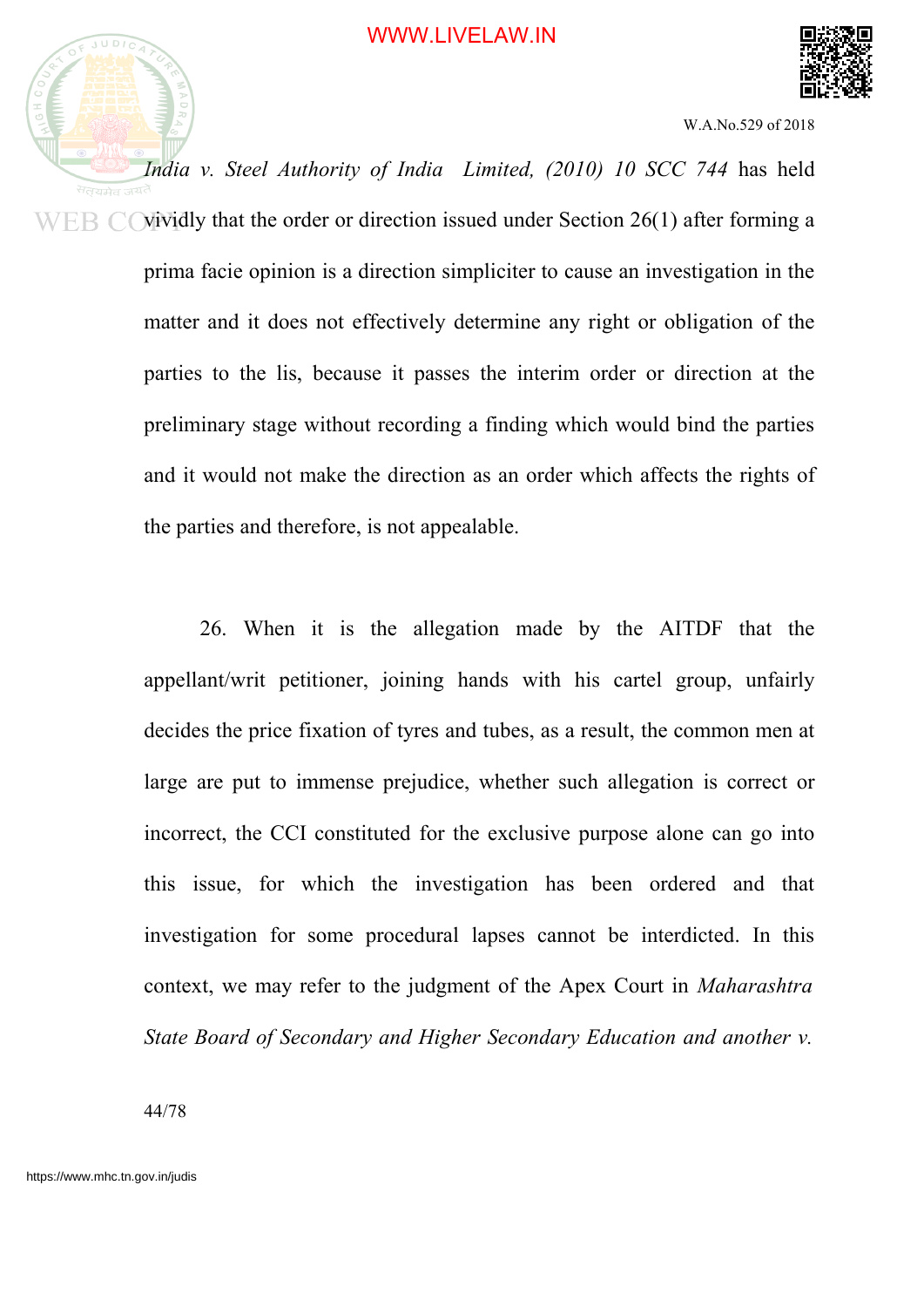

*Paritosh Bhupeshkumar Sheth and others, (1984) 4 SCC 27*, wherein it has  $WEB$  C been held that the Court should, as far as possible, avoid any decision or interpretation of a statutory provision, which would bring about the result of rendering the system unworkable in practice. The relevant paragraph-29 of the said judgment reads thus:-

> "29. Far from advancing public interest and fair play to the other candidates in general, any such interpretation of the legal position would be wholly defeasive of the same. As has been repeatedly pointed out by this court, the Court should be extremely reluctant to substitute its own views as to what is wise, prudent and proper in relation to academic matters in preference to those formulated by professional men possessing technical expertise and rich experience of actual day-to-day working of educational institutions and the departments controlling them. It will be wholly wrong for the court to make a pedantic and purely idealistic approach to the problems of this nature, isolated from the actual realities and grass root problems involved in the working of the system and unmindful of the consequences which would emanate if a purely

45/78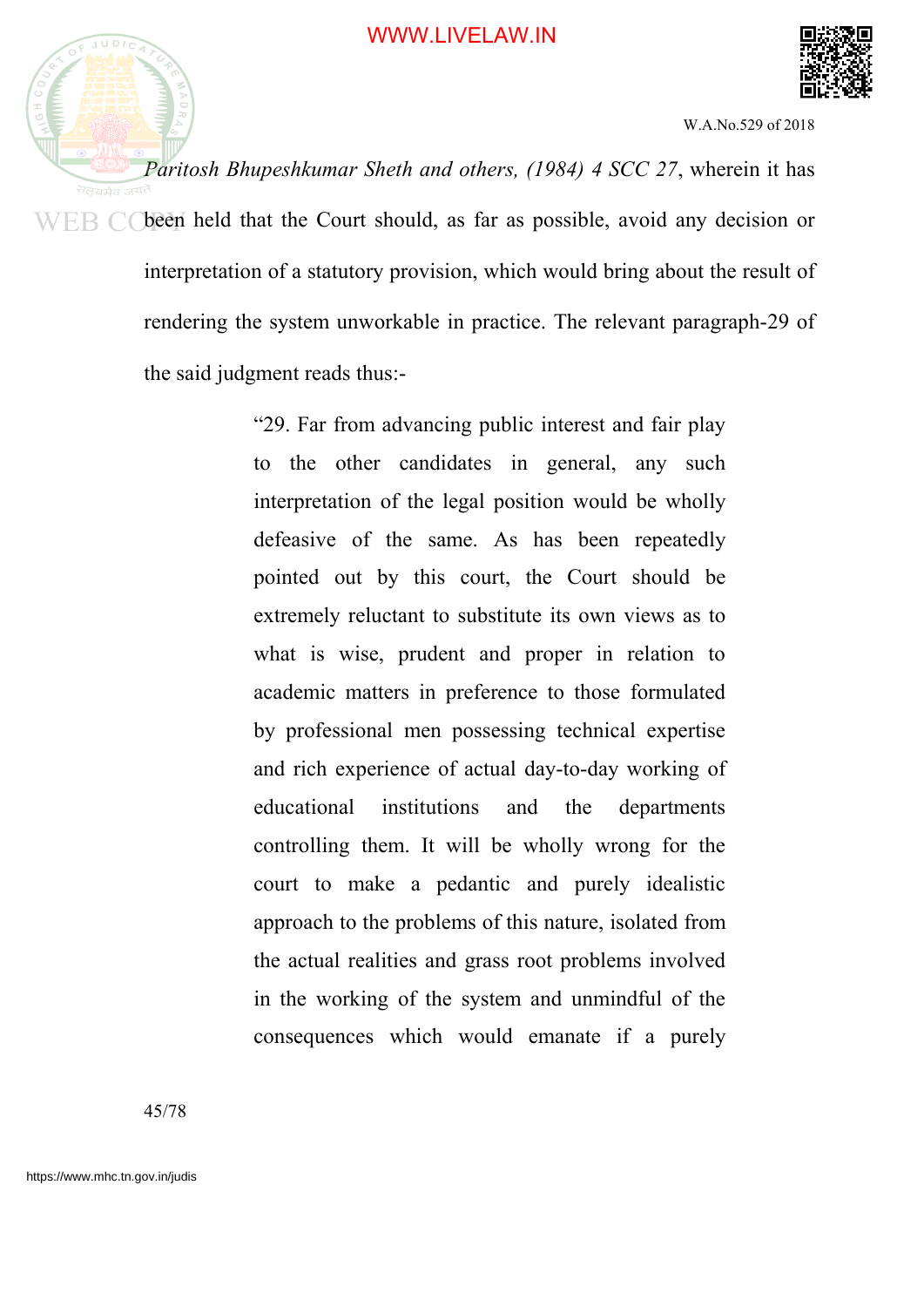

W.A.No.529 of 2018

idealistic view as opposed to a pragmatic one were to be propounded. It is equally important that the Court should also, as far as possible, avoid any decision or interpretation of a statutory provision, rule or bye-law which would bring about the result of rendering the system unworkable in practice. It is unfortunate that this principle has not been adequately kept in mind by the High Court while deciding the instant case."

27. When the above ratio clearly shows that it is important for the Court to avoid any decision or interpretation of a statutory provision which would bring about the result of rendering the system unworkable in practice, whether the arguments advanced by Shri G.Masilamani, Shri P.S.Raman, and Shri AR.L.Sundaresan, learned Senior Counsel appearing for the respective parties to interfere with the impugned order on the ground of applying Regulation 15(3) to hold that the defective reference shall be treated as invalid, required to be tested on the anvil of Regulation 15(3), Regulation 15(5), Regulation 40 of the Competition Commission of India (General) Regulations, 2009 read with Section 15(c) of the Competition Act, 2002?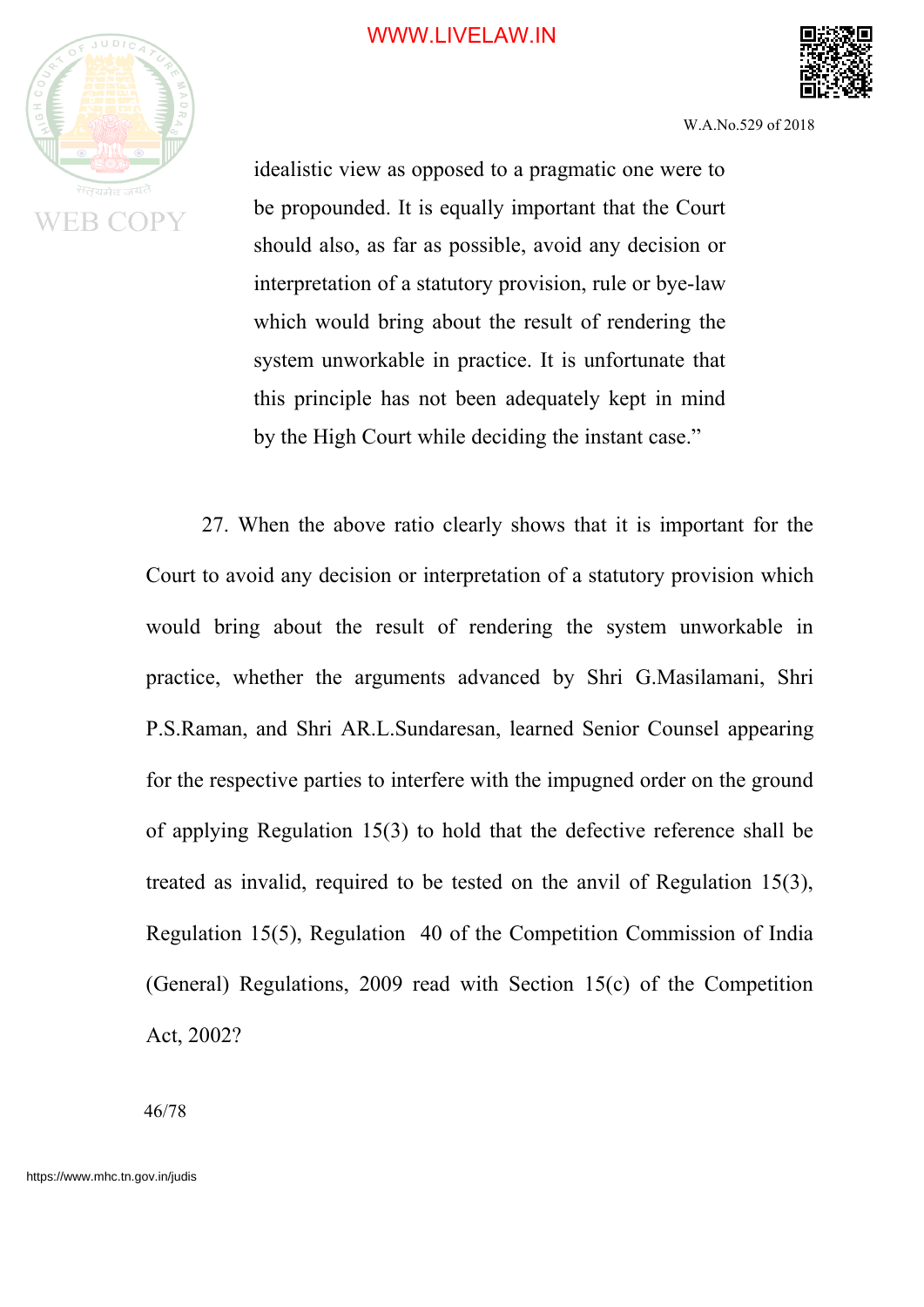



W.A.No.529 of 2018

28. Moreover, coming to the issue whether the Regulations are EB COmandatory or directory in nature, it has been the consistent effort of the respective learned Senior Counsel appearing for the appellant, sixth and ninth respondents that the reference made by the MCA to CCI is defective, for the reasons that while making the reference to CCI, the entire procedure contemplated under Regulations 10, 11, 14, 16 & 23 have been ignored by the MCA and ignoring the same, once again the CCI also acted above the law, because the reference was not signed by the Joint Secretary as required under Regulation 11, as it was signed only by the Director. Therefore, the respective learned Senior Counsel appearing for the appellant, sixth and ninth respondents emphasized that when the statutory regulations prescribe a particular thing to be done in a particular way, it shall be done in that way, therefore, the reference would become non est by virtue of Regulation 15(3).

> 29. In our considered opinion, a conjoint reading of Regulation 15(3), Regulation 15(5), Regulation 40 and Section 15(c) would indicate the clear wisdom of the Legislature that the non compliance of the regulations in each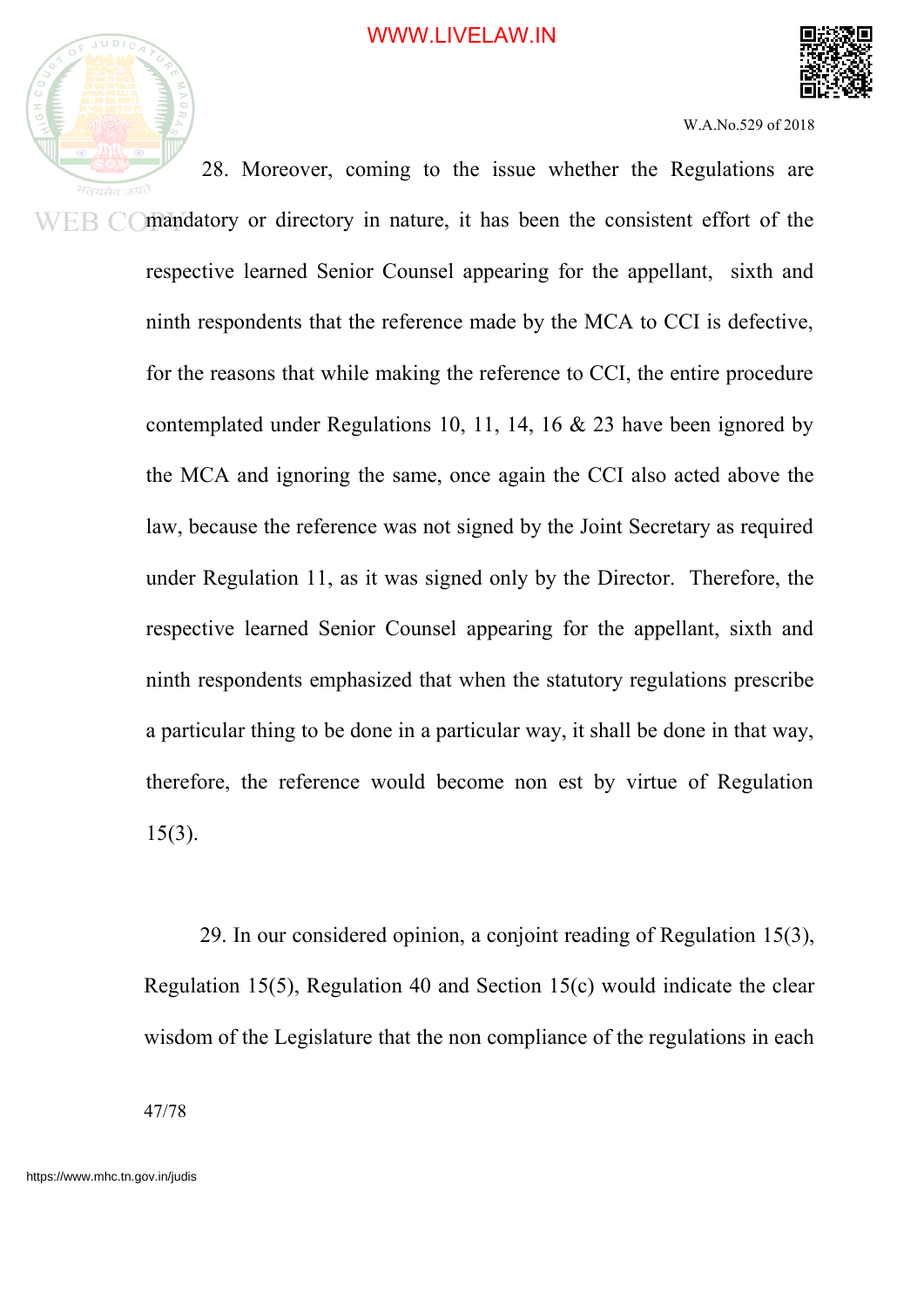



case shall not invalidate the proceedings initiated by the CCI. Only in two  $WEB$   $C$  situations, namely, if there is an irregularity or non compliance of the procedures affecting the merits of the case, Regulation 15(3) will come into operation. Secondly, if there is any irregularity or non compliance of the procedures or regulations resulting in miscarriage of justice alone, Regulation 15(3) will take effect. In all other cases not affecting the merits of the case or causing miscarriage, the non compliance of the regulations will not invalidate the proceedings before the CCI. The Apex Court, while dealing with the issue of public importance, in *Charles Sobraj v. Superintendent, Central Jail, Tihar, New Delhi, (1978) 4 SCC 104* and in *Hussainara Khatoon v. Home Secretary, State of Bihar, (1980) 1 SCC 81*, has held as follows:-

> "Issue of public importance, enforcement of fundamental rights of large number of public vis-avis the constitutional duties and functions of the State, if raised, the Court treat a letter or a telegram as a public interest litigation upon relaxing procedural laws as also the law relating to pleadings."

Again in *Suchidanand Pandey v. State of West Bengal, (1987) 2 SCC 295,*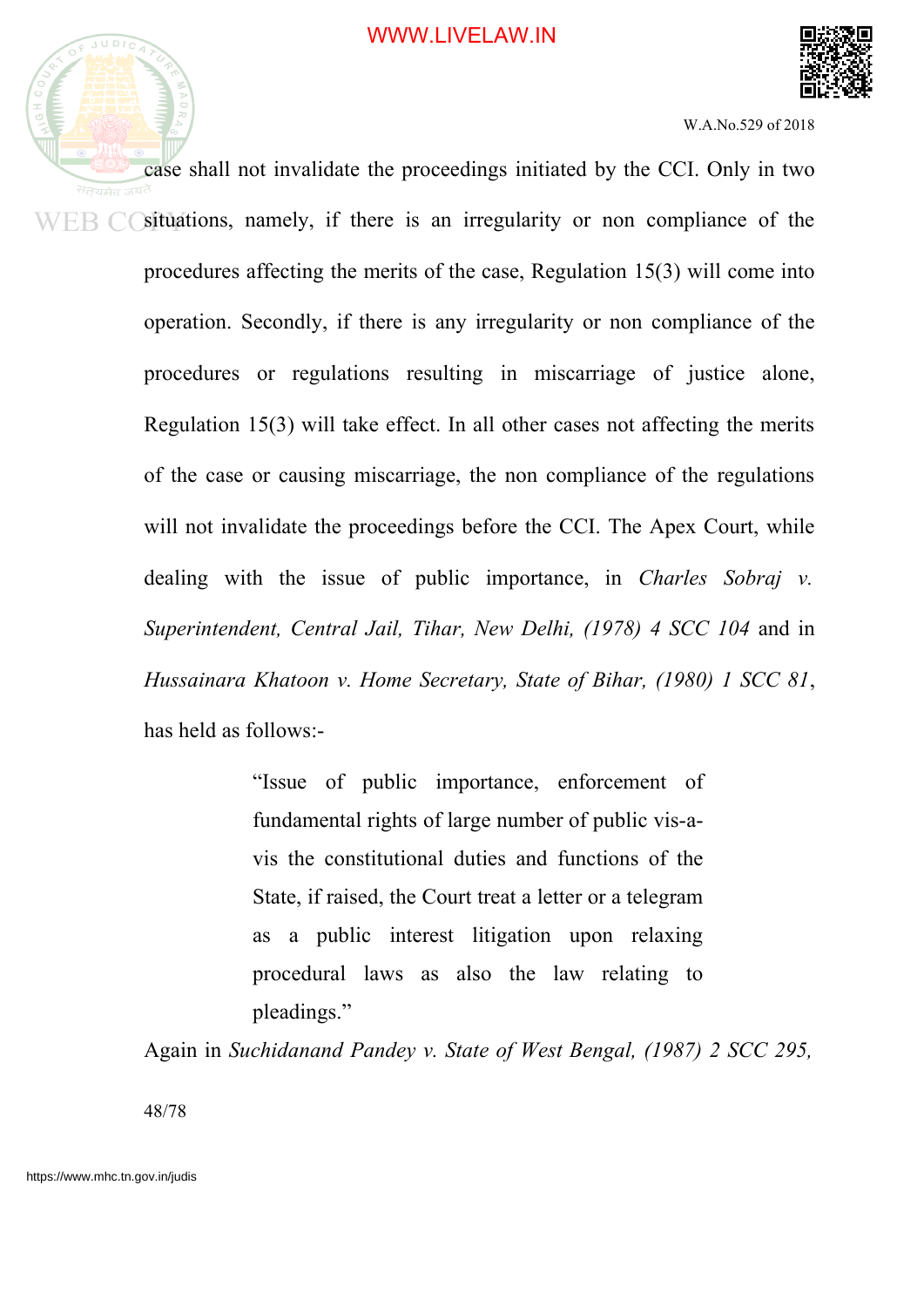

**WEB COPY** 

W.A.No.529 of 2018

the Apex Court has observed as follows:-

"61. It is only when Courts are apprised of gross violation of fundamental rights by a group or a class action or when basic human rights are invaded or when there are complaints of such acts as shock the judicial conscience that the Courts, especially the Supreme Court, should leave aside procedural shackles and hear such petitions and extend its jurisdiction under all available provisions of remedying the hardships and miseries of the needy, the underdog and the neglected. It will be second to none in extending help when such is required. But this does mean that the doors of this Court are always open for anyone to walk in. It is necessary to have some self-imposed restraint on public interest litigants."

30. The above well settled legal position clearly tells us that it is a settled legal position that construction of rules or procedures which promotes justice has to be preferred, because, rules and procedures are the handmaid of justice and not its mistress, therefore, it shall not override the object of securing the ends of justice. The Apex Court in *The State of*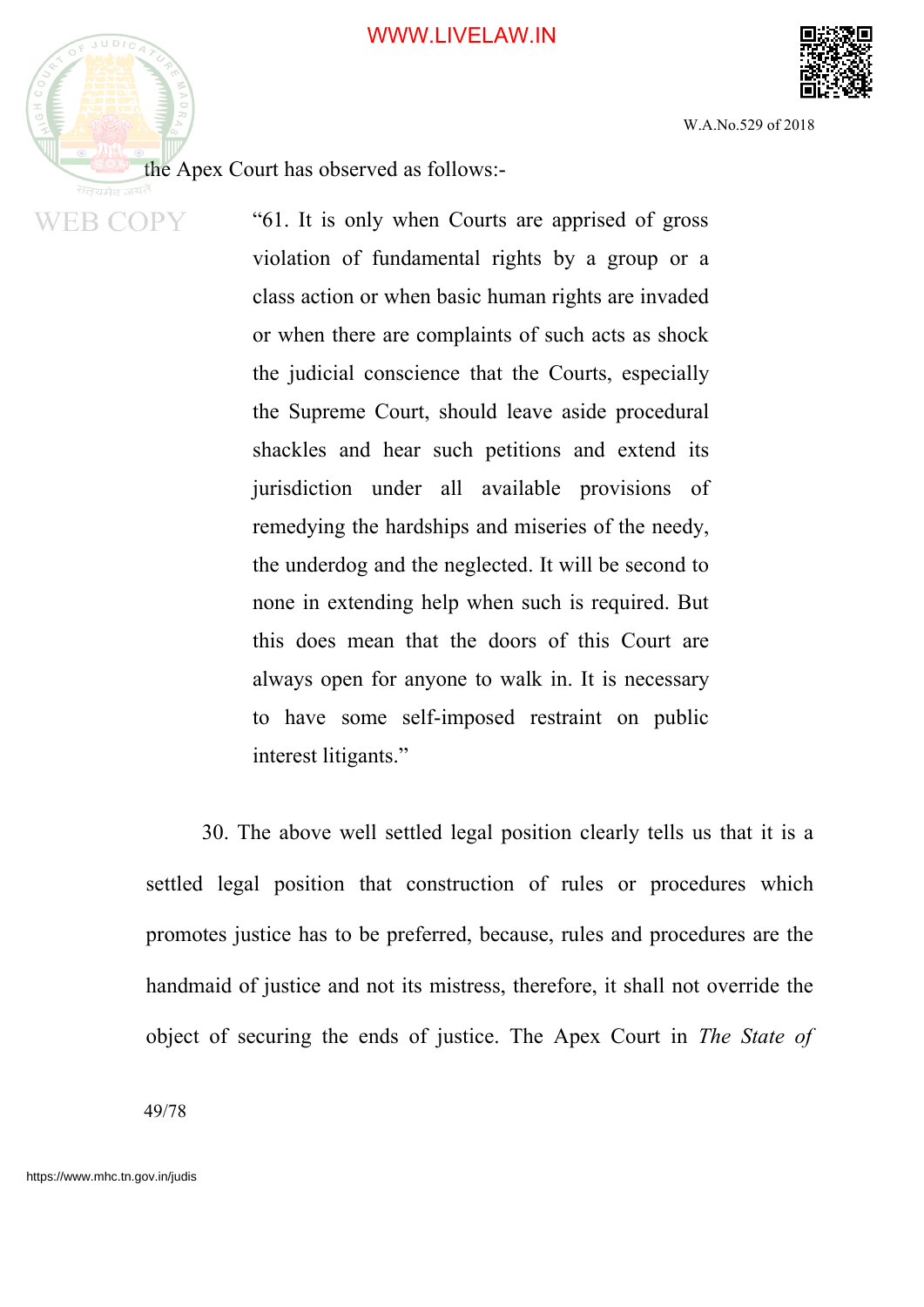

*Punjab and another v. Shamilal Murari and another, (1976) 1 SCC 719*  $WEB$  C  $\bigcirc$  has settled this issue holding that while dealing with procedural law, we must always remember that procedural law is not to be a tyrant, but a servant, not an obstruction, but an aid to justice. This legal position has been reiterated by the Apex Court in yet another decision in *Smt.Rani Kusum (Smt.) v. Smt.Kanchan Devi, (2005) 6 SCC 705*. More importantly, conflict between the procedural law and the substantial law has been resolved by the Hon'ble Supreme Court in *Zolba v. Keshao and others, (2008) 11 SCC 769*, wherein the Hon'ble Supreme Court, quoted with approval its earlier decision in *Salem Advocate Bar Association, Tamil Nadu v. Union of India, (2005) 6 SCC* 344, holding thus:

> "21. It has been clearly held that the provisions including the proviso to Order 8 Rule 1 of the CPC are not mandatory but directory. It has been held in that decision that the delay can be condoned and the written statement can be accepted even after the expiry of 90 days from the date of service of summons in exceptionally hard cases. The use of the word "shall" is ordinarily indicative of mandatory nature of the provision, but having

50/78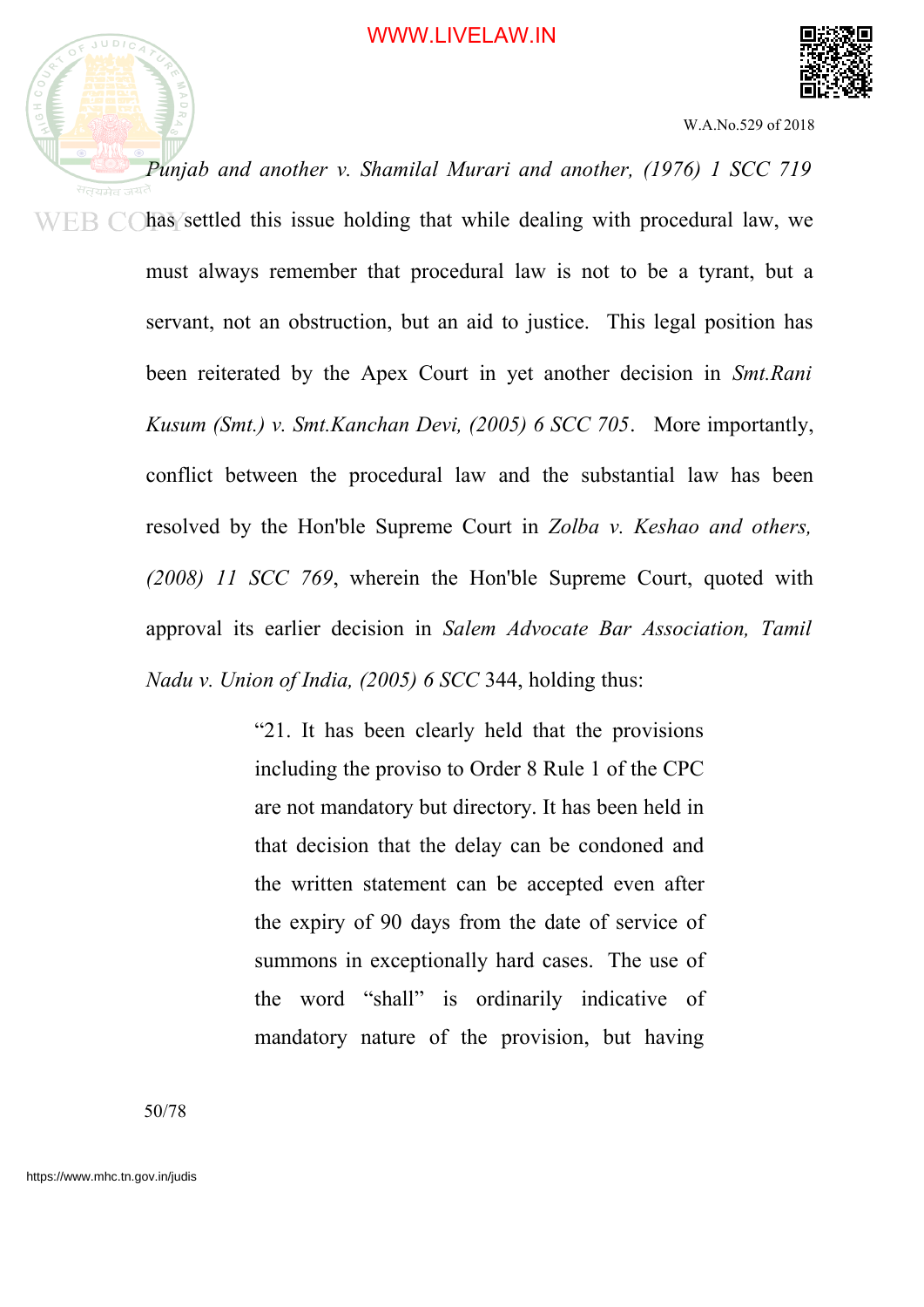

W.A.No.529 of 2018

regard to the context in which it is used or having regard to the intention of the legislation, the same can be construed as directory, because the rule in question has to advance the cause of justice and not to defeat it. Similarly, the rule of procedure are made to advance the cause of justice and not to defeat it. Therefore, in the present case, the strict interpretation would defeat the object of the Act and justice."

31. Therefore, in the light of the above legal position, in our considered opinion, when there was an allegation in the representation dated 28.11.2013 addressed by the AITDF to the MCA that when natural rubber price increased, the tyre prices were increased in a concerted manner by the domestic major tyre manufacturers, however, when the price of natural rubber decreased, the tyre prices were not decreased by the domestic major tyre manufacturers and they had indulged in price parallelism and cartelization, affecting perpetually the innocent common public in the nation, the CCI, having been empowered to look into such serious allegation, cannot be prevented by relying only on Regulation 15(3) alone.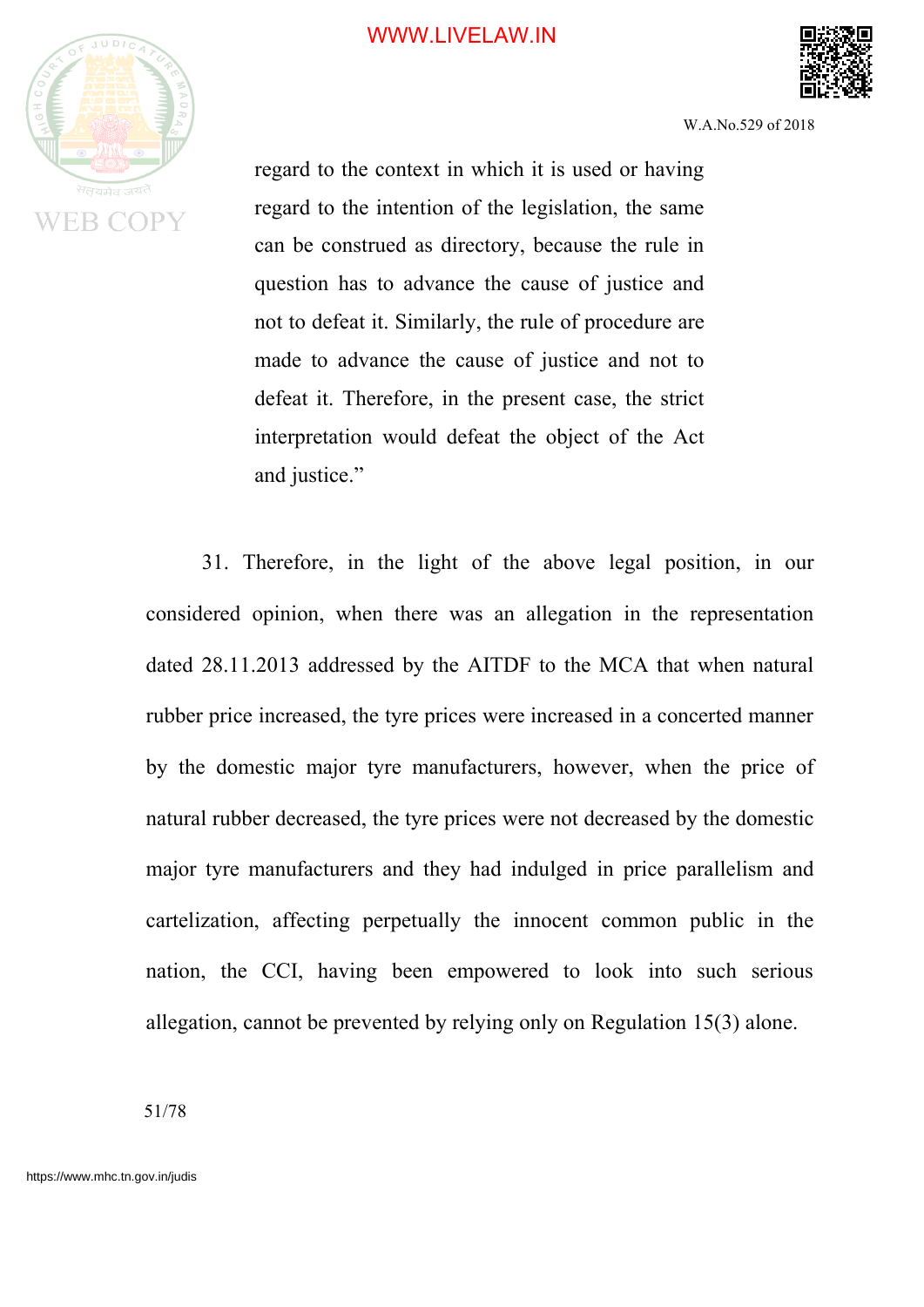

32. In the case on hand, after entertaining the reference made to it by  $E\rightarrow$  C (the Central Government under Section 19(1)(b) and after forming a prima facie opinion that a prima facie case exists for inquiry by the Director General, the Commission has passed the order dated 24.6.2014 under Section 26(1) of the Act impugned in the writ petition, in paragraphs 16 to 18, observing as follows:-

> "16. Thus, not passing on benefit of reduction in prices of major raw materials/ inputs, prima facie, indicates lack of competition and some sort of understanding between the players especially in the replacement market and of the period subsequent to year 2011-12. In view of the foregoing, the commission is prima facie of the opinion that this case requires investigation by DG to find out the presence of any agreement or understanding within the meaning of section 3 of the Act between the market players (OP 1 to 5) and the role of the association i.e., OP 6 to maintain/ increase the prices.

> 17. The Secretary is directed to send a copy of this direction passed under section 26(1) along with copy of the information of the office of the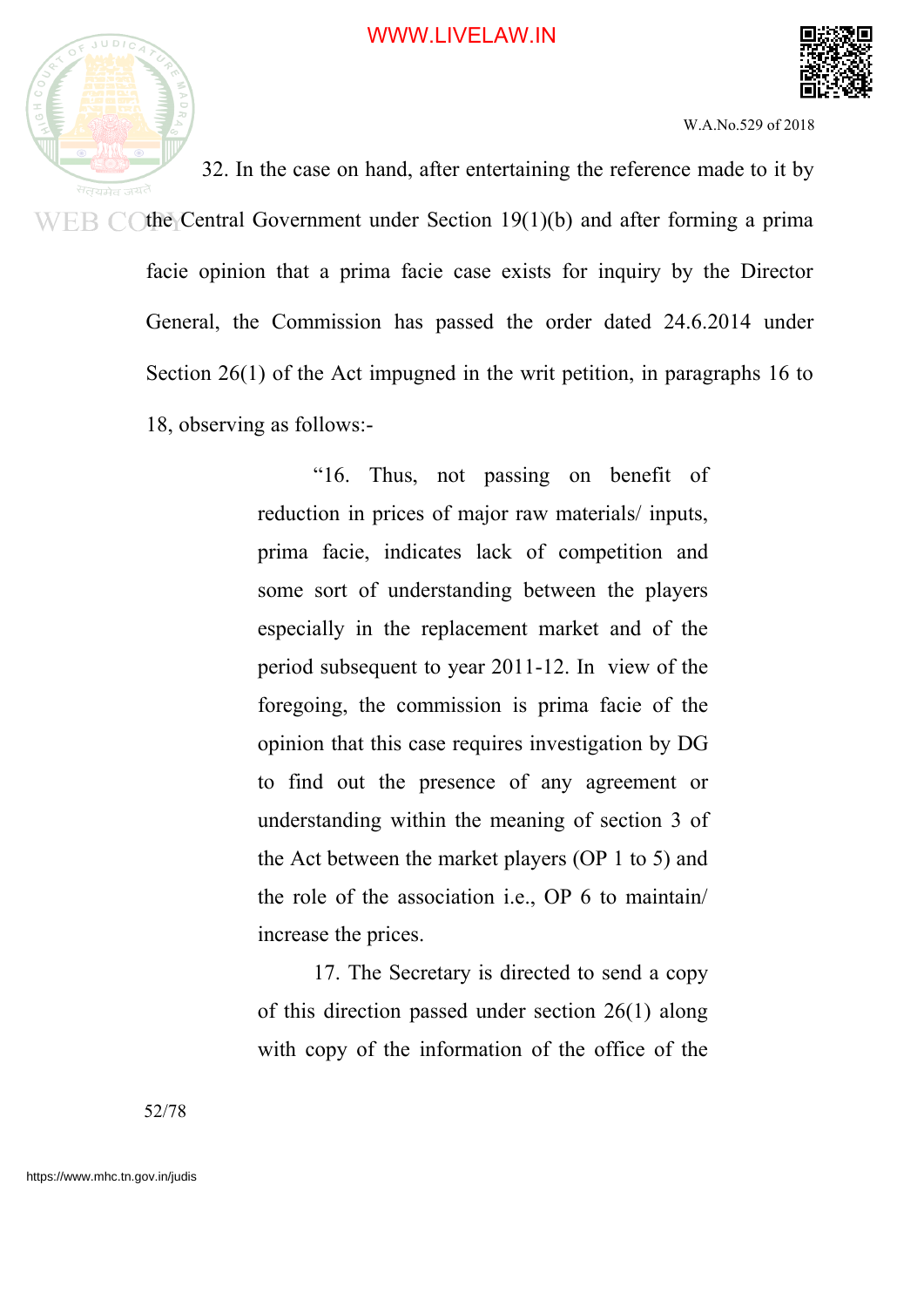

W.A.No.529 of 2018

DG. DG shall investigate the matter about violation of the provisions of the Act along with cases mentioned above. In case the DG finds Ops in violation of the provision of the Act, it shall also investigate the role of the persons who at the time of such contravention were in charge of and responsible for the conduct of the business of the opposite parties. The report of DG be submitted within 60 days from receipt of the order.

18. Nothing stated in this order shall tantamount to a final expression of opinion on merit of the case and the DG shall conduct the investigation without being swayed in any manner whatsoever by the observations made herein."

33. When the said order was put to challenge before the writ Court under Article 226, the learned single Judge, framing a point for consideration as to whether the impugned order passed under Section 26(1) of the Act is liable to be interfered with, for the reasons mentioned in the order, answered against the appellant/writ petitioner holding that the order under Section 26(1) based on the reference does not result in civil consequences, because it is only an administrative order ordering further 53/78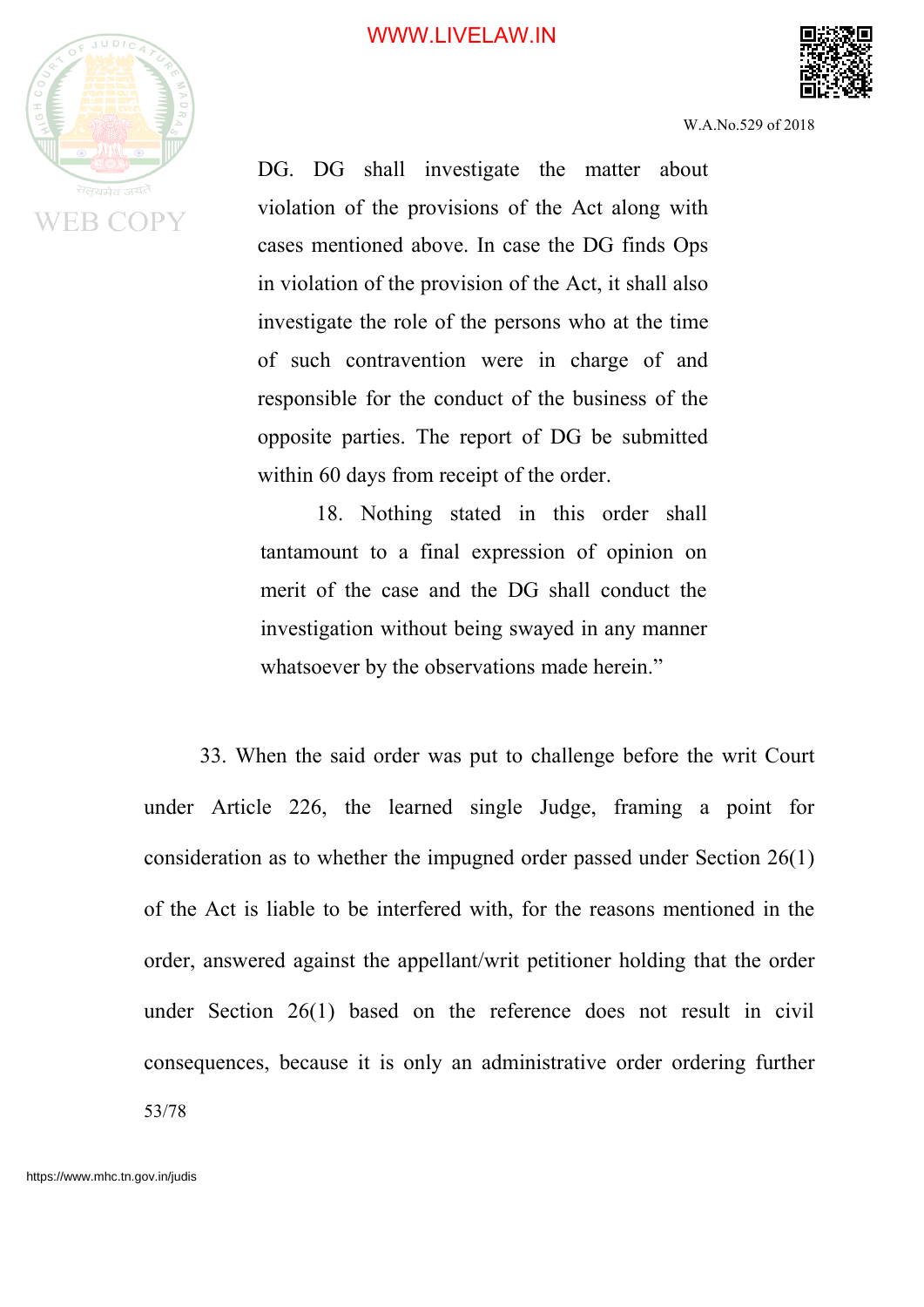

investigation not affecting the interest of the parties in any manner; that the WEB COrder for investigation does not attract any civil consequences nor it determined the issues raised against the parties finally; that certain procedural lapses that took place while arriving at such prima facie view will not make the entire proceedings invalid; that during the pendency of the writ petition, investigation has already been completed and all the parties have taken part in the investigation and that the report of the investigating officer was submitted before the CCI and only final order alone is to be passed by the CCI, therefore, it is for the parties to face the order and thereafter to work out their remedy, if the order goes against them.

> 34. In this context, it is pertinent to extract Section 26 of the Competition Act, which reads as follows:-

> > S.26. Procedure for inquiry under section 19.-- (1) On receipt of a reference from the Central Government or a State Government or a statutory authority or on its own knowledge or information received under section 19, if the Commission is of the opinion that there exists a prima facie case, it shall direct the Director General to cause an investigation to be made into the matter:

54/78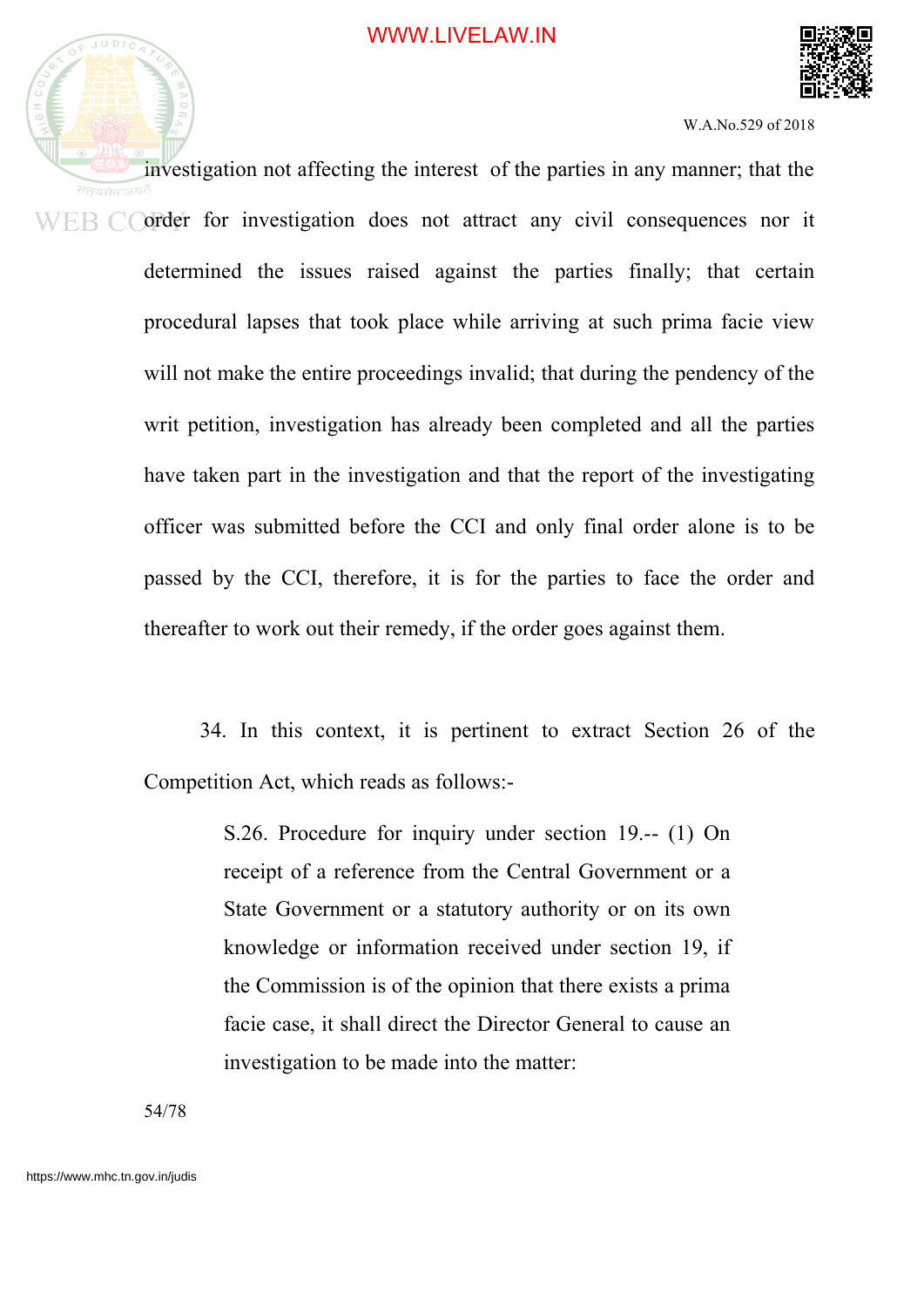

W.A.No.529 of 2018

Provided that if the subject matter of an information received is, in the opinion of the Commission, substantially the same as or has been covered by any previous information received, then the new information may be clubbed with the previous information.

(2) Where on receipt of a reference from the Central Government or a State Government or a statutory authority or information received under section 19 the Commission is of the opinion that there exists no prima facie case, it shall close the matter forthwith and pass such orders as it deems fit and send a copy of its order to the Central Government or the State Government or the statutory authority or the parties concerned, as the case may be.

(3) The Director General shall, on receipt of direction under sub-section (1), submit a report on his findings within such period as may be specified by the Commission.

(4) The Commission may forward a copy of the report referred to in sub section(3) to the parties concerned:

Provided that in case the investigation is caused to be made based on reference received from the Central Government or the State Government or the statutory authority, the Commission shall forward a copy of the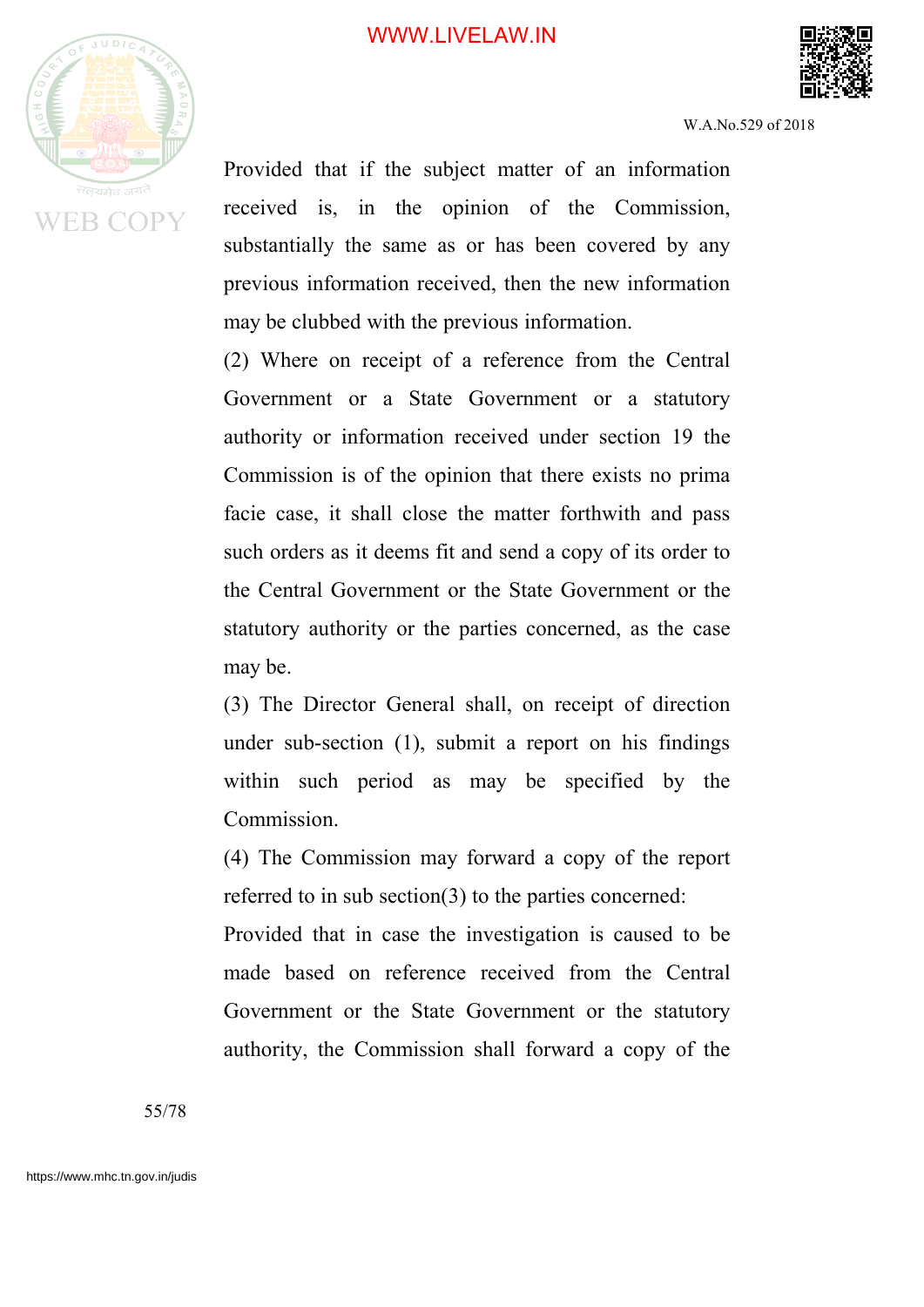



W.A.No.529 of 2018

report referred to in sub- section (3) to the Central Government or the State Government or the statutory authority, as the case may be.

(5) If the report of the Director General referred to in subsection (3) recommends that there is no contravention of the provisions of this Act, the Commission shall invite objections or suggestions from the Central Government or the State Government or the statutory authority or the parties concerned, as the case may be, on such report of the Director General.

(6) If, after consideration of the objections and suggestions referred to in sub section (5), if any, the Commission agrees with the recommendation of the Director General, it shall close the matter forthwith and pass such orders as it deems fit and communicate its order to the Central Government or the State Government or the statutory authority or the parties concerned, as the case may be.

(7) If, after consideration of the objections or suggestions referred to in sub section (5), if any, the Commission is of the opinion that further investigations is called for, it may direct further investigation in the matter by the Director General or cause further inquiry to be made by in the matter or itself proceed with further inquiry in the matter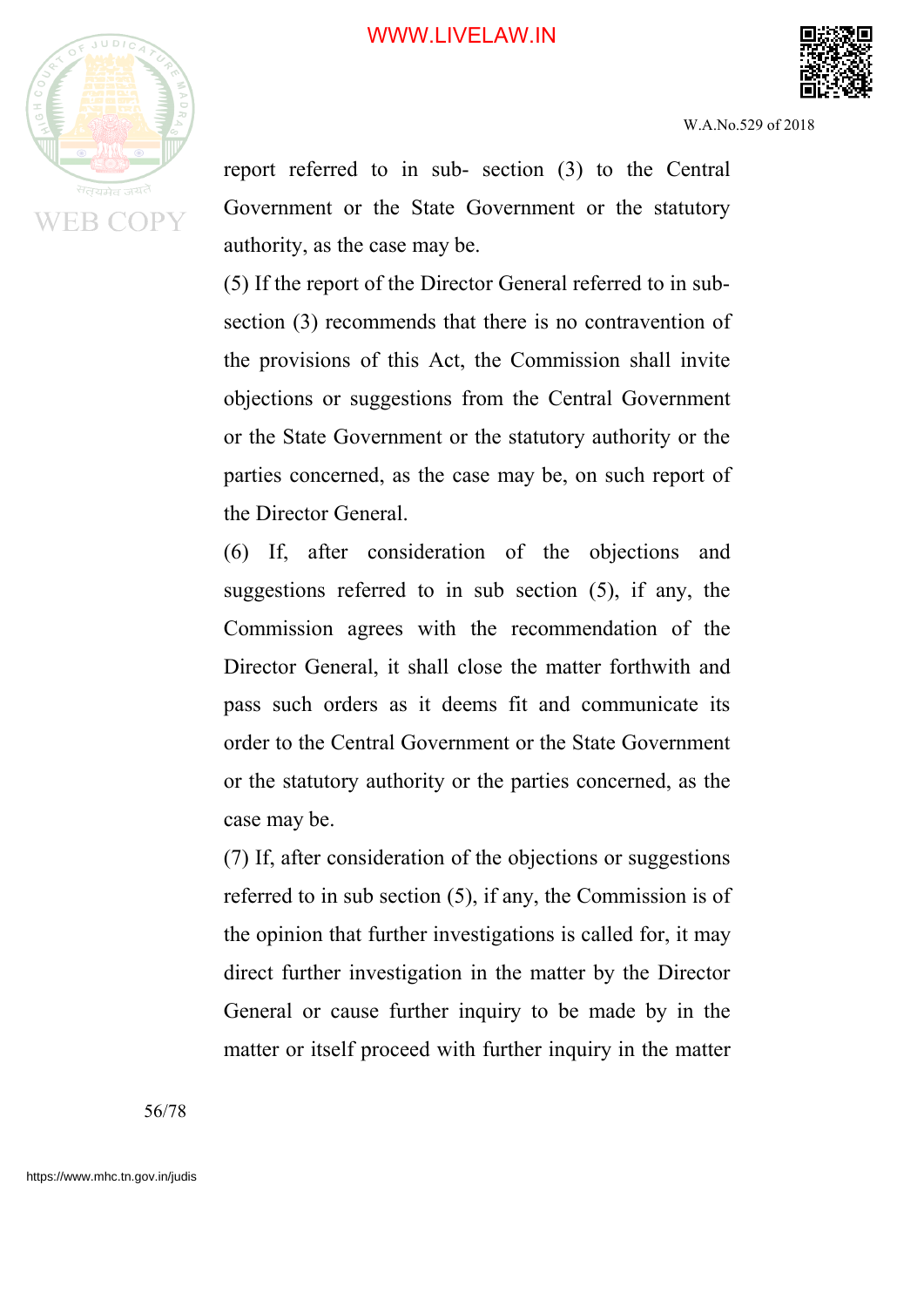

W.A.No.529 of 2018

in accordance with the provisions of this Act.

(8) If the report of the Director General referred to in subsection (3) recommends that there is contravention of any of the provisions of this Act, and the Commission is of the opinion that further inquiry is called for, it shall inquire into such contravention in accordance with the provisions of this Act.

35. A reading of the above provision shows that on receipt of a reference from the Central Government or a State Government or a statutory authority or on its own knowledge or information received under section 19, if the Commission is of the opinion that there exists a prima facie case, it shall direct the Director General to cause an investigation to be made into the matter. As rightly observed by the learned single Judge, an order for investigation passed under Section 26(1) is a preliminary order and does not give room for conclusion on the allegation made against the erring party except for forming an opinion with regard to the existence of a prima facie case. On the other hand, orders passed under Section 26(2), 26(6) are final orders closing the matter by coming to a conclusion that no prima facie case exists even at the threshold view of the matter or when the Director General,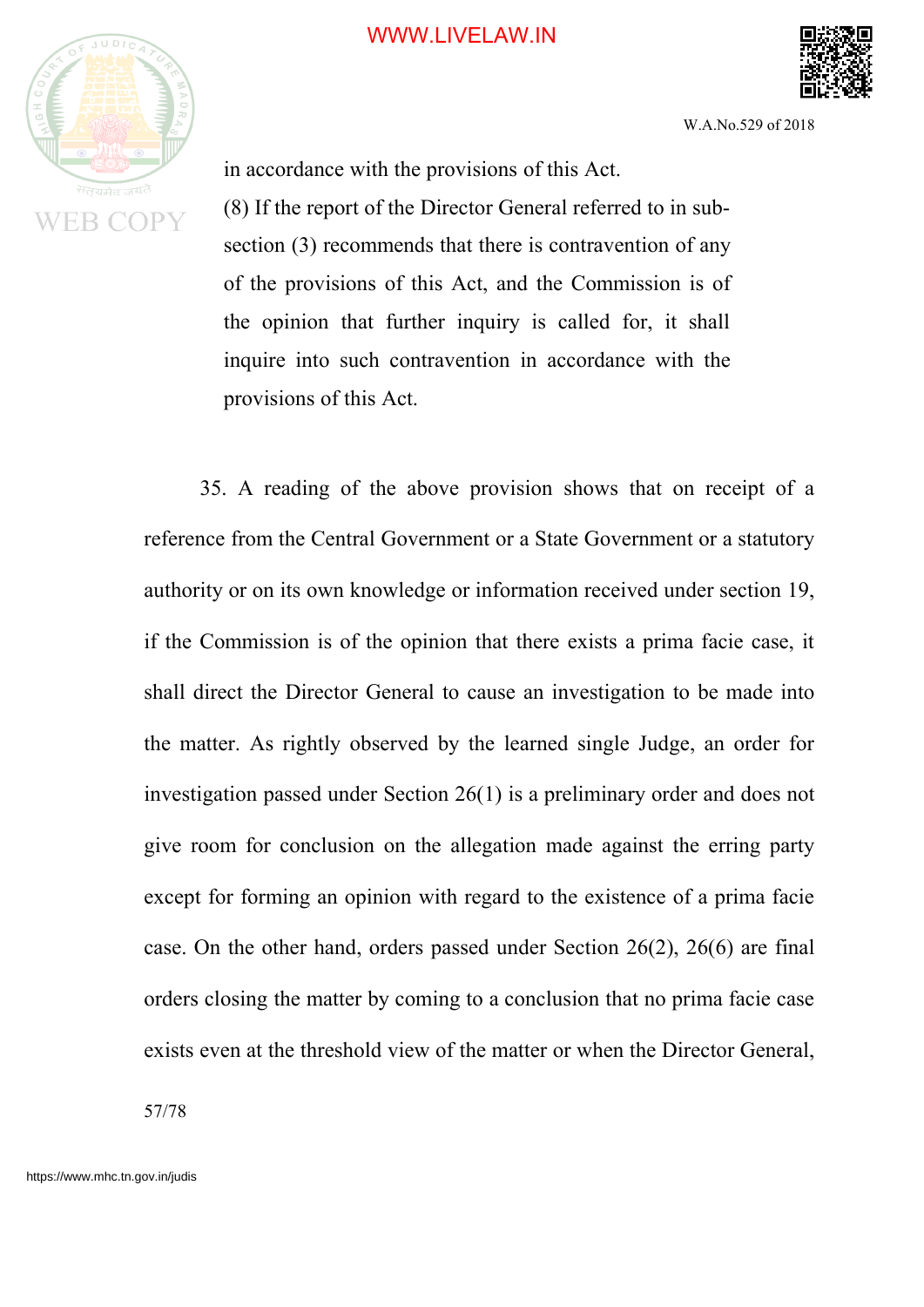

after investigation, makes recommendation to the effect that there is no contravention and such recommendation is agreed by the Commission. ER C Therefore, under both circumstances, a final order is passed closing the matter. On the other hand, after inquiry, if the Commission finds that there is a contravention, it will issue appropriate direction and impose penalty on the erring party. Thus, the said order is again a final order passed under Section 27.

> 36. Now in this case, when the Competition Commission has proceeded to order investigation after forming an opinion that a prima facie case exists, the rights of the parties cannot be complained of being affected in any manner at this stage, because the order for investigation does not attract any civil consequences, inasmuch as it does not determine the issue raised against the parties finally. Although certain procedural lapses take place while arriving at such a prima facie opinion, that itself will not make the entire proceedings invalid, because the parties are given opportunities to take part in the investigation and thereafter to submit their objections before the Commission, to enable the Commission to arrive at a just and proper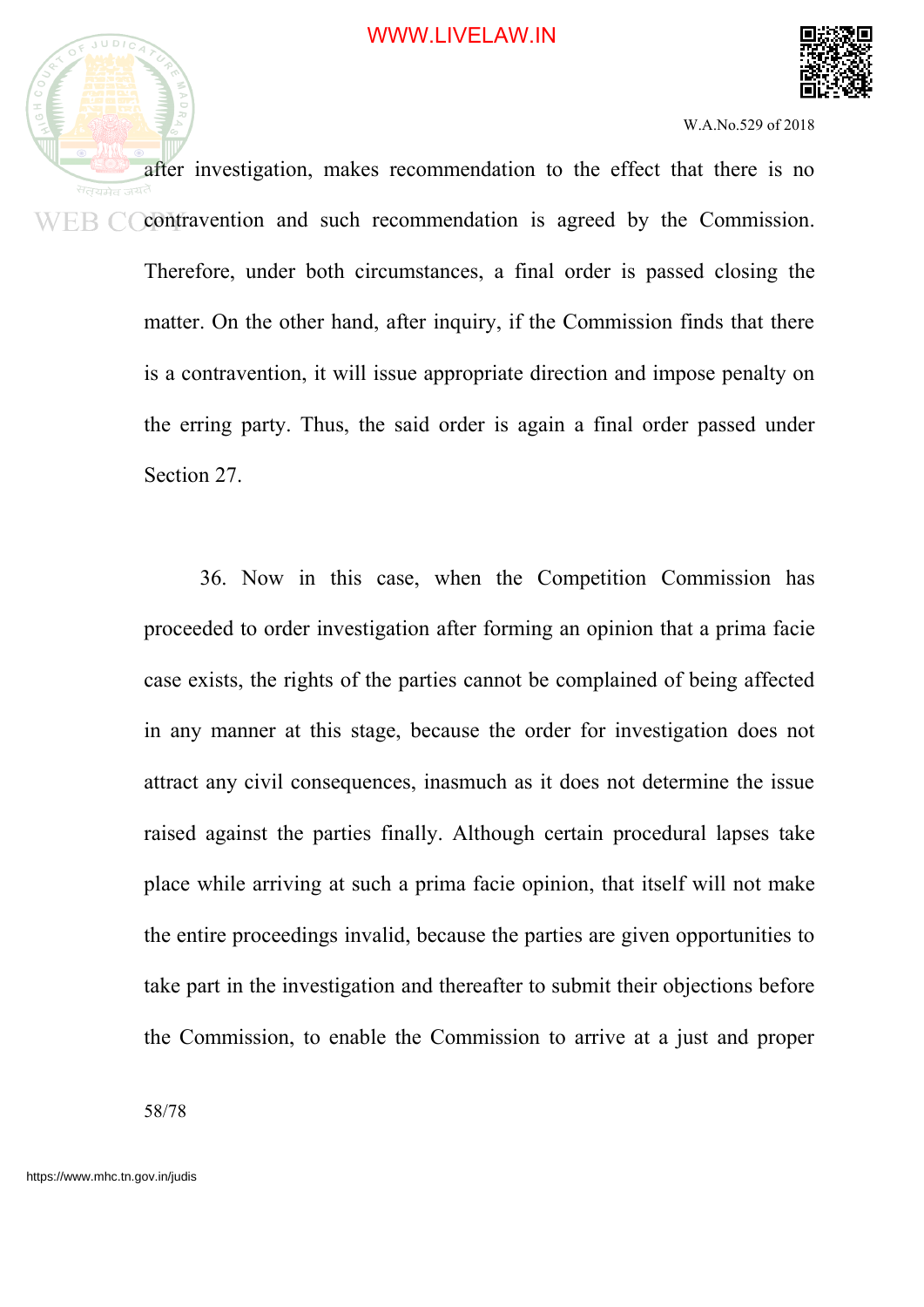

conclusion and pass a final order under Section 27. Further, receiving of complaint/information in the form of reference and ordering investigation ER C on the same after forming a prima facie opinion that there exists a prima facie case, are undoubtedly an administrative action at a preliminary stage. Therefore, at this stage, any interference will only allow the parties to escape from the investigation itself, which would ultimately defeat the object sought to be achieved by the Act. This is for the reason that they are entitled to place relevant materials before the investigating authority and show that the allegations are baseless. They can also take part in the proceedings before the Commission and contest the matter after filing of the report by the investigating authority. Therefore, in our considered view, the view taken by the learned single Judge that the writ Court cannot interfere with the preliminary order directing investigation on the ground of procedural lapses either in making the reference or entertaining the same, does not call for any interference by this Court.

> 37. Secondly, during the pendency of the writ petition before the learned single Judge, the investigation had already been completed,

59/78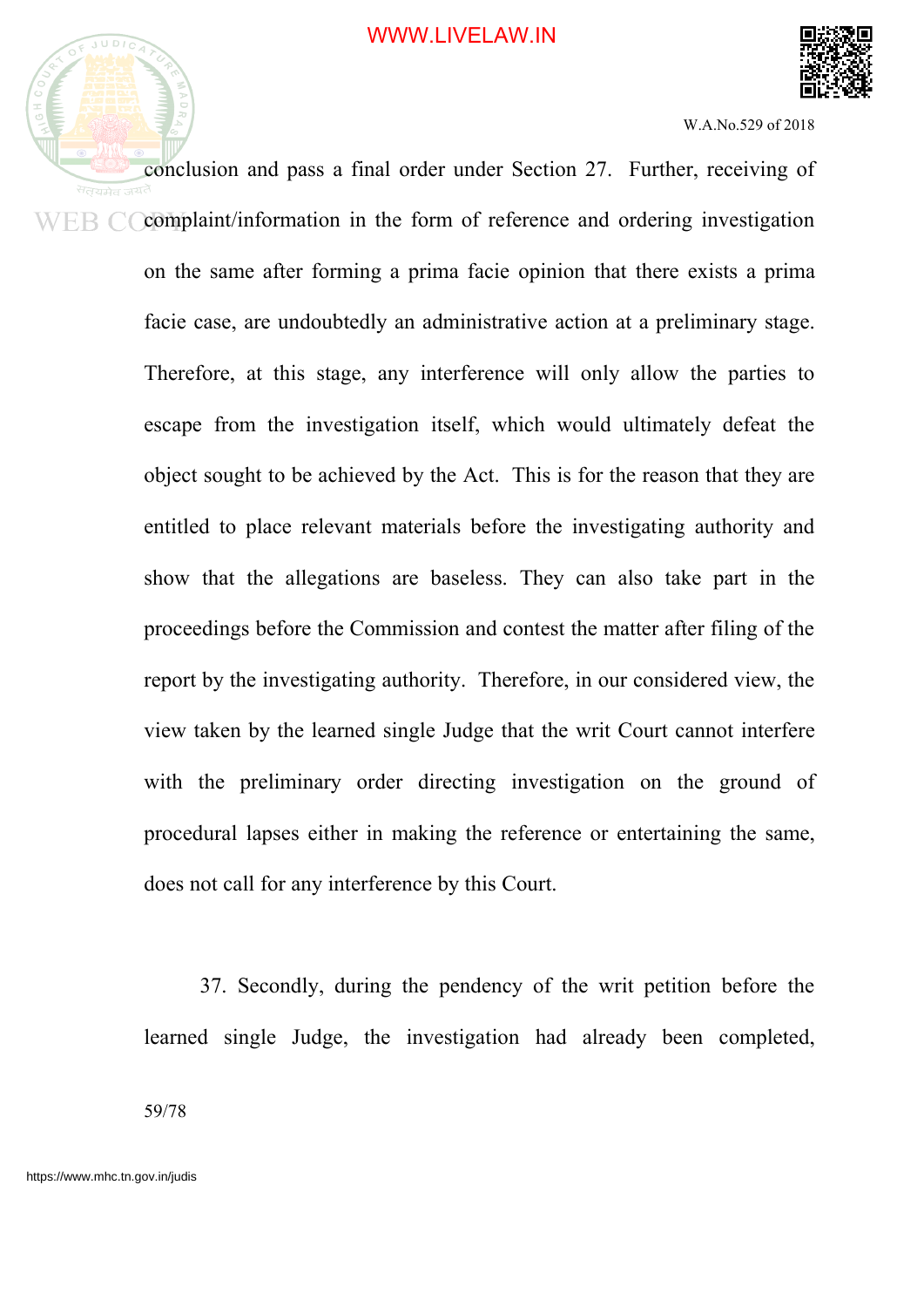

thereafter, the report of the investigating officer was also submitted before सतयमेव the Commission and all the parties have taken part in the proceedings and have advanced their arguments. Now, therefore, the final order alone is to be passed by the Commission. At this stage, no one can pre-judge whether the report submitted by the investigating agency is going in favour of A or B party. Therefore, the parties should receive the report made ready in the sealed cover and proceed further in the manner known to law. The issue Nos.(i)  $\&$  (iv) are answered against the appellant, accordingly.

> 38. Issue No.(ii): The allegations of the AITDF in the representation dated 28.11.2013 to the MCA were that the opposite parties, having control over 90% of the tyre production in India, are engaged in abusing their dominant position through price parallelism under the aegis of cartel association – Automotive Tyre Manufacturers' Association (ATMA) and also raising the prices of tyres and tubes on the pretext of increase in the price of natural rubber and other inputs, but the subsequent reduction in the price of the raw material has not been followed by the corresponding decrease in the price of tyres, resulting in huge loss to the innocent public.

60/78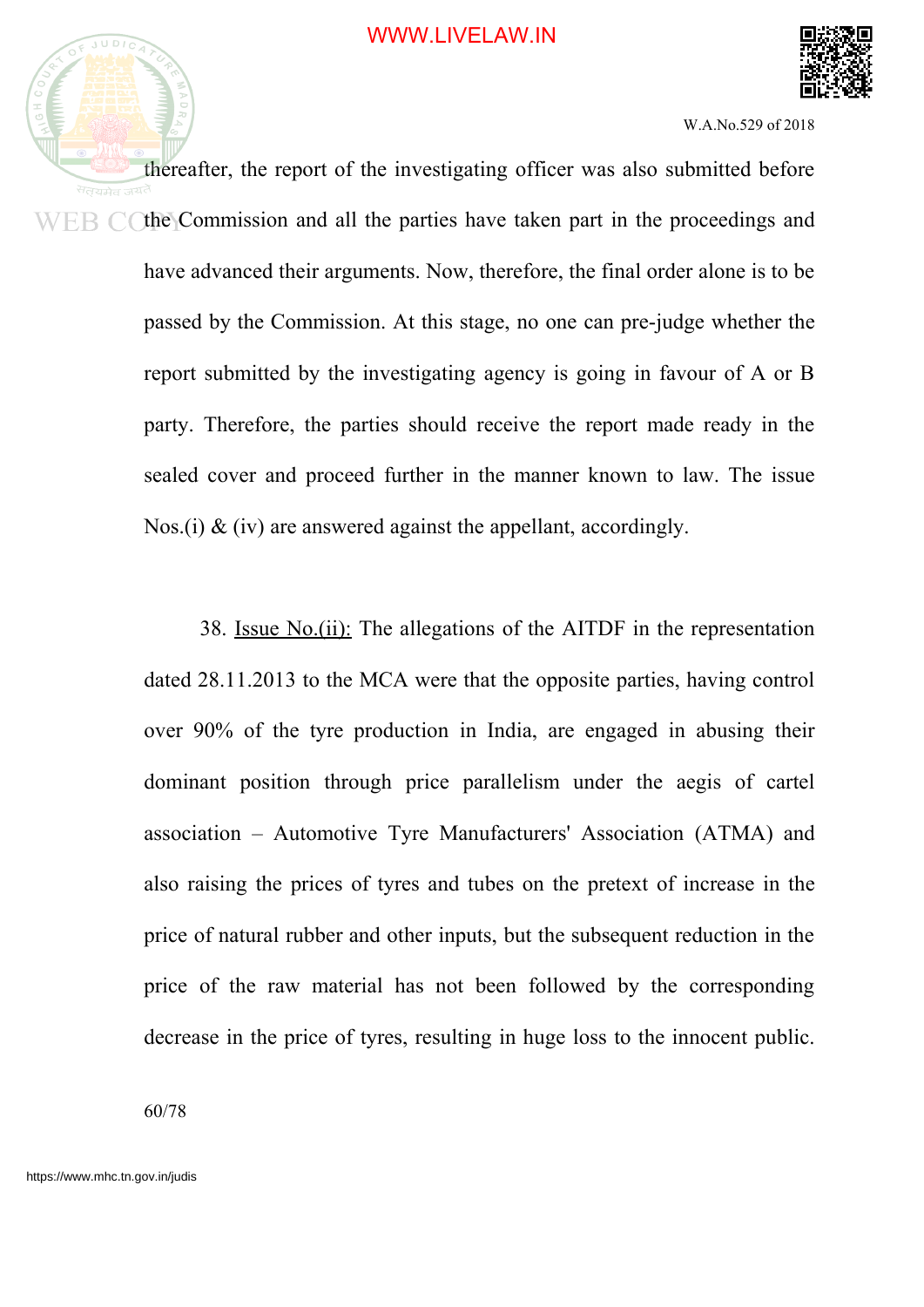



Giving an example that in 2011-12, when natural rubber price shot up to Rs.240/- per kg, the increase in the tyre price was at 18 to 25%. But when natural rubber price dropped to Rs.145/- per kg in 2013-14, there was no corresponding drop in the tyre price. Based on this representation, the AITDF sought for suo motu action against the domestic tyre manufacturers alleging that none of the leading domestic tyre manufacturers rolled back their tyre prices even after steep drop in the raw material prices. Based on the same, the MCA, through their communication dated 16.12.2013, forwarded the copy of the above representation dated 28.11.2013 under Section 19(1)(b) of the Competition Act to the CCI with a request that the matter may be inquired into for appropriate orders. The CCI, in its meeting held on 7.1.2014, directed the MCA and the AITDF to address preliminary arguments. At this stage, ATMA filed an application on 30.1.2014 seeking for inspection of the documents and the CCI also allowed the request of ATMA for inspecting the documents. Thereafter, when the matter was taken up by the CCI on 18.1.2014 for inquiry, the MCA stating that they have no further submissions to make in the proceedings, sought exemption from further proceedings and the same was allowed. Subsequently, after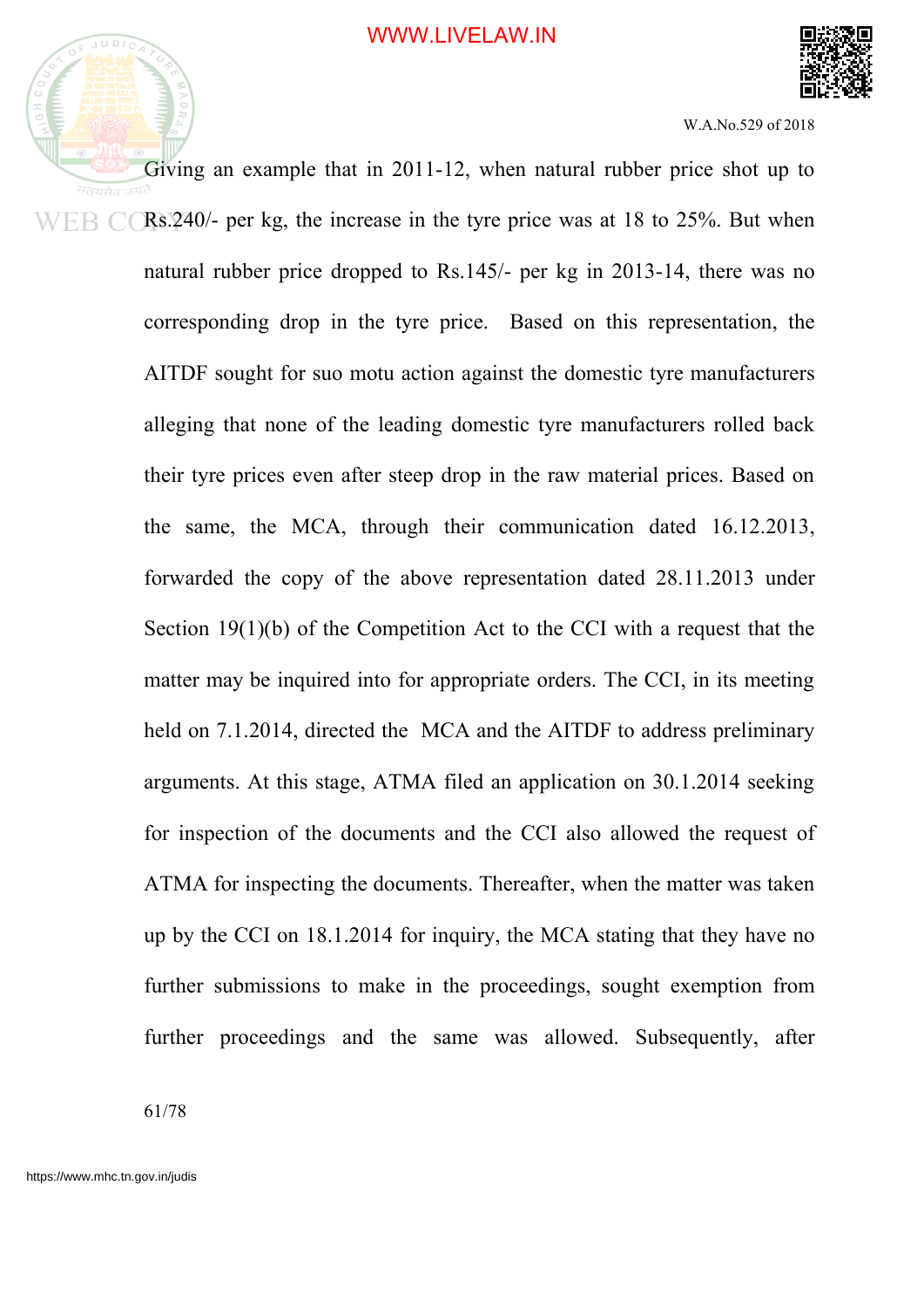

considering the written submissions made by the AITDF and the ATMA, सतयमेव ज<sup>यत</sup> the CCI proceeded to pass an order under Section 26(1) on 24.6.2014 ER CO holding that the CCI is prima facie of the opinion that the case requires investigation by the Director General to find out the presence of any agreement of understanding within the meaning of Section 3 of the Competition Act between the market players and the role of the Association to maintain/increase the prices.

> 39. Moreover, whether the order or direction issued under Section 26(1) of the Competition Act is appealable or not, is concerned, the said issue is no longer res integra. While considering the very same issue, the Apex Court in *Competition Commission of India v. Steel Authority of India Limited, (2010) 10 SCC 744* has held vividly that the order or direction issued under Section 26(1) after forming a prima facie opinion is a direction simpliciter to cause an investigation in the matter and it does not effectively determine any right or obligation of the parties to the lis, because it passes the interim order or direction at the preliminary stage without recording a finding which would bind the parties and it would not make the direction as

62/78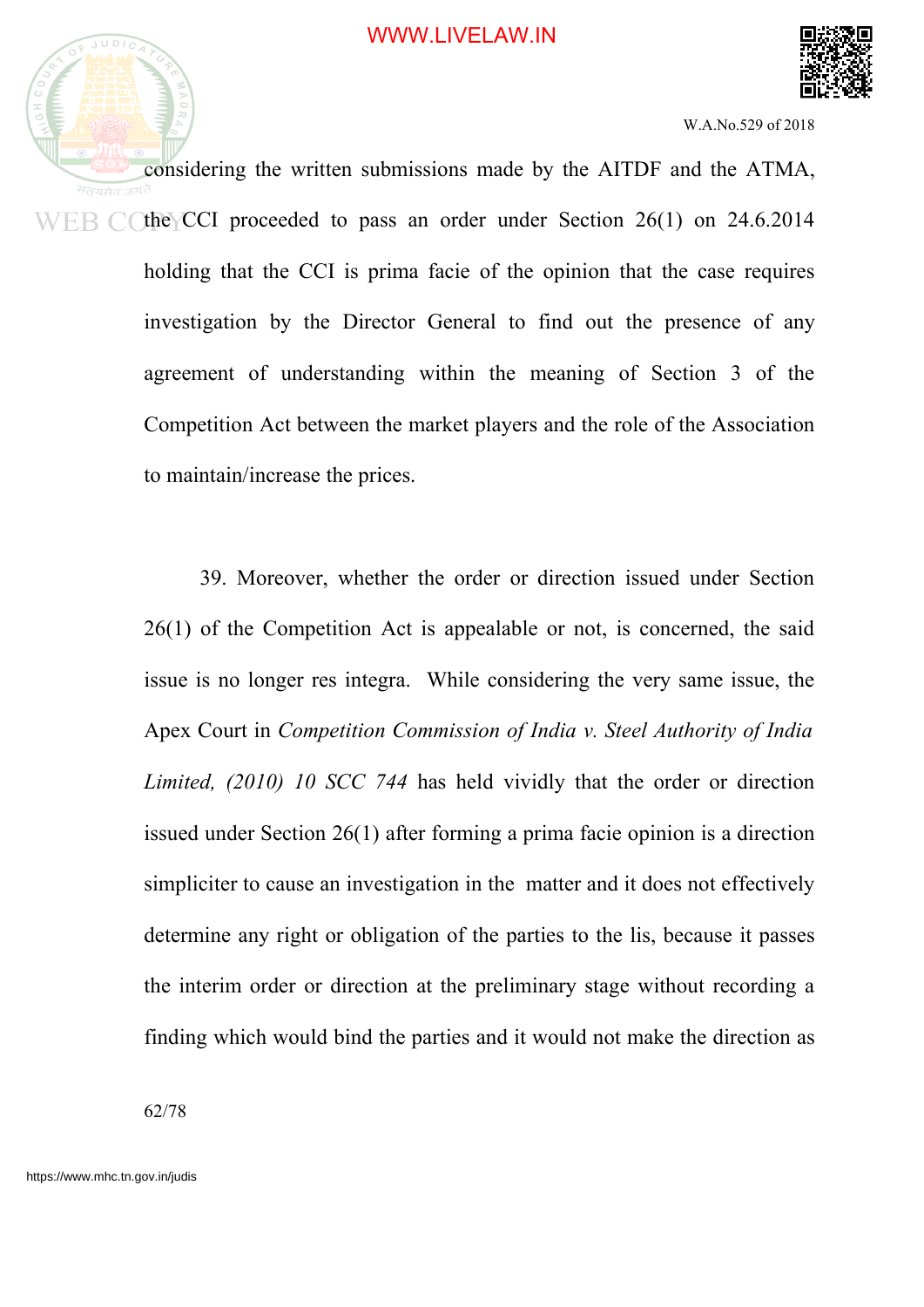



an order which affects the rights of the parties and therefore, is not  $WEB$  C appealable. It is pertinent to extract paragraphs 37 to 39 of the said judgment as follows:-

> "37. As already noticed, in exercise of its powers, the Commission is expected to form its opinion as to the existence of a prima facie case for contravention of certain provisions of the Act and then pass a direction to the Director General to cause an investigation into the matter. These proceedings are initiated by the intimation or reference received by the Commission in any of the manners specified under Section 19 of the Act. At the very threshold, the Commission is to exercise its powers in passing the direction for investigation; or where it finds that there exists no prima facie case justifying passing of such a direction to the Director General, it can close the matter and/or pass such orders as it may deem fit and proper. In other words, the order passed by the Commission under Section 26(2) is a final order as it puts an end to the proceedings initiated upon receiving the information in one of the specified modes. This order has been specifically made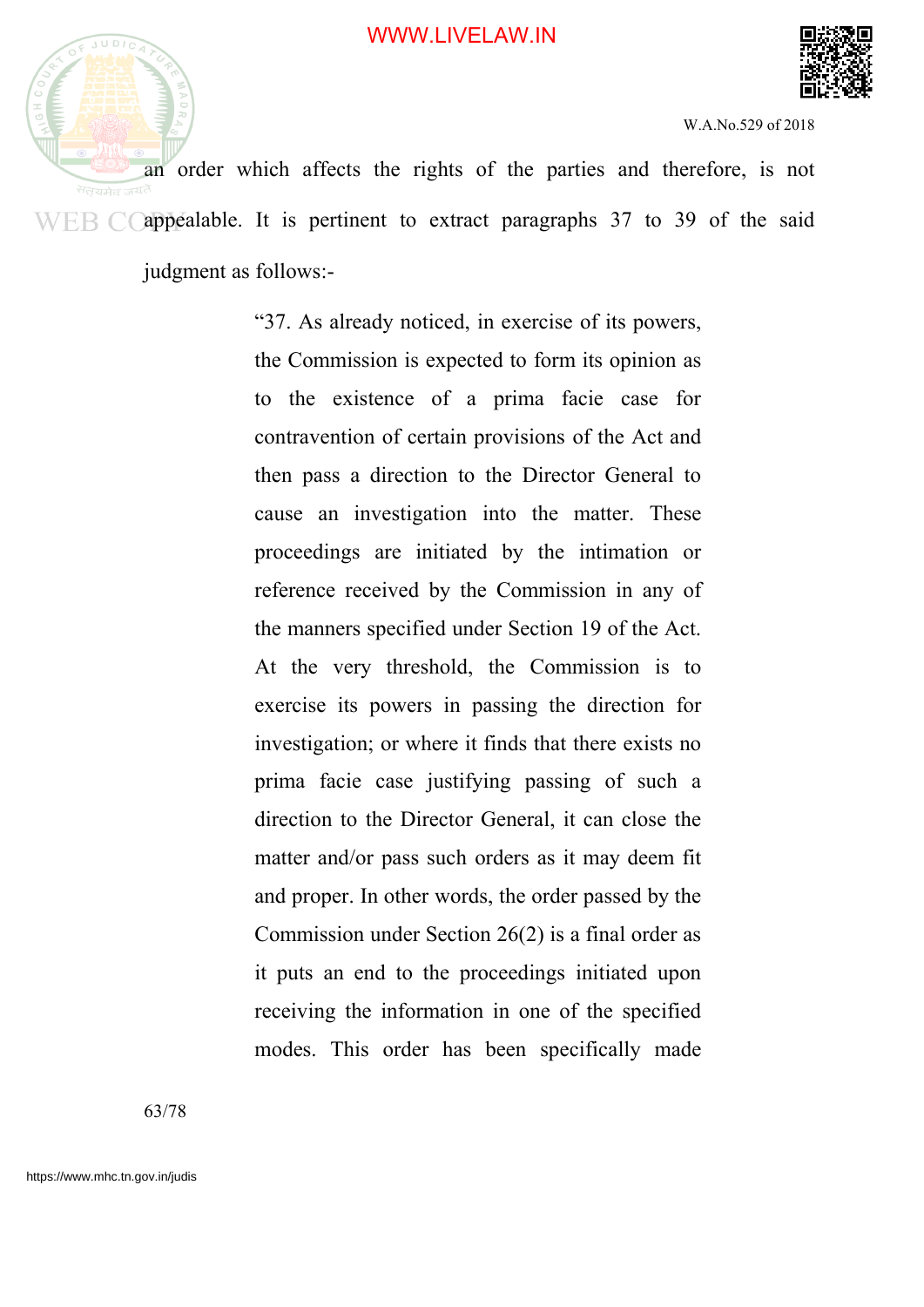

W.A.No.529 of 2018

appealable under Section 53-A of the Act. 38.In contradistinction, the direction under Section 26(1) after formation of a prima facie opinion is a direction simpliciter to cause an investigation into the matter. Issuance of such a direction, at the face of it, is an administrative direction to one of its own wings departmentally and is without entering upon any adjudicatory process. It does not effectively determine any right or obligation of the parties to the lis. Closure of the case causes determination of rights and affects a party, i.e. the informant; resultantly, the said party has a right to appeal against such closure of case under Section 26(2) of the Act. On the other hand, mere direction for investigation to one of the wings of the Commission is akin to a departmental proceeding which does not entail civil consequences for any person, particularly, in light of the strict confidentiality that is expected to be maintained by the Commission in terms of Section 57 of the Act and Regulation 35 of the Regulations.

39. Wherever, in the course of the proceedings before the Commission, the Commission passes a direction or interim order which is at the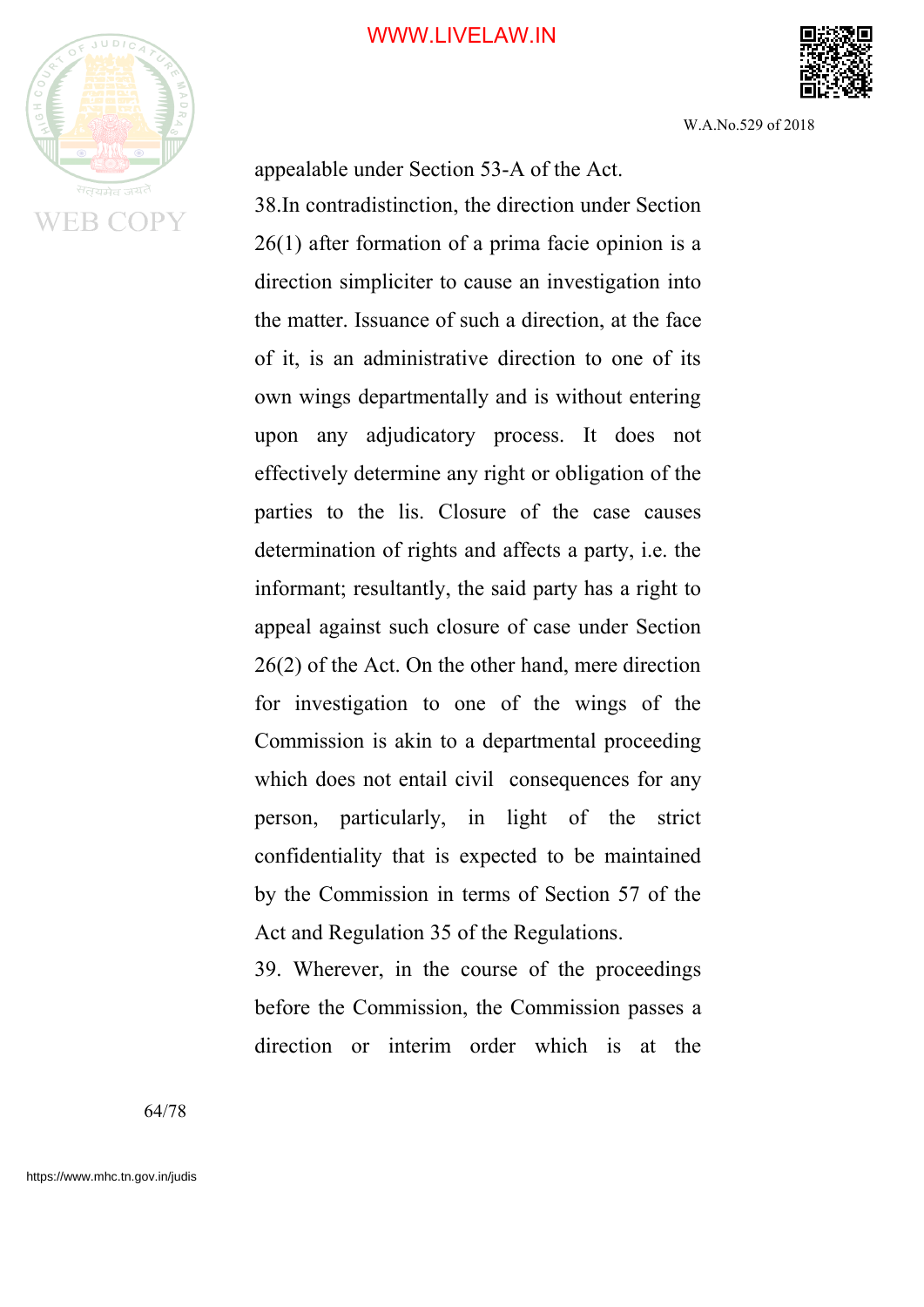

preliminary stage and of preparatory nature without recording findings which will bind the parties and where such order will only pave the way for final decision, it would not make that direction as an order or decision which affects the rights of the parties and therefore, is not appealable."

40. The above ratio clearly shows that the order passed by the Commission under Section 26(1) is not amenable to writ jurisdiction, as it does not affect the rights of the parties and it also does not effectively determine any right or obligation of the parties to the lis. The direction issued under Section 26(1) being inquisitorial, preparatory and preliminary in nature, the same does not affect the rights of any party, because it is departmental in nature and does not cause any prejudice giving rise to civil consequences. Moreover, the order going to be passed by the Commission under Section 26(2) being a final order putting an end to the information received in any one of the specified modes, is only appealable. Therefore, the issue No.(ii) is also answered against the appellant.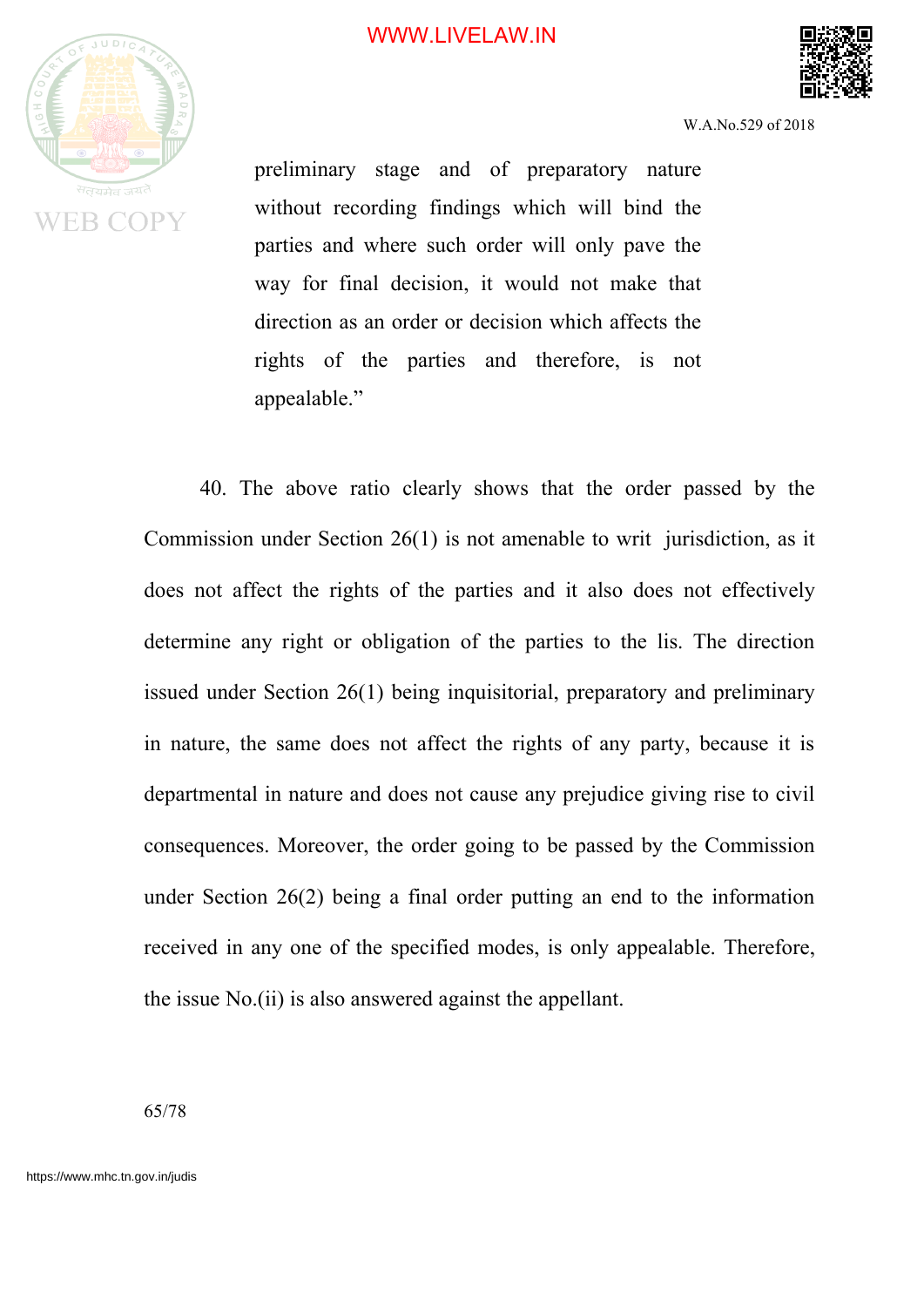



W.A.No.529 of 2018

41. Issue No.(iii): One of the arguments of the appellant for  $E B C$  invocation of the principles of res judicata was that in the past, a similar allegation of price parallelism and cartelization was made unsuccessfully against the appellant by the AITDF to the MCA, who in turn forwarded the same to the erstwhile MRTP Commission during the year 2008 in RTPE No.20 of 2008 and finally the CCI, in its order dated 30.10.2012, held that there was no contravention of the provisions of the Competition Act by the tyre manufacturers. While so, in the present order impugned in the writ petition, the CCI cannot entertain the very same frivolous allegation, as it is hit by the principles of res judicata.

> 42. But this argument does not merit consideration for one good reason. The AITDF made a complaint against the appellant and others relating to the year 2011-12, 2012-13 and 2013-14. Since the present complaint is not related to 2008, whereas it alleges that the appellant and others have indulged in cartelization during the period from 2011-12 to 2013-14 by indirectly determining the sale of tyres and tubes in the domestic market contravening the provisions of Section 31 read with Section 33 of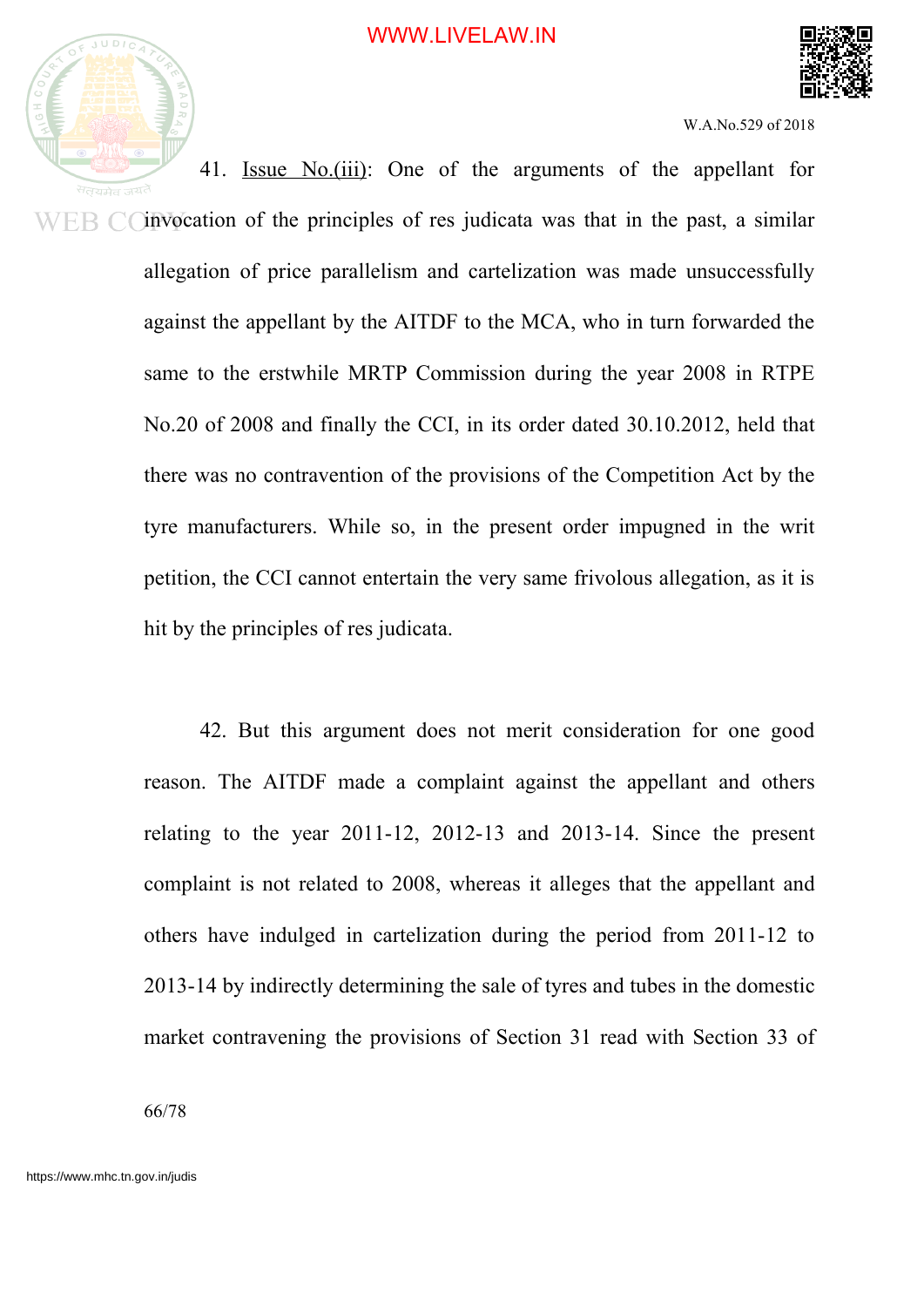



the Competition Act, the CCI is empowered to inquire into the fresh  $WEB$   $\dot{\bigcirc}$  Complaint for each year, for, Section 27 of the Competition Act empowers the CCI to pass an adjudicatory order for each year of cartelization. Let us extract the relevant Section 27 for better appreciation as follows:-

> "S.27. Orders by Commission after inquiry into agreements or abuse of dominant position.--Where after inquiry the Commission finds that any agreement referred to in section 3 or action of an enterprise in a dominant position, is in contravention of section 3 or section 4, as the case may be, it may pass all or any of the following orders, namely:—

> (a) direct any enterprise or association of enterprises or person or association of persons, as the case may be, involved in such agreement, or abuse of dominant position, to discontinue and not to re-enter such agreement or discontinue such abuse of dominant position, as the case may be;

> (b) impose such penalty, as it may deem fit which shall be not more than ten percent of the average of the turnover for the last three preceding financial years, upon each of such person or enterprises which are parties to such agreements or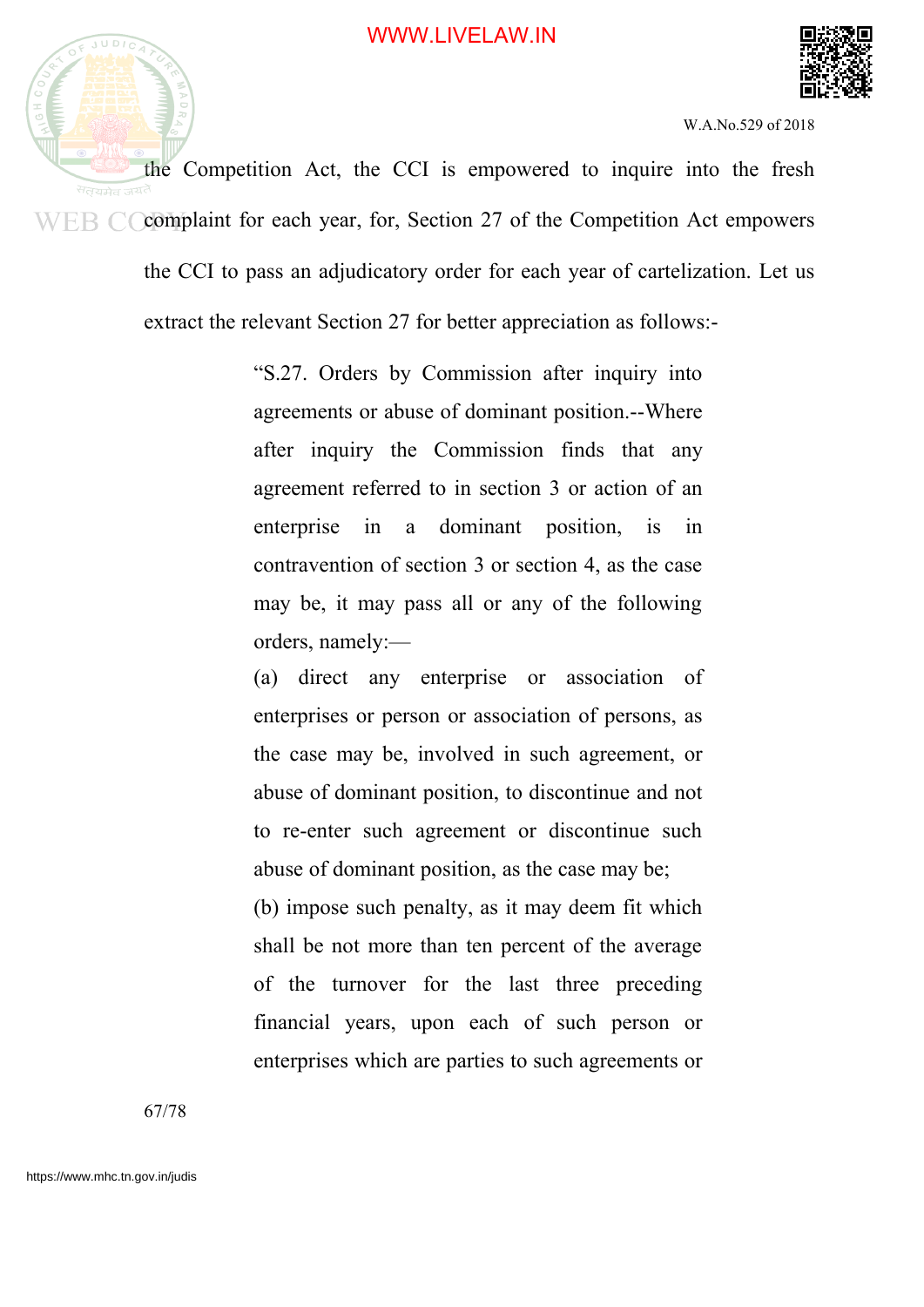

W.A.No.529 of 2018

abuse:

Provided that in case any agreement referred to in section 3 has been entered into by a cartel, the Commission may impose upon each producer, seller, distributor, trader or service provider included in that cartel, a penalty of up to three times of its profit for each year of the continuance of such agreement or ten percent. of its turnover for each year of the continuance of such agreement, whichever is higher.

(c) [Omitted by Competition (Amendment) Act, 2007]

(d) direct that the agreements shall stand modified to the extent and in the manner as may be specified in the order by the Commission;

(e) direct the enterprises concerned to abide by such other orders as the Commission may pass and comply with the directions, including payment of costs, if any;

(f) [Omitted by Competition (Amendment) Act, 2007]

(g) pass such other or issue such directions as it may deem fit.

Provided that while passing orders under this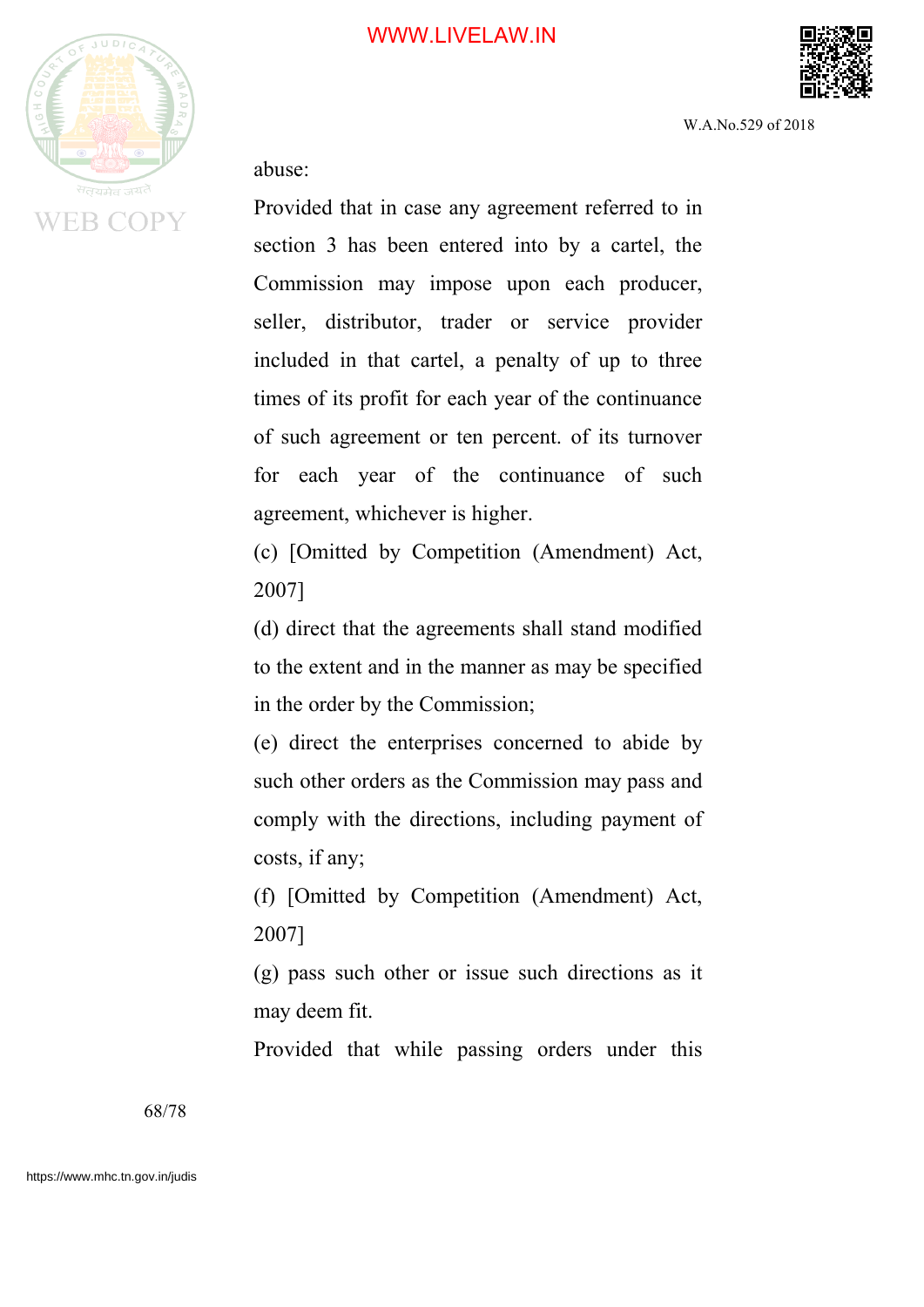

W.A.No.529 of 2018

section, if the Commission comes to a finding, that an enterprise in contravention to section 3 or section 4 of the Act is a member of a group as defined in clause (b) of the Explanation to section 5 of the Act, and other members of such a group are also responsible for, or have contributed to, such a contravention, then it may pass orders, under this section, against such members of the group.

43. A close and careful reading of the proviso to Section 27 supports the arguments of the respondents  $2 \& 3$  that in case any agreement referred to in section 3 has been entered into by a cartel, the Commission may impose upon each producer, seller, distributor, trader or service provider included in that cartel, a penalty of up to three times of its profit for each year of the continuance of such agreement or ten percent. of its turnover for each year of the continuance of such agreement, whichever is higher. Therefore, the principles of res judicata may not apply, inasmuch as the expression 'for each year of the continuance of such agreement', the CCI is empowered to investigate the complaint of cartelization, as it concerns with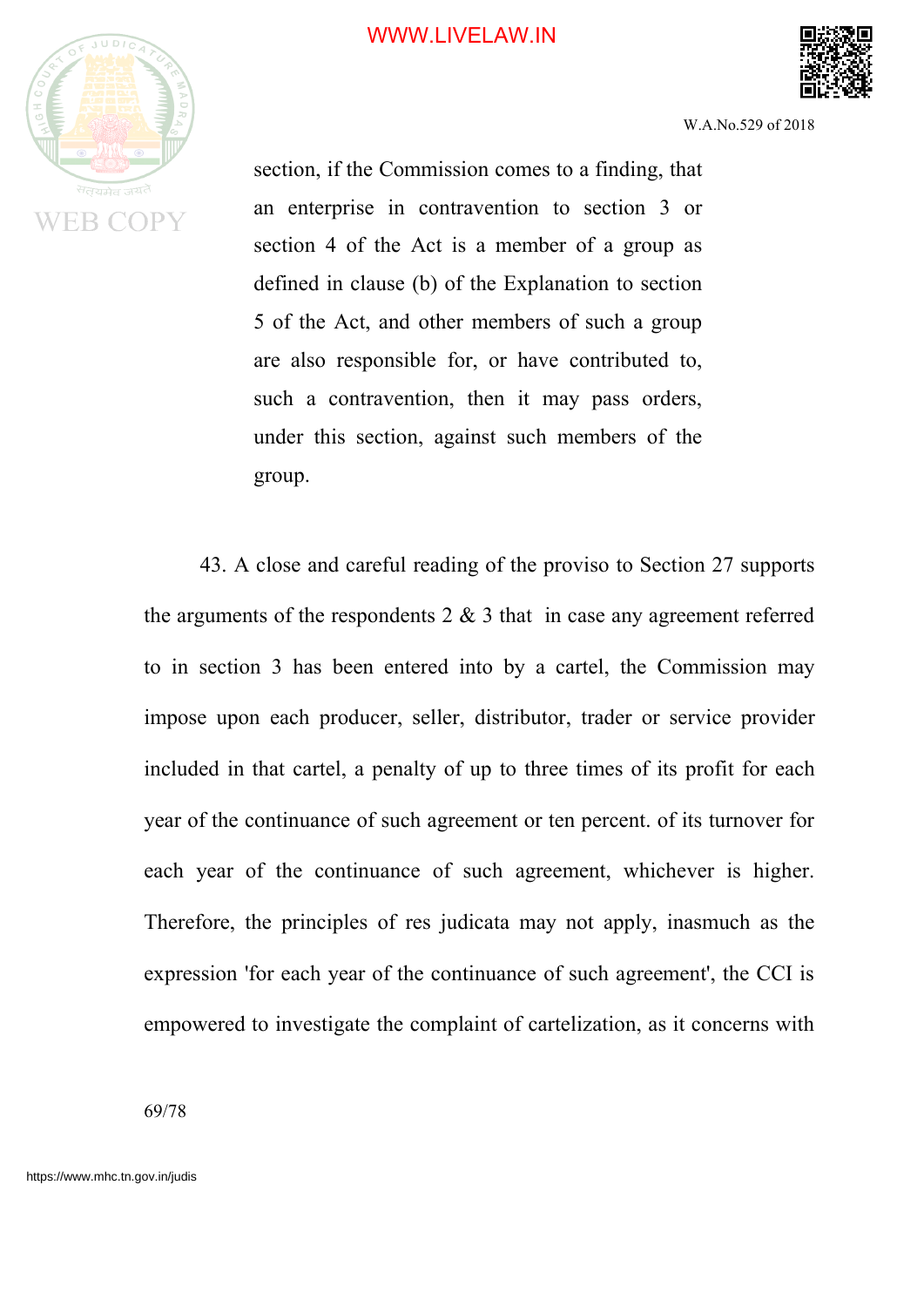



each year. Moreover, if the CCI taking up the complaint for the year 2008, सतयमेव finding want of acceptable evidence, dismissed the complaint for the year ER C 2008, it does not mean that the same CCI is precluded from entertaining a fresh complaint for the next year against the same producer or distributor, trader, etc., by virtue of Section 27. When the Act permits the CCI to initiate action on the complaint of cartelization independently for each year, the argument of the appellant on the principles of res judicata cannot be accepted. This issue is also answered against the appellant, accordingly.

> 44. Issue No.(v): Coming to the issue whether the filing of the subsequent Writ Petition No.9903 of 2021 by the ninth respondent before the Delhi High Court would amount to forum shopping, it is seen from the records that the ninth respondent made an application dated 21.7.2021 before the CCI, the second respondent herein seeking a prayer to issue the copies of the reports of the Tariff Commission for the financial year 2015- 16 and financial year 2019-20. The said request was turned down, because final adjudication order has been passed and the same is directed to be kept in a sealed cover as per the order dated 8.3.2018 passed by this Court.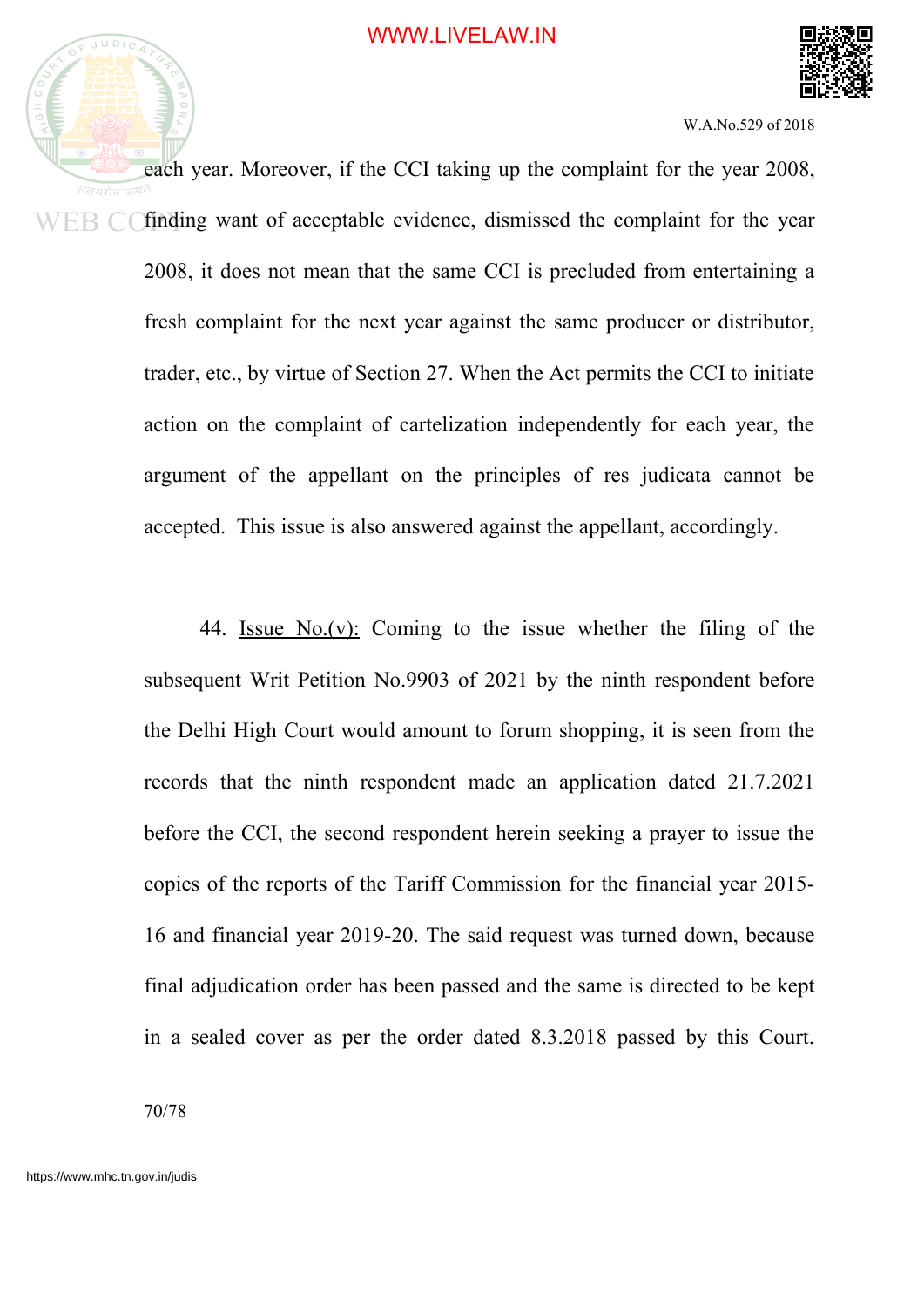

Questioning the same, the above writ petition was filed before the Delhi High Court under Article 226 on 6.9.2021 after this Court started hearing of ER C the present writ appeal. When this Court has directed the final order to be kept in a sealed cover and accordingly, the CCI also has complied with the order by keeping the above order in a sealed cover, instead of approaching this Court, discreetly approaching the Delhi High Court with the writ petition would amount to abuse of the process of law, for the simple reason that what shall not be done directly cannot be done indirectly. (See the judgments in *Taylor v. Taylor, (1875) 1 Ch D 426, Nazir Ahmad v. King Emperor, (1936) 38 BomLR 987 & A.R.Antulay v. R.S.Nayak, (1988) 2 SCC 602).* When this Court has directed the aforementioned order to be kept in a sealed cover, diluting the said direction and trying to get an order from another forum would tantamount to browbeating not only this Court, but also the process of law, therefore, the writ appeal brought up by this appellant in partnership with unclean respondents shall fail.

> 45. While dealing with the said issue, the Apex Court in *Kamini Jaiswal v. Union of India and another, (2018) 1 SCC 156,* relying upon the

71/78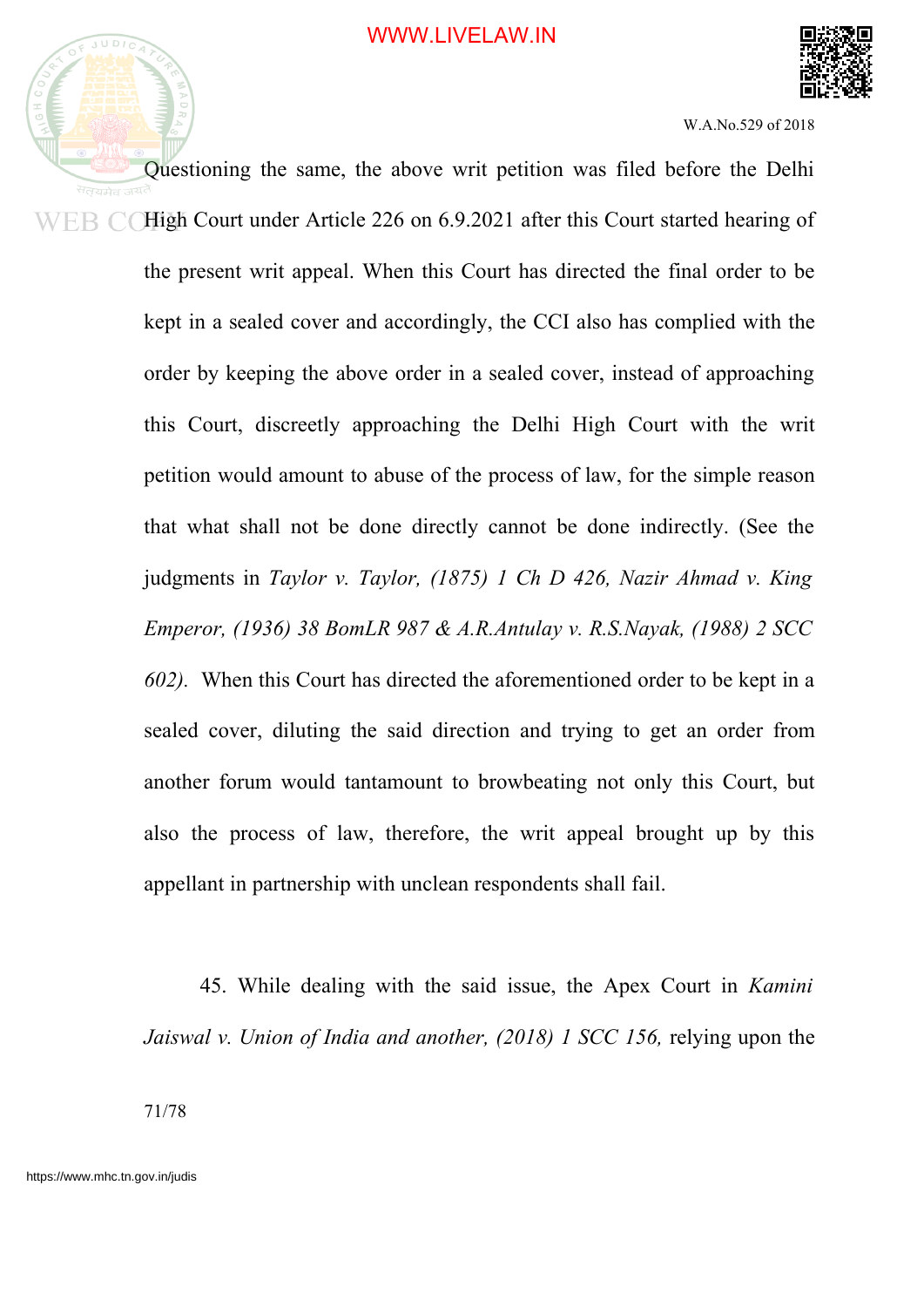



judgment in *Union of India v. Cipla Ltd., (2017) 5 SCC 202,* has held as WEB COfollows:-

> "27. This Court considered various categories of forum shopping in *Union of India & Others v. M/s Cipla Ltd., & another,* (2017) 5 SCC 262. Even making allegations of a per se conflict of interest require the matter could be transferred to another Bench, has also been held to be another form of forum hunting. This Court has considered various decisions thus :

148. A classic example of forum shopping is when a litigant approaches one Court for relief but does not get the desired relief and then approaches another Court for the same relief. This occurred in Rajiv Bhatia v. State (NCT of Delhi) (1999) 8 SCC 525. The respondent mother of a young child had filed a petition for a writ of habeas corpus in the Rajasthan High Court and apparently did not get the required relief from that Court. She then filed a petition in the Delhi High Court also for a writ of habeas corpus and obtained the necessary relief. Notwithstanding this, this Court did not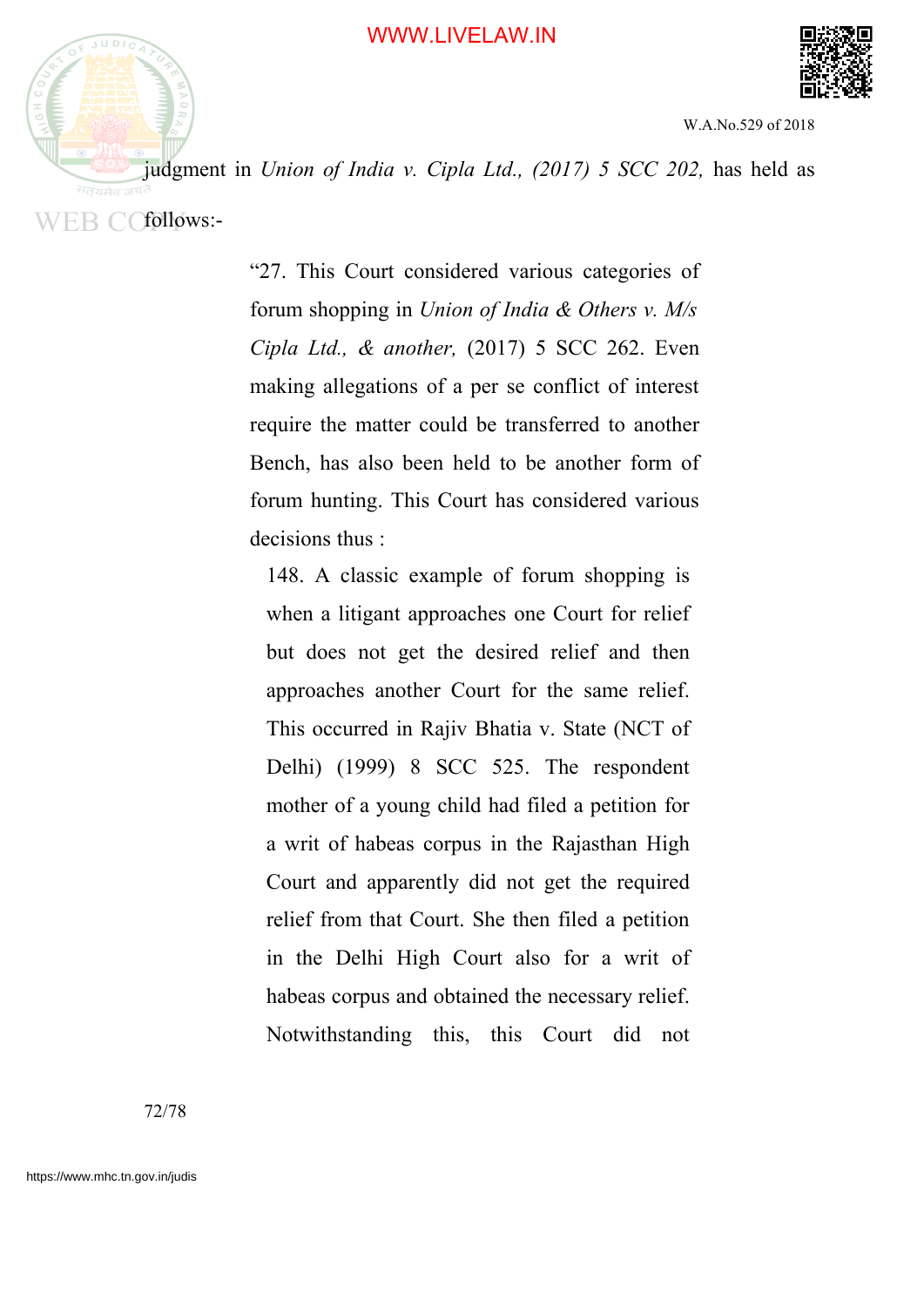## WWW.LIVELAW.IN



W.A.No.529 of 2018

interfere with the order passed by the Delhi High Court for the reason that this Court ascertained the views of the child and found that she did not want to even talk to her adoptive parents and therefore the custody of the child granted by the Delhi High Court to the respondent mother was not interfered with. The decision of this Court is on its own facts, even though it is a classic case of forum shopping."

46. However, Shri AR.L.Sundaresan, learned Senior Counsel appearing for the ninth respondent-ATMA, refuting the said allegation of forum shopping and misuse of the process of Court, submitted that after filing an application dated 21.7.2021 before the CCI in Reference Case No.8 of 2013 for procuring the copies of the two reports prepared by the Tariff Commission, the CCI passed an order on 3.8.2021 dismissing the said application stating that the Commission has already concluded the proceeding and passed a final order that has been kept in a sealed cover as per the direction given by this Court in the appeal. Therefore, left with no other recourse, Writ Petition No.9903 of 2021 was filed before the Delhi

73/78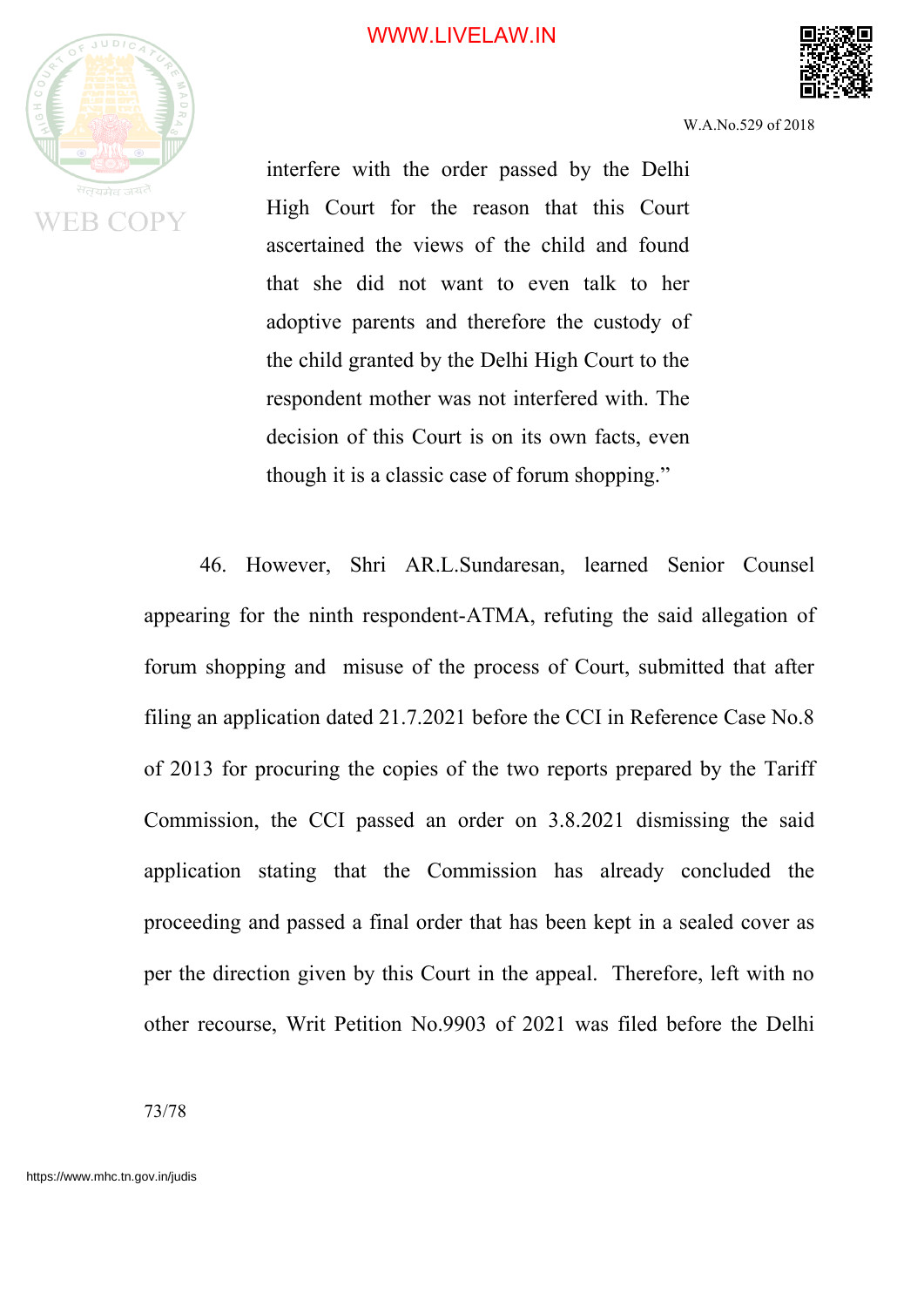

W.A.No.529 of 2018

High Court, because the Delhi High Court was having the jurisdiction and सतयमेव secondly, the prayer of the ninth respondent was to get copies of the said ER C two reports to bring on record the entirety of the facts and circumstances. Besides, the ninth respondent, on an earlier occasion, also filed a writ petition before the Delhi High Court in respect of the very same Reference Case No.8 of 2013. In the said writ petition No.6881 of 2016 questioning the locus standi of S.P.Singh, the same was dismissed on 7.9.2017 on the ground that the CCI had already completed the inquiry. Therefore, the objections and claim of forum shopping are completely misplaced and untenable. It was also justified that there is no possibility of conflicting judgments even if the writ appeal and the writ petition at Delhi High Court are allowed or if both are dismissed, inasmuch as the prayer for consideration of both the above reports before releasing the final order, will no way conflict the proceedings before this Court and finally the ninth respondent has been provided with the copies of the said reports by the DPIIT and the grievance also has been addressed. Since the ninth respondent-ATMA, supporting the appellant, has approached the Delhi High Court, they are part of forum shopping. Now the truth of this matter

74/78

 $JUDIC$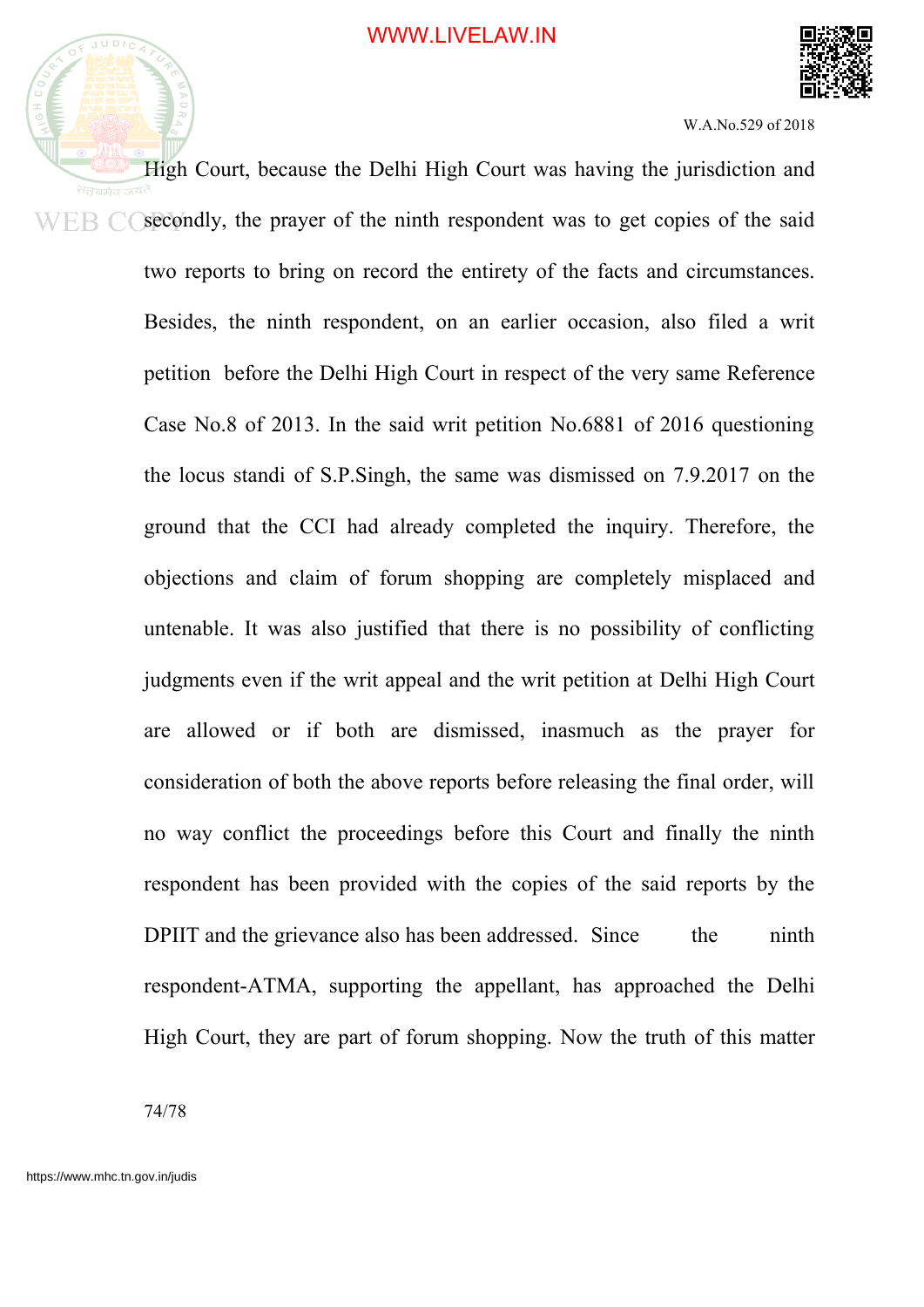

W.A.No.529 of 2018

shows that when this Court has directed by its order dated 8.3.2018 to keep सतयमेव the final adjudicating order in a sealed cover before this Court, approaching ER CO the Delhi High Court for releasing the two reports of the Tariff Commission for the financial years 2015-16 and 2019-20 is nothing but browbeating the Court of law and also coming to the Court with unclean hands. For such conduct also, the appeal shall fail. Hence, this issue is also answered against the appellant.

> 47. In view of the same, since the investigation as ordered by the CCI has already been completed and the report of the investigating officer has also been submitted before the Commission and all the parties have also taken part in the proceedings before the Commission and advanced their arguments and that the final order passed by the CCI is also kept in a sealed cover as per the order dated 8.3.2018 passed by this Court, after getting the said final order, the parties, who are likely to be aggrieved, have to work out their remedy in the manner known to law. Therefore, at this final stage, the Court should, as far as possible, avoid any decision which would bring about the result of rendering the system unworkable in practice.

75/78

 $JUDIC$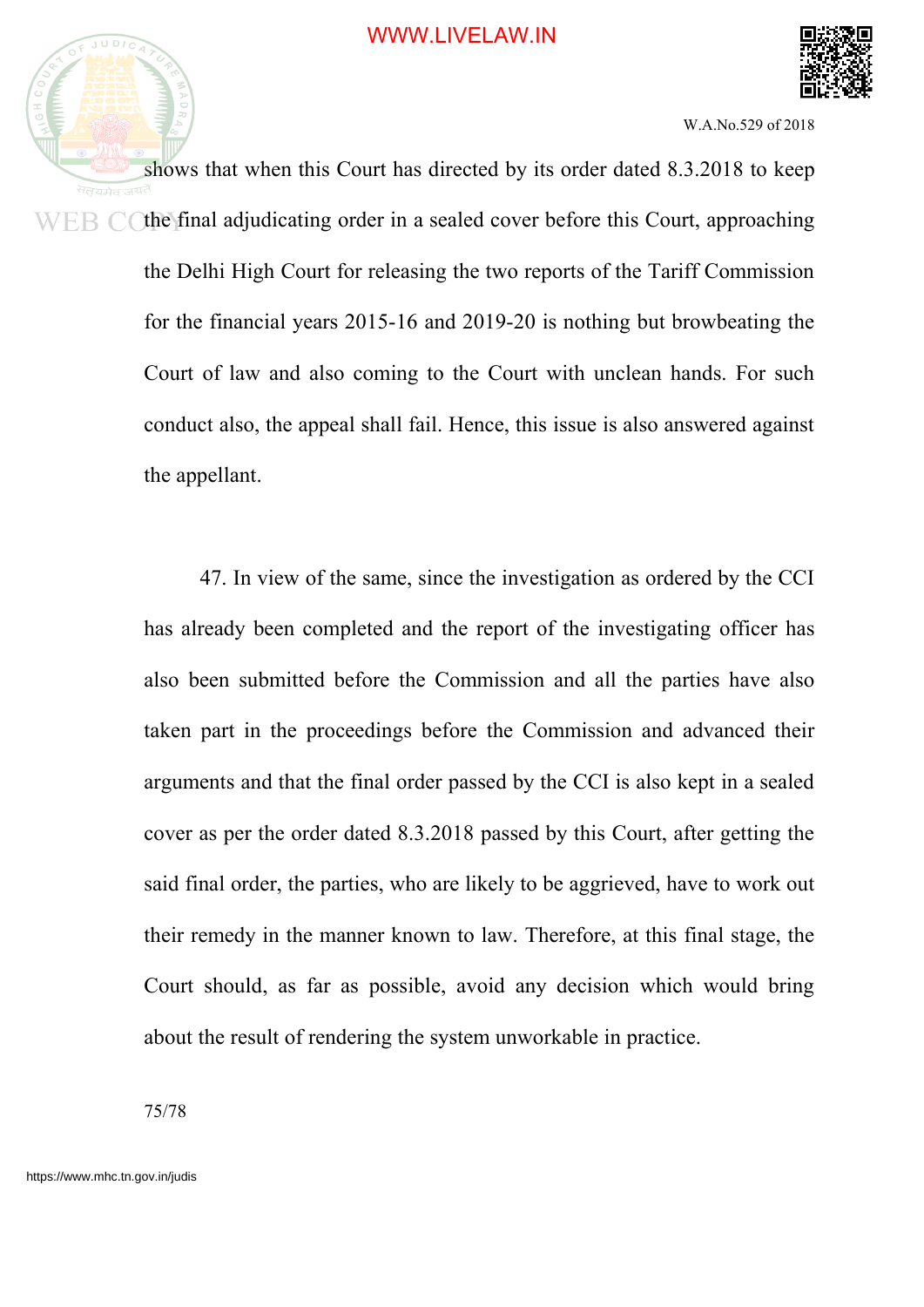



W.A.No.529 of 2018

**WEB COPY** 48. Therefore, for all the aforementioned reasons, we do not find any merit in the appeal and accordingly, the writ appeal stands dismissed. In view of the above, respondents  $2 \& 3$  are at liberty to proceed further in the manner known to law. Consequently, C.M.P.Nos.4987 & 4988 of 2018 are also dismissed. However, there is no order as to costs.

| Speaking order |            | $(T.R., J.)$ $(T.V.T.S., J.)$ |
|----------------|------------|-------------------------------|
| Index : yes    | 06.01.2022 |                               |
| SS             |            |                               |

To

ss

- 1. The Secretary to Government of India Ministry of Corporate Affairs (MCA) 5<sup>th</sup> Floor, A Wing Shastri Bhawan New Delhi 110 001
- 2. The Secretary Competition Commission of India (CCI) No.18-20, The Hindustan Times House Kasturba Gandhi Marg New Delhi 110 001

76/78

https://www.mhc.tn.gov.in/judis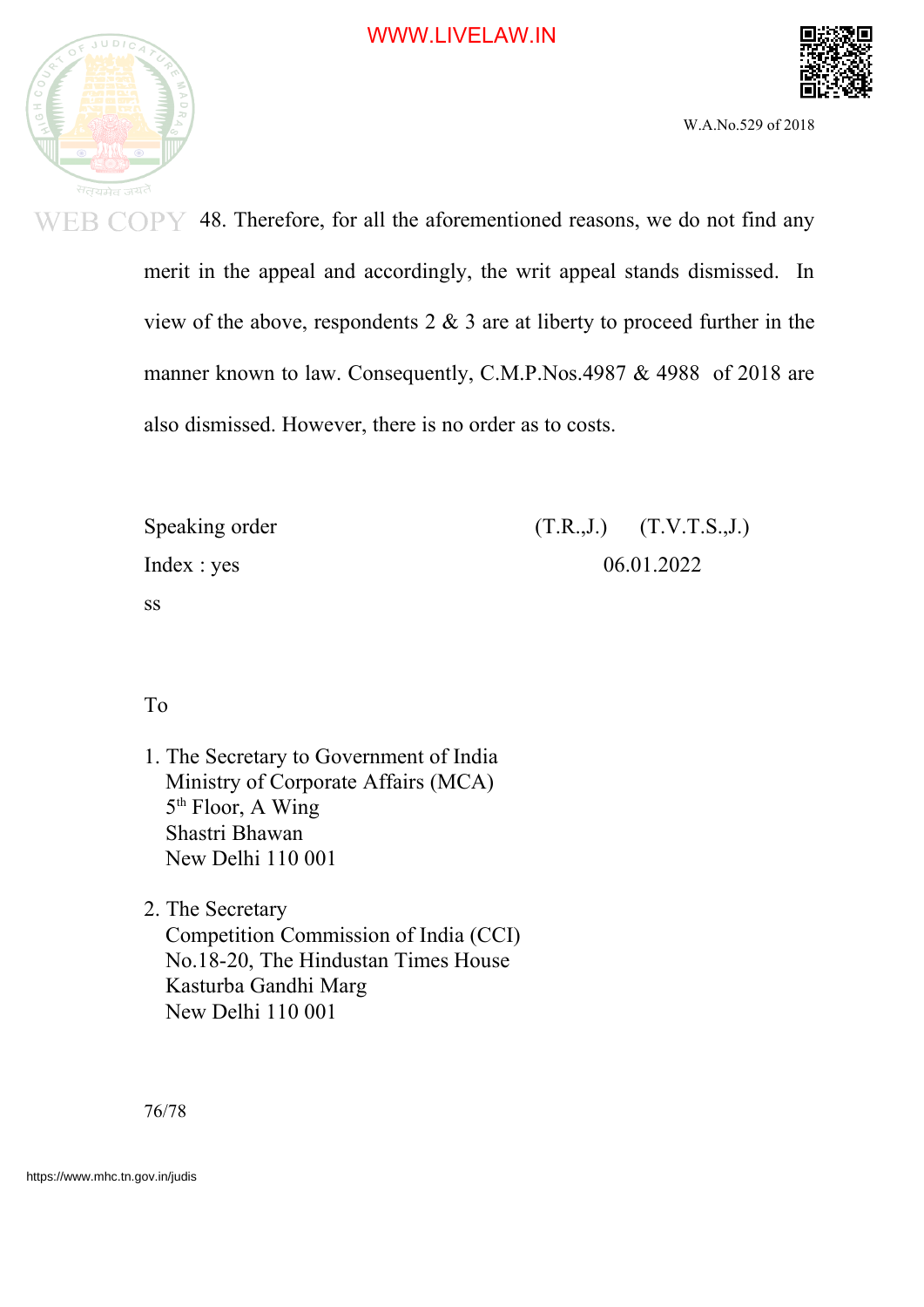## WWW.LIVELAW.IN





W.A.No.529 of 2018

3. The Additional Director General (DG) **Competition Commission of India**  B Wing, HUDCO Vishala 14, Bhikaji Cama Place New Delhi 110 066

77/78

https://www.mhc.tn.gov.in/judis